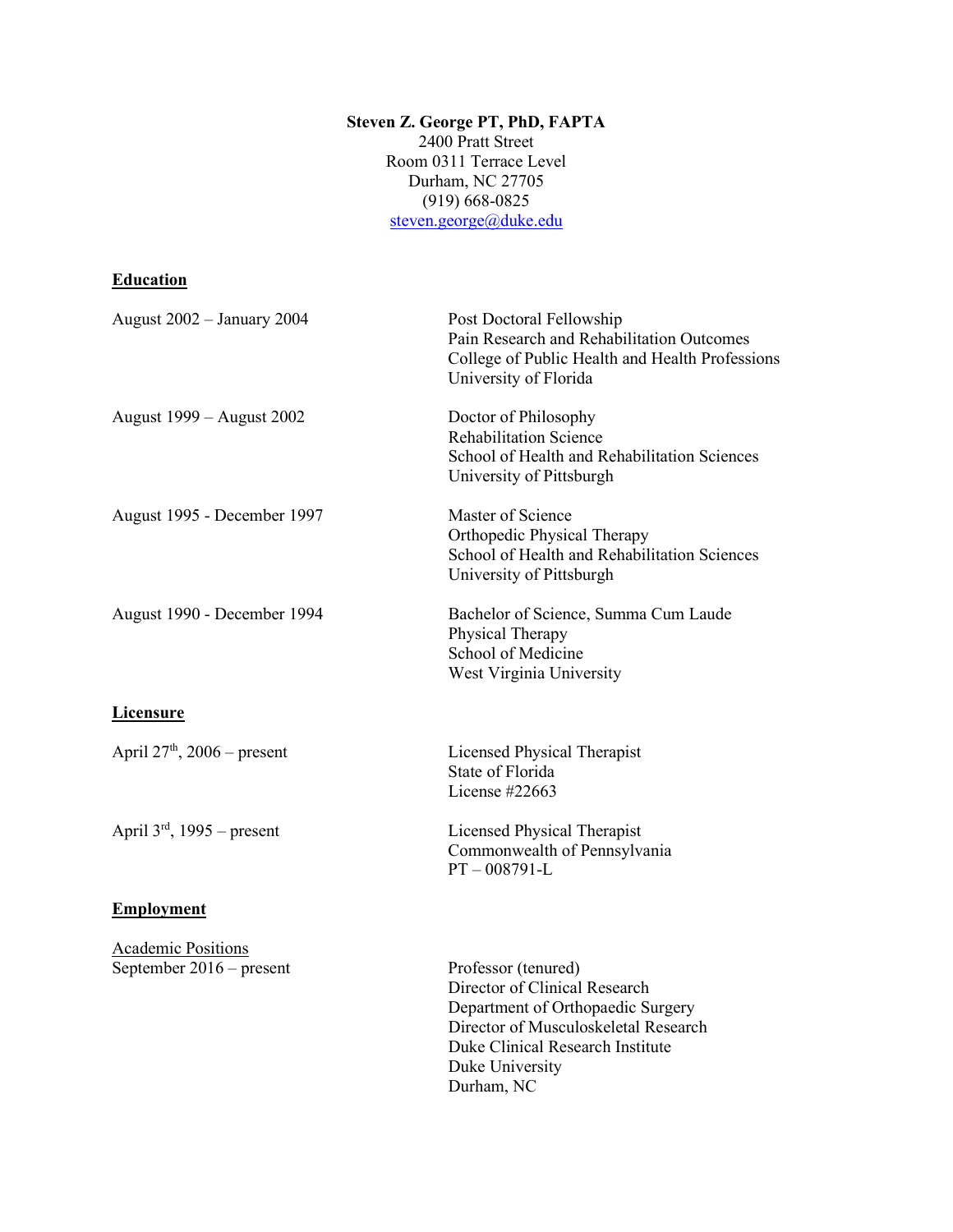| April 2013 – August 2016                                 | Director, Brooks-PHHP Research Collaboration<br>College of Public Health and Health Professions<br>University of Florida<br>Gainesville, FL      |
|----------------------------------------------------------|--------------------------------------------------------------------------------------------------------------------------------------------------|
| May $2012$ – August 2016                                 | Director, Doctor of Physical Therapy Program<br>Department of Physical Therapy<br>University of Florida<br>Gainesville, FL                       |
| July 2016 – August 2016                                  | Professor (tenured)<br>Department of Physical Therapy<br>University of Florida<br>Gainesville, FL                                                |
| December 2009 – December 2014                            | <b>Assistant Department Chair</b><br>Department of Physical Therapy<br>University of Florida<br>Gainesville, FL                                  |
| July $2009 -$ June $2016$                                | Associate Professor (tenured)<br>Department of Physical Therapy<br>University of Florida<br>Gainesville, FL                                      |
| January $2004 -$ June $2009$                             | Assistant Professor (tenure accruing)<br>Department of Physical Therapy<br>University of Florida<br>Gainesville, FL                              |
| August 2002 - January 2004                               | <b>Research Fellow</b><br>Department of Clinical Health Psychology<br>Department of Physical Therapy<br>University of Florida<br>Gainesville, FL |
| June 2000 - August 2002                                  | <b>Study Coordinator</b><br>Department of Physical Therapy<br>University of Pittsburgh<br>Pittsburgh, PA                                         |
| December $1999 - June 2000$                              | <b>Research Assistant</b><br>Department of Physical Therapy<br>University of Pittsburgh<br>Pittsburgh, PA                                        |
| <b>Clinical Positions</b><br>December 1999 – August 2002 | Casual Call/Part-Time Staff Therapist<br>Centers for Rehab Services/UPMC<br>Pittsburgh, PA                                                       |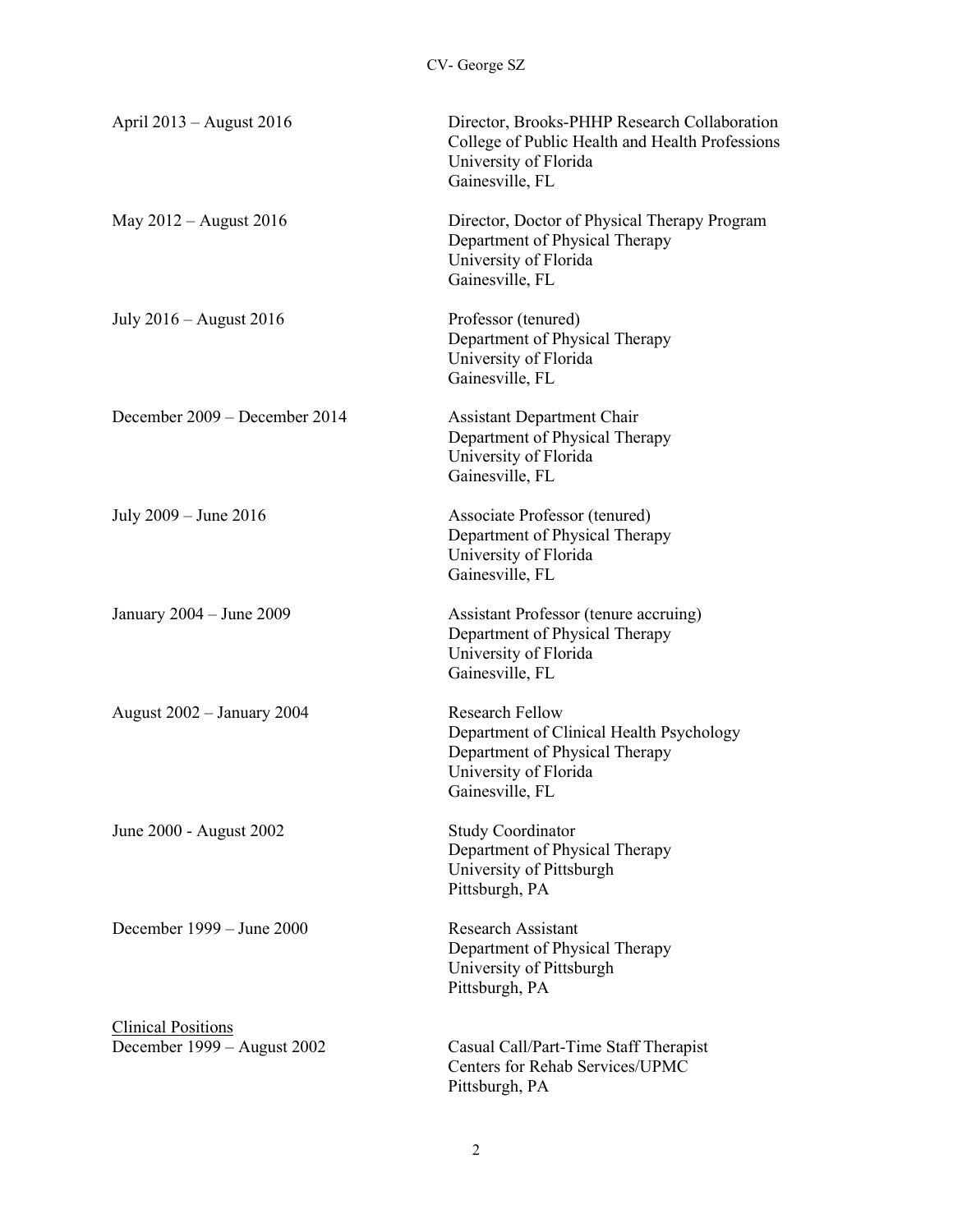| June 1997 - December 1999 | <b>Facility Director</b><br>Centers for Rehab Services/UPMC<br>Pittsburgh, PA      |
|---------------------------|------------------------------------------------------------------------------------|
| January 1995 - June 1997  | Staff Therapist I-III<br>University of Pittsburgh Medical Center<br>Pittsburgh, PA |

#### **Honors and Awards**

Career

*Catherine Worthingham Fellow of the American Physical Therapy Association*  In recognition of notable contributions that have resulted in lasting and significant advances in the science, education, and practice of physical therapy. June 2017 – NEXT Conference and Exposition, American Physical Therapy Association

*Florida Physical Therapy Association Award for Scholarly Impact on Practice* Recognizes an individual for scholarly activity that has made a meaningful difference to clinical practice by physical therapists in Florida September 2016 – Florida Physical Therapy Association Annual Meeting

*Ulf Lindblom Young Investigator Award for Clinical Sciences*  Honors independence as a scholar in the field of pain (clinical sciences) August 2012 – World Congress on Pain, International Association for the Study of Pain

*John C. Liebeskind Early Career Scholar Award*  Recognition of exceptional accomplishment and promise in pain scholarship May 2009 – Annual Scientific Meeting, American Pain Society

#### *Eugene Michels New Investigator Award*

Acknowledgment of an outstanding new investigator with commitment to a defined research theme June 2007 – Annual Conference and Exposition, American Physical Therapy Association

#### Professional

*21st John H.P. Maley Lecturer*

Recognition of significant contribution to the physical therapy profession in the area of clinical practice June 2016 – NEXT Conference and Exposition, American Physical Therapy Association

*J. Brooks Brown Research Award* 

Recognition of outstanding dedication, passion, service, commitment, and excellence in clinical research October 2013 – Brooks Rehabilitation Annual Research Day

*Mary Lou Barnes Distinguished Professional Service Award* 

Significant contributions to physical therapy through excellence in teaching, research, or service March 2012 - West Virginia University, Division of Physical Therapy

*Jack Wessel Excellence Award for Assistant Professors*  Recognition of outstanding accomplishments as an assistant professor April 2009 – University of Florida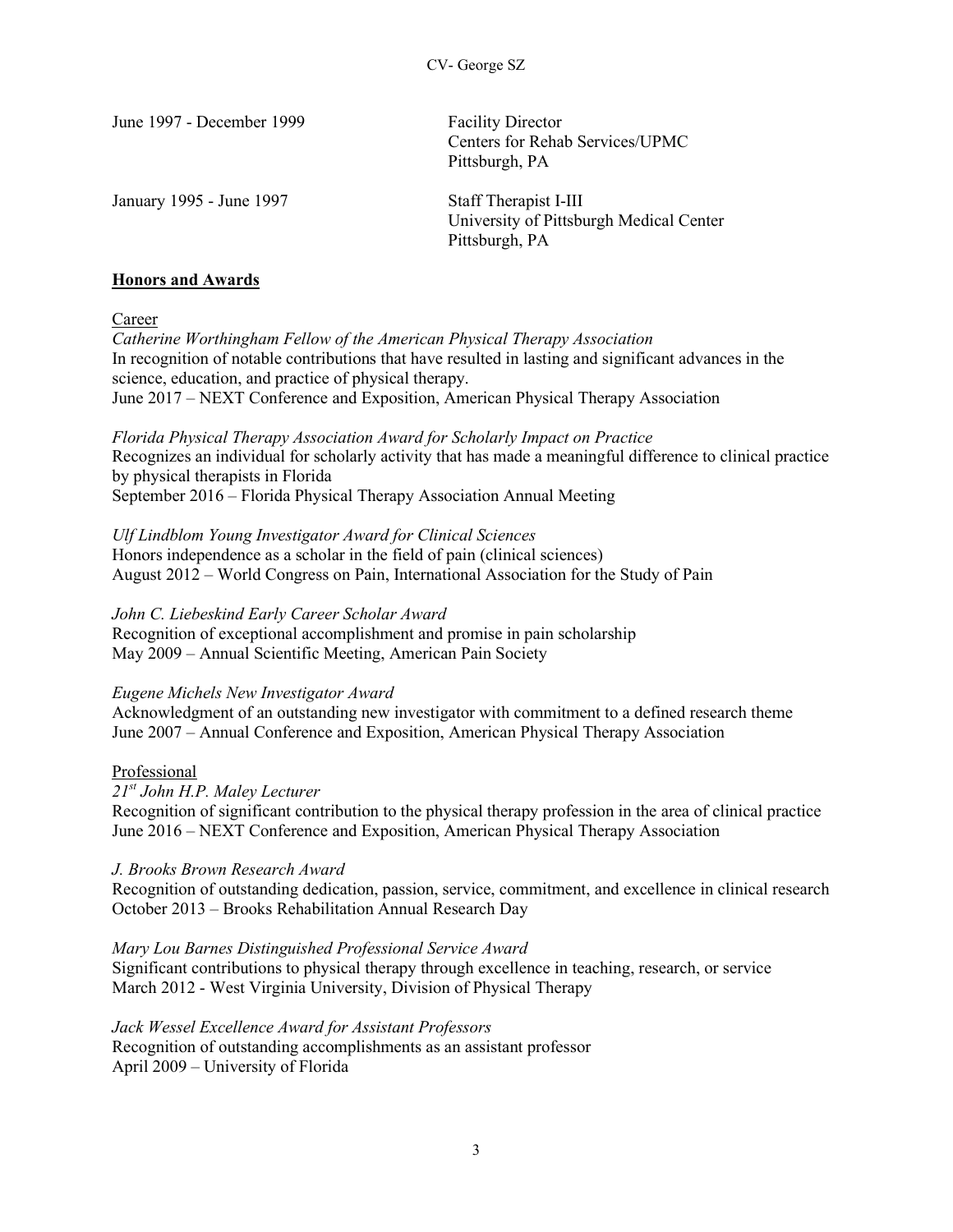## Publication

*Jules M. Rothstein Golden Pen Award for Scientific Writing*  Recognition of superior writing skills and a continuing record of scholarly contributions and collaborations to the benefit of *Physical Therapy* (PTJ) June 2016 – NEXT Conference and Exposition, American Physical Therapy Association

## *JOSPT Excellence in Research Award*

Best research article published in the *Journal of Orthopaedic & Sports Physical Therapy* February 2010 – Orthopaedic and Sports Sections, APTA "A randomized sham-controlled trial of a neurodynamic technique in the treatment of carpal tunnel syndrome" Bialosky JE, Bishop MD, Price DD, Robinson ME, Vincent KR, **George SZ**

## *Jack Walker Award*

Contribution to the understanding of clinical practice and patient care published in *Physical Therapy* June 2003 - Chattanooga Corporation and APTA

"Identifying psychosocial variables in patients with acute, work-related low back pain: the importance of fear-avoidance beliefs"

## Fritz JM and **George SZ**

## *Rose Excellence in Research Award*

Recognition of research article with significant impact on orthopaedic physical therapy practice. February 2003 - Orthopaedic Section, APTA

"The role of fear-avoidance beliefs in acute low back pain: relationships with current and future disability and work status"

Fritz JM, **George SZ**, Delitto A

## Research

#### *Military Health Systems Research Symposium Award*

August 2015 – Outstanding Research Accomplishment/Team/Academic (Honorable Mention) "Implications of early and guideline adherent physical therapy for low back pain on utilization and costs" Childs JD, Fritz JM, Wu SS, Flynn TW, Wainner RS, Robertson EK, **George SZ**.

#### *The Spine Journal Outstanding Paper Award (Runner-up in Value Category)*

October 2012 – North American Spine Society Outstanding Paper Award Selection Committee "Prevention of low back pain in the military (POLM) cluster randomized trial: effects of brief psychosocial education on total and low back pain related health care costs" Childs JD, Wu SS, Teyhen DS, Robinson ME, **George SZ**.

*Plenary Article*  Editor selected paper of importance 2012 - *Neuroscience Letters* "Dynamic, but not static, pain sensitivity predicts exercise-induced muscle pain: covariation of temporal sensory summation and pain intensity" Bishop MD, **George SZ**, Robinson ME.

*Excellence in Research Award* Highest scored research abstract submitted to sports section. February 2011 - Sports Physical Therapy Section, APTA "Fear of re-injury/low confidence 1 year after ACL reconstruction: high prevalence and altered selfratings" Lentz TA, Zeppieri Jr G, Moser MW, Indelicato P, **George SZ**, Chmielewski TL.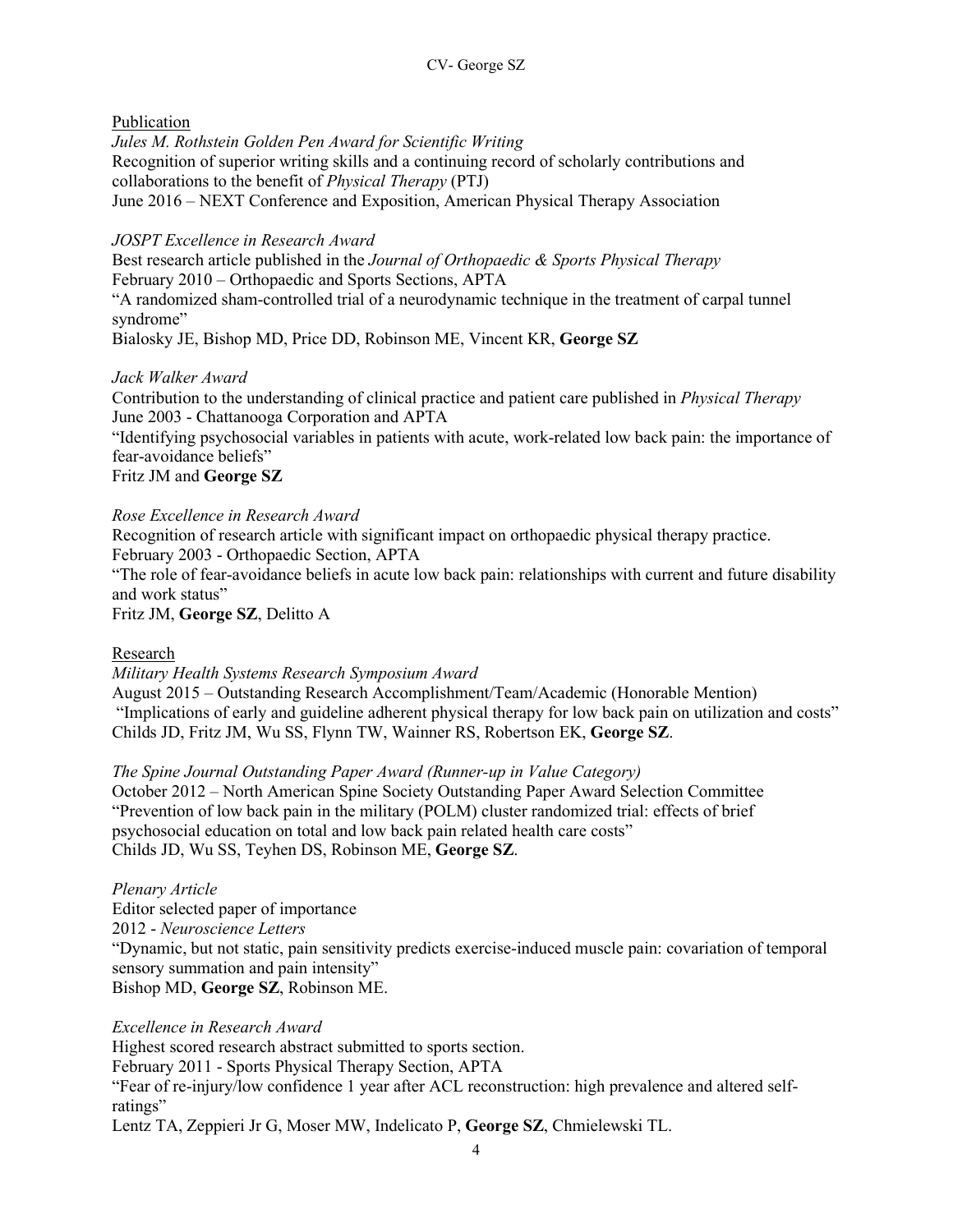*COL David G. Greathouse Excellence in Research Award* Outstanding student-faculty research project. May 2008 - US Army-Baylor University Doctoral Program in Physical Therapy "The effects of traditional sit-up training versus core stabilization exercises on sit-up performance on US Army Soldiers: A cluster randomized trial" Childs JD, **George SZ**, Wright AC, Dugan JL, Benedict T, Fortenberry A, Bush J, Preston J, McQueen R, Teyhen DS

#### *Excellence in Research Award*

Highest scored research abstract submitted to sports section. February 2008 - Sports Physical Therapy Section, APTA "Identifying impairments that predict function: a preliminary step in developing return-to-play guideline for ACL reconstruction" Lentz TA, Tillman SM, Moser MW, Indelicato PA, **George SZ**, Chmielewski TL

Other Academic Awards and Honors *Scholarships*  PODS II (2001-2002) Foundation for Physical Therapy (\$15,000)

PODS I (2000-2001) Foundation for Physical Therapy (\$7,500) *Class Marshall*  School of Health and Rehabilitation Studies University of Pittsburgh, April 1998

*Order of the Grail*  Junior Honor Society West Virginia University, December 1993

*Outstanding Freshman Scholar Award*  Phi Kappa Phi Honor Society West Virginia University, December 1991

#### **Grant Activity**

Ongoing: Principal Investigator

| Title:          | Biopsychosocial Influence on Shoulder Pain  |
|-----------------|---------------------------------------------|
| Participation:  | Principal Investigator (40% Effort)         |
| Type:           | R01 - 2AR055899                             |
| Agency:         | National Institutes of Health (NIAMS/NINDS) |
| Direct Costs:   | $$1,900,000$ (renewal award)                |
| Funding Period: | $2008 - 2020$                               |

*The goal of this project is to determine mechanisms and efficacy of personalized pharmaceutical and personalized psychological pain interventions designed to target the genetic and psychological factors that comprise a high risk subgroup experiencing exercise-induced shoulder pain.*

Ongoing: Co-Investigator or Consultant

| Title:         | Targeted Interventions to Prevent Chronic Low Back Pain in High Risk Patients: |
|----------------|--------------------------------------------------------------------------------|
|                | A Multi-Site Pragmatic RCT (PI: Delitto A)                                     |
| Participation: | Co-Investigator $(15\% \text{ Effort})$                                        |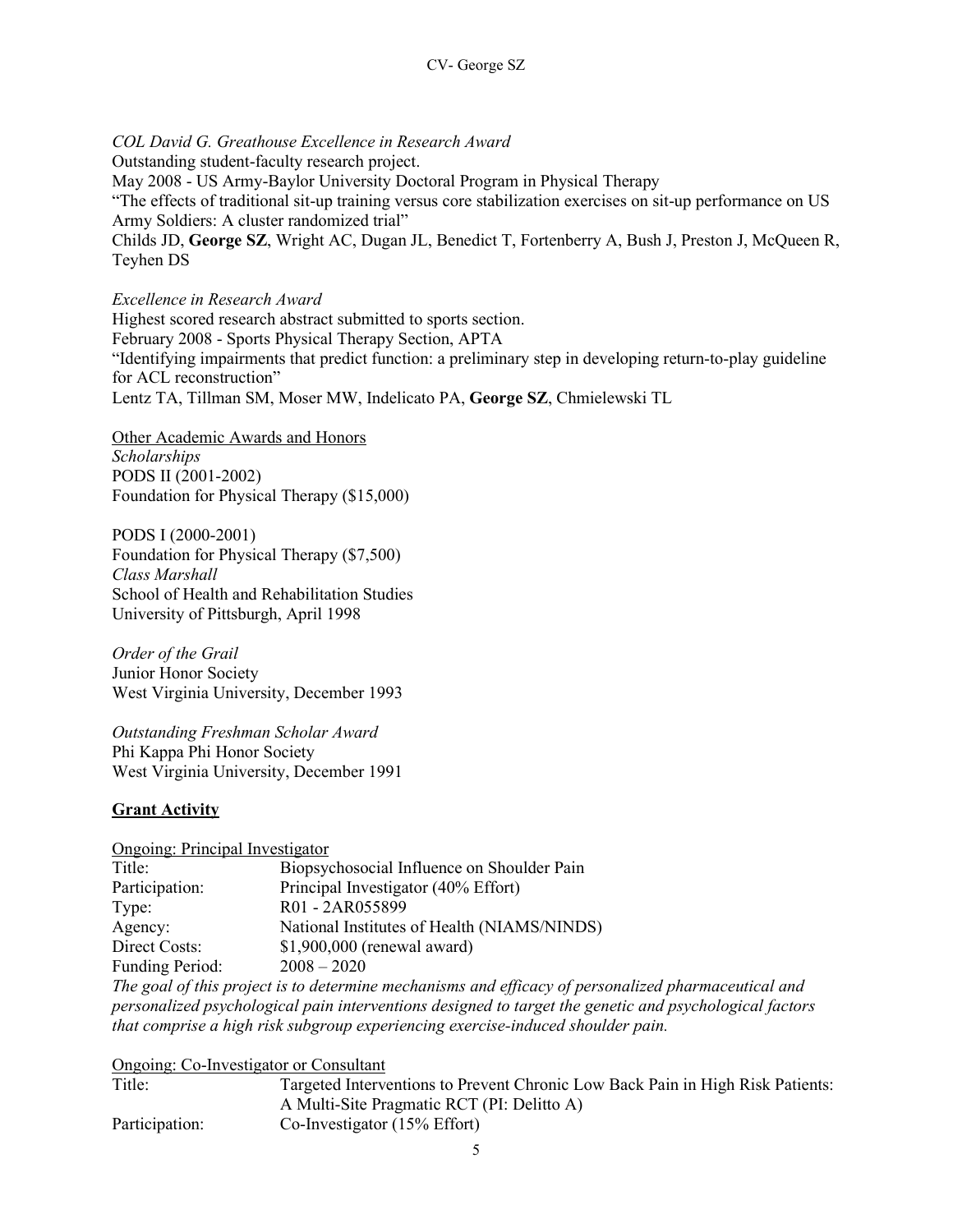| Type:                  | Large pragmatic clinical trial award                                                                   |
|------------------------|--------------------------------------------------------------------------------------------------------|
| Agency:                | Patient Centered Outcomes Research Institute                                                           |
| Direct Costs:          | \$13,915,000                                                                                           |
| <b>Funding Period:</b> | $2015 - 2020$                                                                                          |
|                        | This study is investigating whether psychologically informed interventions for acute low back pain can |
|                        | prevent transition to chronic low back pain for patients that are at high risk for disability.         |

Completed: Principal Investigator Title: Orthopaedic Physical Therapy-Investigative Network (OPT-IN) for the Optimal Screening for Prediction of Referral and outcome (OSPRO) Cohort Study Participation: Principal Investigator (18% Effort) Agency: Orthopaedic Section of the American Physical Therapy Association Direct Costs: \$300,000<br>Funding Period: 2013 – 2017

Funding Period:

*This grant created a clinical research network for physical therapists for completion of the OSPRO cohorts, including development and validation of screening tools for review of systems and yellow flags.* 

| Title:                                                                                                   | Cervical and Shoulder Manipulative Therapy Effects on Pain Sensitivity |  |
|----------------------------------------------------------------------------------------------------------|------------------------------------------------------------------------|--|
| Participation:                                                                                           | Mentor/Co-Principal Investigator with Rogelio Coronado                 |  |
| Agency:                                                                                                  | Orthopaedic Section of the American Physical Therapy Association       |  |
| Direct Costs:                                                                                            | \$15,000                                                               |  |
| <b>Funding Period:</b>                                                                                   | $2012 - 2014$                                                          |  |
| The purpose of this study is to examine whether extremity and spinal manipulative therapy have different |                                                                        |  |
| effects on pain responses and clinical outcomes in patients with unilateral shoulder pain.               |                                                                        |  |

| Title:                                                                                                | Investigation of the STarT Back Screening Tool in Physical Therapy Settings |  |
|-------------------------------------------------------------------------------------------------------|-----------------------------------------------------------------------------|--|
| Participation:                                                                                        | Principal Investigator (5% Effort)                                          |  |
| Agency:                                                                                               | <b>Brooks Endowment</b>                                                     |  |
| Direct Costs:                                                                                         | \$40,000                                                                    |  |
| <b>Funding Period</b>                                                                                 | $2010 - 2011$                                                               |  |
| This study investigates the discriminant and predictive validity of the STarT back screening tool for |                                                                             |  |

*identifying psychological distress and poor outcomes for conservative rehabilitation of low back pain.* 

| Title:                                                                                                    | Prevention of Low Back Pain in the Military: A Randomized Clinical Trial |  |
|-----------------------------------------------------------------------------------------------------------|--------------------------------------------------------------------------|--|
| Participation:                                                                                            | Principal Investigator of Award Site (30% Effort)                        |  |
| Type:                                                                                                     | PR054098                                                                 |  |
| Agency:                                                                                                   | Department of Defense                                                    |  |
| Direct Costs:                                                                                             | \$890,000                                                                |  |
| <b>Funding Period:</b>                                                                                    | $2006 - 2011$ (1 year no cost extension)                                 |  |
| This cluster randomized clinical trial investigates the effect of a novel prevention program to limit the |                                                                          |  |
|                                                                                                           | development of chronic low back pain in Soldiers.                        |  |

| Title:                         | Mechanisms of Neural Mobilization for Chronic Pain                                                    |
|--------------------------------|-------------------------------------------------------------------------------------------------------|
| Participation:                 | Principal Investigator (25% Effort)                                                                   |
| Type:                          | R21AT002796                                                                                           |
| Agency:                        | National Institutes of Health (NCCAM)                                                                 |
| Direct Costs:                  | \$270,000                                                                                             |
| Funding Period:                | $2007 - 2009$ (1 year no cost extension)                                                              |
|                                | This study investigated whether patients with carpal tunnel syndrome demonstrate excessive central    |
|                                | sensitization of pain and if a novel manipulative and body-based method (neural mobilization) reduces |
| central sensitization of pain. |                                                                                                       |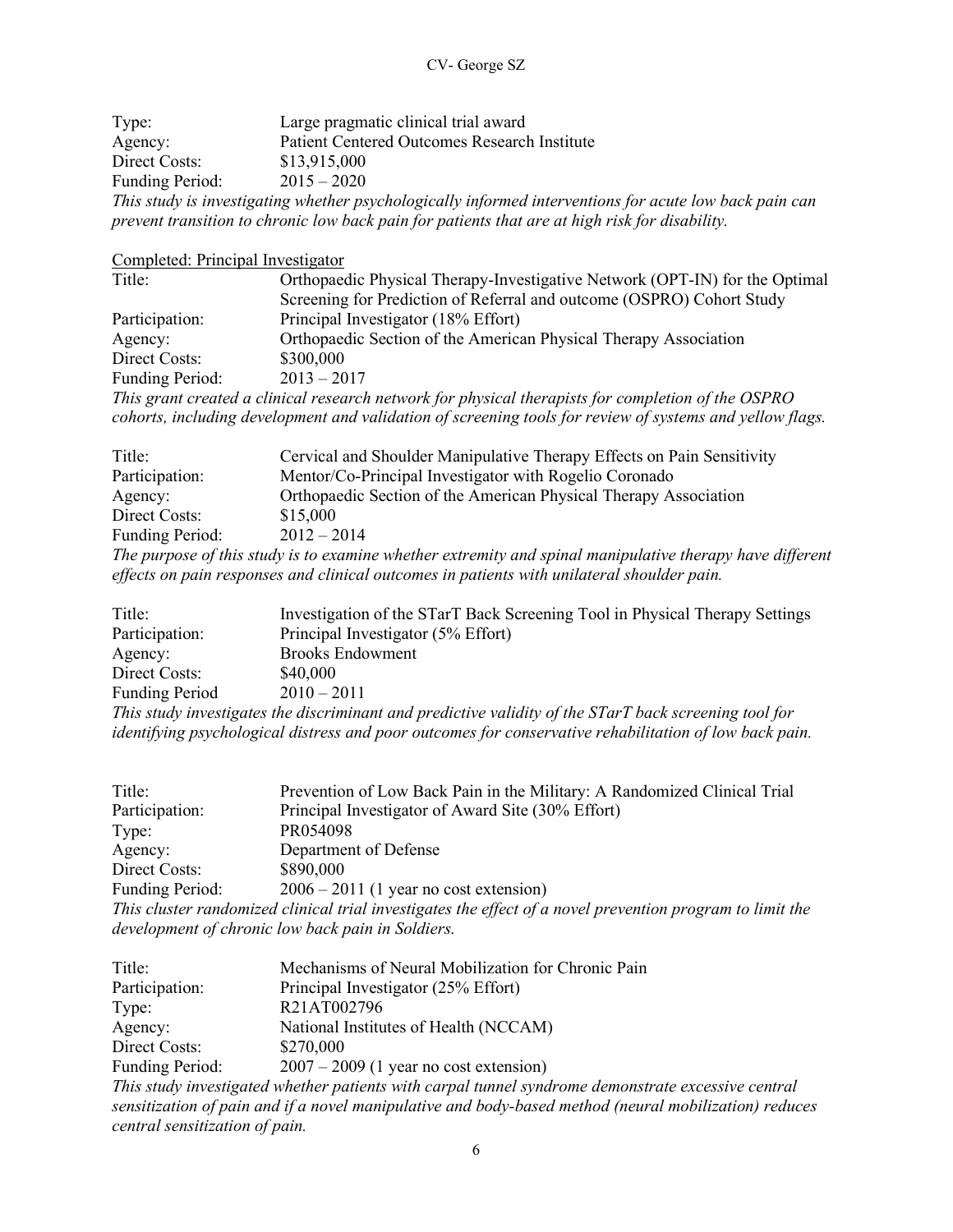| Title:                                                                                             | Behavioral Interventions for Low Back Pain |  |
|----------------------------------------------------------------------------------------------------|--------------------------------------------|--|
| Participation:                                                                                     | Principal Investigator (25% Effort)        |  |
| Type:                                                                                              | R03AR051128                                |  |
| Agency:                                                                                            | National Institutes of Health (NIAMS)      |  |
| Direct Costs:                                                                                      | \$150,000                                  |  |
| <b>Funding Period:</b>                                                                             | $2005 - 2009$ (1 year no cost extension)   |  |
| This randomized trial compared the efficacy of two different behavioral interventions for reducing |                                            |  |
| disability in patients with acute and sub-acute low back pain.                                     |                                            |  |

| Title:                                   | Biopsychosocial Factors' Influence on Shoulder Pain                                                       |
|------------------------------------------|-----------------------------------------------------------------------------------------------------------|
| Participation:                           | Principal Investigator (20% Effort)                                                                       |
| Type:                                    | Research Opportunity Incentive Fund                                                                       |
| Agency:                                  | University of Florida                                                                                     |
| Direct Costs:                            | \$87,500                                                                                                  |
| Funding Period:                          | $2005 - 2006$                                                                                             |
|                                          | This study investigated the contribution of specific genetic and psychological factors to the development |
| of post-operative chronic shoulder pain. |                                                                                                           |

|                        | Completed: Co-Investigator or Consultant                                                             |
|------------------------|------------------------------------------------------------------------------------------------------|
| Title:                 | Central Mechanisms of Body Based Intervention for Musculoskeletal Low Back                           |
|                        | Pain (PI: Bishop MD)                                                                                 |
| Participation:         | Co-Investigator $(10\% \text{ Effort})$                                                              |
| Type:                  | R01AT006334                                                                                          |
| Agency:                | National Institutes of Health (NCCAM)                                                                |
| Direct Costs:          | \$1,250,000                                                                                          |
| <b>Funding Period:</b> | $2011 - 2016$                                                                                        |
|                        | This study investigated changes in brain activity occurring from transition of pain free to exercise |

*induced low back pain, and in response to spinal manipulation.* 

| Title:                 | Implementing Psychologically Informed Practice Principles into Physical<br>Therapy Management for Low Back Pain: Effects of Clinician Training & |
|------------------------|--------------------------------------------------------------------------------------------------------------------------------------------------|
|                        | Comparison of Treatment Approaches (PI: Beneciuk J)                                                                                              |
| Participation:         | Co-Investigator                                                                                                                                  |
| Direct Costs:          | \$40,000                                                                                                                                         |
| Agency:                | <b>Brooks Rehabilitation</b>                                                                                                                     |
| <b>Funding Period:</b> | $2012 - 2014$                                                                                                                                    |
|                        | This study investigated if a payakelectically informed practice training course influenced physical                                              |

*This study investigated if a psychologically informed practice training course influenced physical therapist attitudes and beliefs about psychosocial prognostic factors for LBP and whether these beliefs are associated with improved patient outcomes.* 

| Title:          | Cognitive-Behavioral Based Physical Therapy: Improving Surgical Spine                                |
|-----------------|------------------------------------------------------------------------------------------------------|
|                 | Outcomes (PI: Archer K)                                                                              |
| Participation:  | Consultant                                                                                           |
| Type:           | R21AR062880                                                                                          |
| Agency:         | National Institutes of Health (NIAMS)                                                                |
| Direct Costs:   | \$224,655                                                                                            |
| Funding Period: | $2012 - 2014$                                                                                        |
|                 | This study is investigating whether adding cognitive behavioral approaches to post surgical physical |

*therapy improves patient related outcomes.*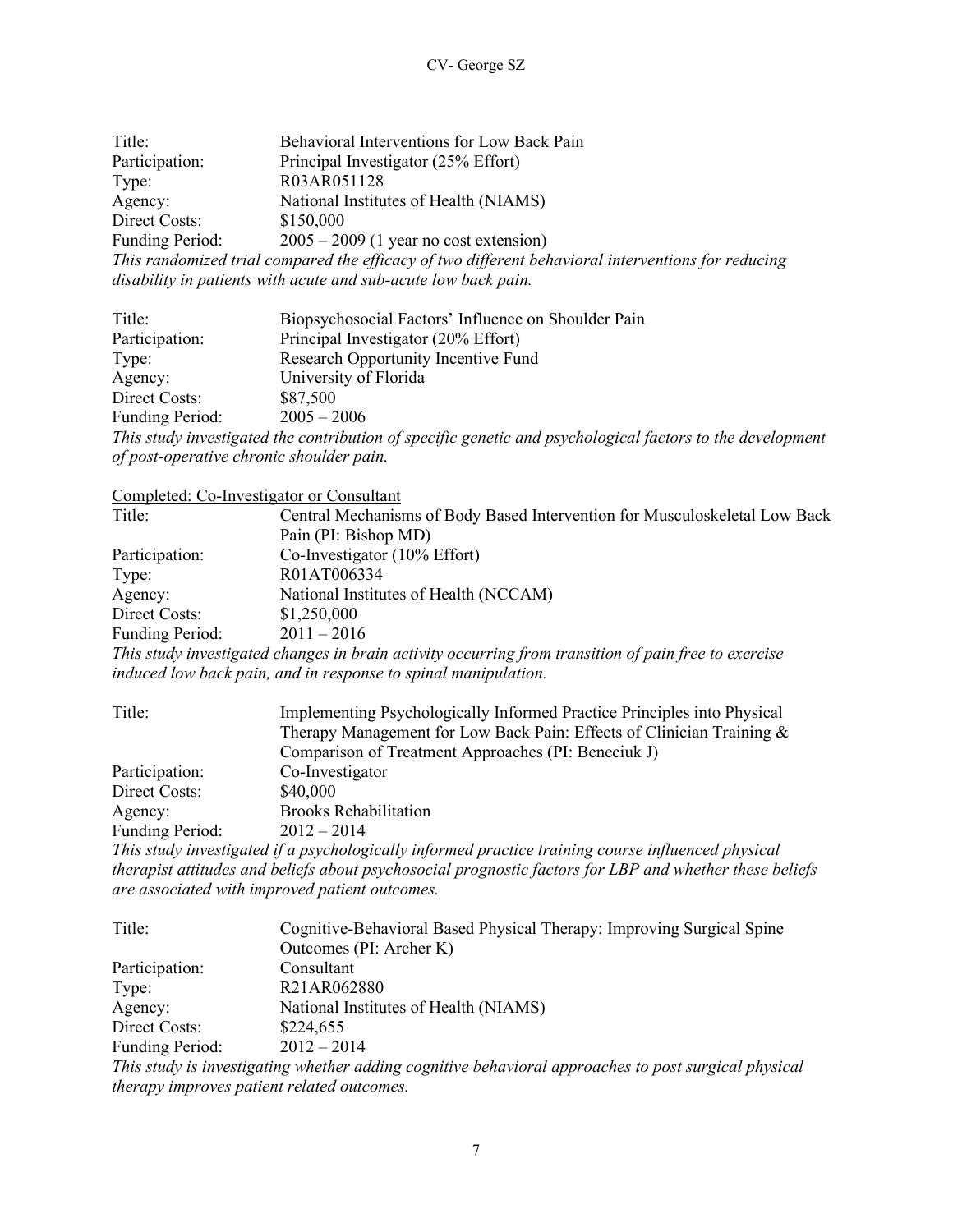| Title:          | Resistance Exercise Effects on Fear-Avoidance Beliefs and Physical Function in                        |
|-----------------|-------------------------------------------------------------------------------------------------------|
|                 | Obese, Older Adults with Chronic Low Back Pain (PI: Vincent HK)                                       |
| Participation:  | Co-Investigator $(3-4%$ Effort)                                                                       |
| Type:           | R03AR057552                                                                                           |
| Agency:         | National Institutes of Health (NIAMS)                                                                 |
| Direct Costs:   | \$150,000                                                                                             |
| Funding Period: | $2010 - 2012$                                                                                         |
|                 | This study investigated the effects of resistance exercise on physical and psychosocial outcomes from |

*older, obese adults with chronic low back pain.* 

| Title:                                     | Pain Rehabilitation: Patient Centered Outcomes (PI: Robinson ME)                                            |
|--------------------------------------------|-------------------------------------------------------------------------------------------------------------|
| Participation:                             | Co-Investigator $(5\%$ Effort)                                                                              |
| Type:                                      | R01NS047119                                                                                                 |
| Agency:                                    | National Institutes of Health (NINDS/NIMH)                                                                  |
| Direct Costs:                              | \$750,000                                                                                                   |
| <b>Funding Period:</b>                     | $2006 - 2009$                                                                                               |
|                                            | This study investigated the reliability and validity of patient determined criteria for outcomes related to |
| various pain rehabilitation interventions. |                                                                                                             |

| Title:                 | The Effect of Plyometric Exercise Intensity on Function & Articular Cartilage                         |
|------------------------|-------------------------------------------------------------------------------------------------------|
|                        | Metabolism After ACL Reconstruction (PI: Chmielewski TL)                                              |
| Participation:         | Co-investigator $(1\%$ Effort)                                                                        |
| Type:                  | Research Grant                                                                                        |
| Agency:                | National Football League Charities                                                                    |
| Direct Costs:          | \$125,000                                                                                             |
| <b>Funding Period:</b> | $2008 - 2010$                                                                                         |
|                        | This study investigated differences in plyometric exercise protocols on return to sport and cartilage |
| degradation.           |                                                                                                       |

#### **Publications**

\* - Post-doc or student author mentored by SZG Underline – senior author

#### Peer-Review

- 1. Butera KA\*, **George SZ**, Borsa PA, Dover GC. Prolonged reduction in shoulder strength after TENS treatment of exercise-induced acute muscle pain. *Pain Pract*, in press
- 2. Beneciuk JM, Lentz TA\*, He Y, Wu SS, **George SZ**. Prediction of persistent musculoskeletal pain at 12 Months: a secondary analysis of the Optimal Screening for Prediction of Referral and Outcome (OSPRO) Validation Cohort study. *Phys Ther*, in press.
- 3. **George SZ**, Beneciuk JM, Lentz TA\*, Wu SS, Dai Y, Bialosky JE, Zeppieri G. Optimal screening for prediction of referral and outcome (OSPRO) for musculoskeletal pain conditions: results from the validation cohort. *J Orthop Sports Phys Ther,* in press*.*
- 4. **George SZ** and Bishop MD. Chronic musculoskeletal pain is a nervous system disorder… now what? *Phys Ther*, in press.
- 5. Keefe FJ, Main CJ, **George SZ**. Advancing psychologically informed practice (PiP) for patients with persistent musculoskeletal pain: promise, pitfalls, and solutions. *Phys Ther*, in press.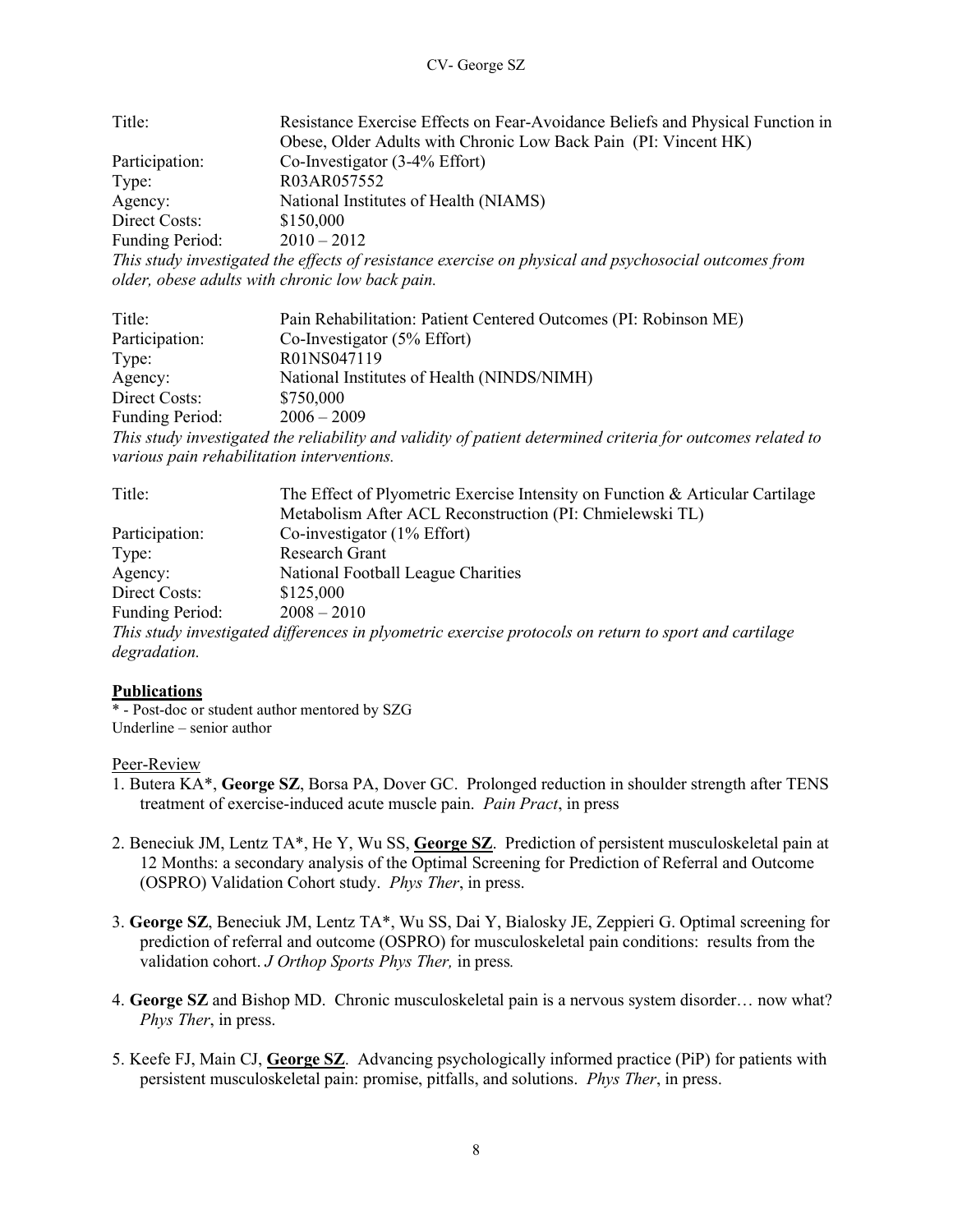- 6. Cook CE, **George SZ**, Reiman MP. Red flag screening for low back pain; nothing to see here, move along: a narrative review. *Br J Sports Med,* in press.
- 7. Horn ME, **George SZ**, Fritz JM. Influence of initial provider on healthcare utilization in patients seeking care for neck pain. *Mayo Clinic Proceedings: Innovations, Quality & Outcomes*, in press.
- 8. Bialosky JE, Beneciuk JM, Bishop MD, Coronado RA, Pence CW, Simon CB, **George SZ**. Unraveling the mechanisms of manual therapy: a modeling approach. *J Orthop Sports Phys Ther,* 2018;48(1):8- 18.
- 9. Cook CE, O'Connell NE, Hall T, George SZ, Jull G, Wright AA, Girbes EL, Lewis J, Hancock M. Benefits and threats to using social media for presenting and implementing evidence. *J Orthop Sports Phys Ther,* 2018;48(1):3-7.
- 10. Hedderson WC, Dover GC, **George SZ**, Crow JA, Borsa PA. Expectancy reduces symptoms but not functional impairment following exercise induced musculoskeletal injury. *Clin J Pain*, 2018;34(1): 1-7.
- 11. Bishop MD and **George SZ**. Pain sensitivity and torque used during measurement predicts change in range of motion at the knee. *J Pain Research*, 2017;10:2711-2716.
- 12. Boissoneault J, Mundt J, Robinson M, **George SZ**. Predicting low back pain outcomes: suggestions for future directions. *J Orthop Sports Phys Ther*, 2017;47(9):588-592
- 13. Gay CW, Horn ME, **George SZ**, Bishop MD. Comparison of two lumbar manual therapies on temporal summation of pain in healthy volunteers. *J Pain*, 18(11):1397-1408.
- 14. **George SZ**, Beneciuk JM, Lentz TA, Wu SS. Cohort profile: Optimal Screening for Prediction of Referral and Outcome (OSPRO) in Patients with Musculoskeletal Pain Conditions. A Longitudinal Validation Cohort from the United States. *BMJ Open*, 2017; 8(7):6.
- 15. **George SZ**, Staud R, Borsa PA, Wu SS, Wallace MR, Greenfield, III WH, Mackie LN, Fillingim RB. Biopsychosocial influence on shoulder pain: rationale and protocol for a pre-clinical trial. *Contemp Clin Trials*, 2017;56:9-17.
- 16. Cook CE, Rhon DI, Lewis BD, **George SZ**. Post-operative opioid pain management patterns for patients who receive hip surgery. *Subst Abuse Treat Prev Policy*, 2017; 12(1):14.
- 17. Zeppieri G and **George SZ**. Longitudinal assessment of patient desired, expected, and successful outcome criterion in outpatient physical therapy. *Health Qual Life Outcomes*, 2017; 15(1):29.
- 18. Orr LC, **George SZ**, Simon CB. Association between physical activity and pain processing in adults with chronic low back pain compared to pain-free controls. *J Back Musculoskelet Rehab*, 2017;30(3):575-581.
- 19. Rhon D, Lentz TA\*, **George SZ**. Unique contributions of body diagram scores and psychosocial factors to pain intensity and disability in patients with musculoskeletal pain in a military primary care clinic. *J Orthop Sports Phys Ther*, 2017; 47(2):88-96.
- 20. Hsu CJ, **George SZ**, Chmielewski TL. Association of quadriceps strength and psychosocial factors with single leg hop performance in patients with meniscectomy. *Orthop J Sports Med*, in press.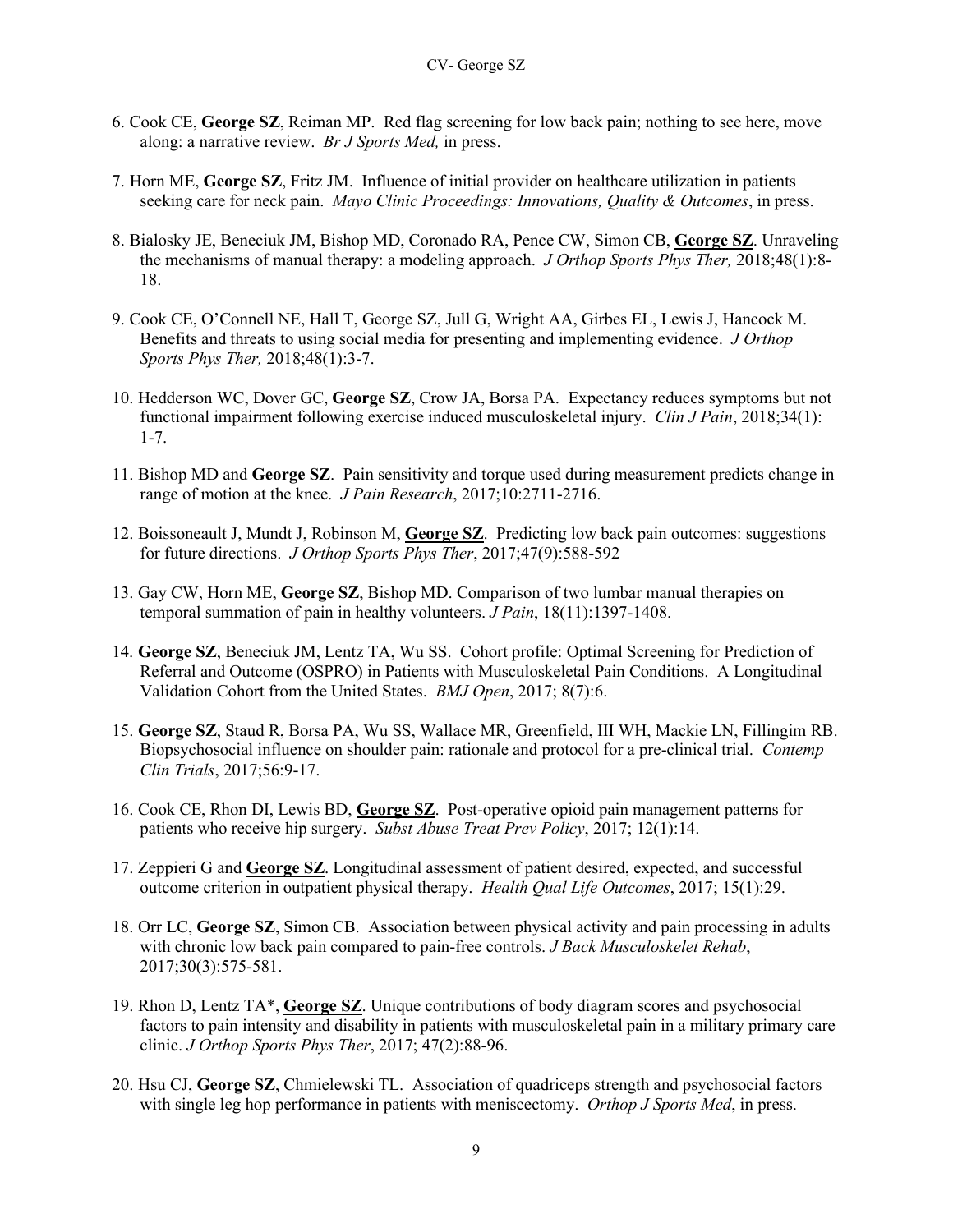- 21. Lentz TA\*, Harman JS, Marlow NM, **George SZ**. Development of a value model for the prevention and management of chronic pain by physical therapists. *Phys Ther*, 97(3):354-364.
- 22. Hsu CJ, Meierbachtol AS, **George SZ**, Chmielewski TL. Fear of re-injury in athletes: implications for rehabilitation. *Sports Health*, in press.
- 23. Fabricio JJ, Del Antonio T, Moraes R, **George SZ**, Chaves TC. Effects of functional taping compared to sham and minimal intervention on pain intensity and postural control for patients with nonspecific chronic low back pain: a randomized trial protocol. *Physiotherapy*, in press.
- 24. Beneciuk JM, Hill JC, Campbell P, Afolabi E, **George SZ**, Dunn KM, Foster NE. Identifying treatment effect modifiers in the STarT Back Trial: A secondary analysis. *J Pain*, 2017: 18(1): 54-65.
- 25. Coronado RA\*, Simon CB, Lentz TA\*, Gay CW, Mackie LN, **George SZ**. Optimism moderates the influence of pain catastrophizing on shoulder pain outcome: a longitudinal analysis. *J Orthop Sports Phys Ther*, 2017: 47(1): 21-30.
- 26. Sorensen CJ, **George SZ**, Callaghan JP, Van Dillen LR. Psychological factors are related to pain intensity in back-healthy people who develop clinically relevant pain during prolonged standing: A preliminary study. *PM&R*, 2016; 8(11): 1031-1038.
- 27. Horn ME, Brennan GP, **George SZ**, Harman JS, Peoples-Shep M, Bishop MD. Clinical outcomes, utilization and charges in persons with neck pain receiving guideline adherent physical therapy. *Eval Health Prof,* 2016; 39(4): 421-434.
- 28. **George SZ**, Wu SS, Wallace MR, Moser MW, Wright TW, Farmer KW, Greenfield III W, Dai Y, Li H, Fillingim RB. Biopsychosocial influence on shoulder pain: genetic and psychological combinations are predictive of 12 month post-operative pain and disability outcomes. *Arthritis Care Res,* 2016;68(11):1671-1680.
- 29. Butera KA\*, Fox EJ, **George SZ**. Towards a transformed understanding: from pain and movement to pain *with* movement. *Phys Ther*, 2016;96(10):1503-1507.
- 30. Larkin-Kaiser KA, Borsa PA, Baweja HS, Moore MA, Tillman MD, **George SZ**, Christou EA. Photobiomodulation delays the onset of skeletal muscle fatigue in a dose-dependent manner. *Lasers Med Sci.* 2016;31(7):1325-1332.
- 31. Springer KS, **George SZ**, Robinson ME. The development of a technologically-based hierarchy to assess chronic low back pain and pain-related anxiety from a fear-avoidance model. *J Pain*, 2016; 17(8):904-910.
- 32. Valencia C\*, Coronada RA, Simon CB, Wright TW, Moser MW, Farmer KW, **George SZ**. Presurgical physical therapy treatment did not influence post-operative pain and disability outcomes in patients undergoing shoulder arthroscopy: a prospective study. *J Pain Research*, 2016;9: 493-502.
- 33. Horn ME, Brennan GP, **George SZ**, Harman JS, Bishop MD. A value proposition for early physical therapist management of neck pain: A retrospective cohort analysis. *BMC Health Serv Res*, 2016; 16:253.
- 34. Lentz TA\*, Beneciuk JM, Bialosky JE, Zeppieri G, Dai Y, Wu SS, **George SZ**. Development of a yellow flag assessment tool for orthopaedic physical therapists: results from the optimal screening for prediction of referral and outcome (OSPRO) cohort. *J Orthop Sports Phys Ther*, 2016;46(5):327-43.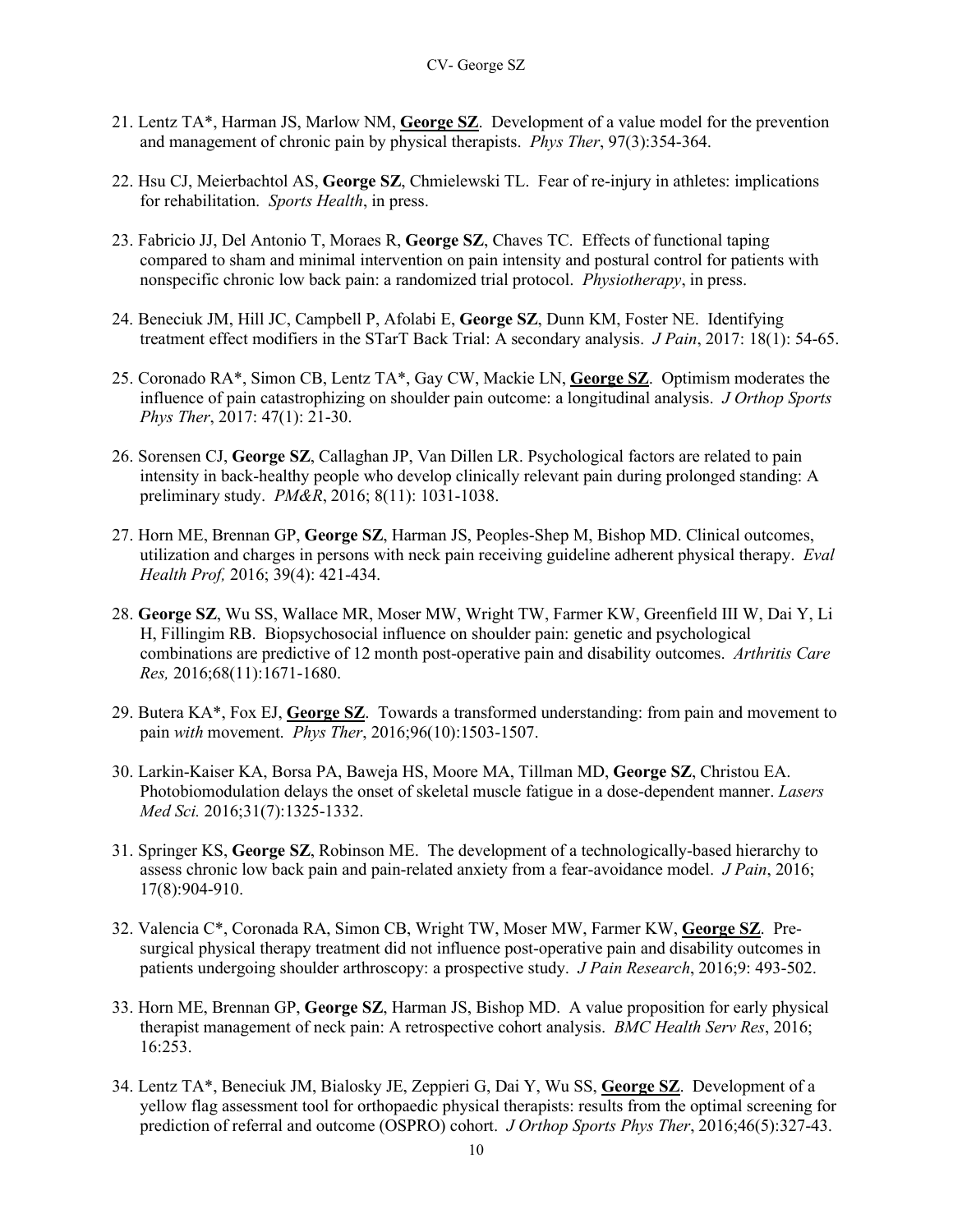- 35. Butera KA\*, Lentz TA, Beneciuk JM, **George SZ**. Preliminary evaluation of a modified STarT Back Screening Tool across different musculoskeletal pain conditions. *Phys Ther*, 2016;96(8):1251-61.
- 36. Simon CB\*, Riley III JL, Fillingim RB, Bishop MD, **George SZ**. Comparative associations of working memory and pain catastrophizing with chronic low back pain intensity. *Phys Ther*, 2016;96(7):1049-1056.
- 37. Archer KR, Devin CJ, Vanston SW, Koyama T, Phillips S, **George SZ**, McGirt ML, Spengler DM, Aaronson OS, Cheng JS, Wegener ST. Cognitive-behavioral based physical therapy improves pain, disability, general health, and physical performance following spine surgery: a randomized clinical trial. *J Pain*, 2016;17(1):76-89.
- 38. Chmielewski TL, **George SZ**, Tillman SM, Moser MW, Lentz TA, Indelicato PA, Shuster J, Trumble TN, Leeuwenburgh C, Cicuttini FM. Low vs. high intensity plyometric exercise in anterior cruciate ligament reconstruction rehabilitation. *Am J Sports Med*, 2016;44(3):609-617.
- 39. Simon CB, Riley III JL, Coronado RA, Valencia C, Wright TW, Moser MW, Farmer KW, **George SZ**. Older age as a prognostic factor of attenuated pain recovery after shoulder arthroscopy. *PM&R*, 2016;8(4):297-304.
- 40. Simon CB\*, Coronado RA, Valencia C, Greenfield III W, Wright TW, Moser MW, Farmer KW, **George SZ**. Predicting pain and disability after shoulder arthroscopy: rotator cuff severity and concomitant arthroscopic procedures. *Clin J Pain*, 2016; 32(5):404-410.
- 41. Simon CB\*, Riley III JL, Fillingim RB, Bishop MD, **George SZ**. Age group comparisons of TENS response among individuals with chronic axial low back pain. *J Pain*, 2015;16(12):1268-1279.
- 42. Childs JD, Wu SS, Andrade RL, Bonner VE, Bowman JA, Butler AM, Teyhen DS, **George SZ**. Incremental effects of using a telephone call center and health care utilization database to enhance web-based follow-up rate in the Prevention of Low Back Pain in the Military trial. *US Army Med Dep J*, 2015;10-12:22-28.
- 43. Wander LD, Torres CA, Bartley EJ, **George SZ**, Robinson ME. Effect of a perspective-taking intervention on the consideration of pain assessment and treatment decisions. *J Pain Res*, 2015;11;8:809-818.
- 44. Coronado RA, **George SZ**, Devin CJ, Wegener ST, Archer KR. Pain sensitivity and pain catastrophizing are associated with persistent pain and disability after lumbar spine surgery. *Arch Phys Med Rehabil*, 2015;96(10):1763-1770.
- 45. Horn ME, Brennan GP, **George SZ**, Harman JS, Bishop MD. Description of common clinical presentations and associated short term physical therapy clinical outcomes and utilization in patients with neck pain. *Arch Phys Med Rehabil*, 2015;96(10):1756-1762.
- 46. Bohne C, **George SZ**, Zeppieri G. Knowledge of injury prevention and prevalence of risk factors for throwing injuries in a sample of youth baseball players. *Int J Sports Phys Ther*, 2015;10(4): 464-475.
- 47. Beneciuk JM and **George SZ.** Pragmatic implementation of a stratified primary care model for low back pain management in outpatient physical therapy settings: a two-phased, sequential pilot study. *Phys Ther*, 2015;95(8):1120-1134.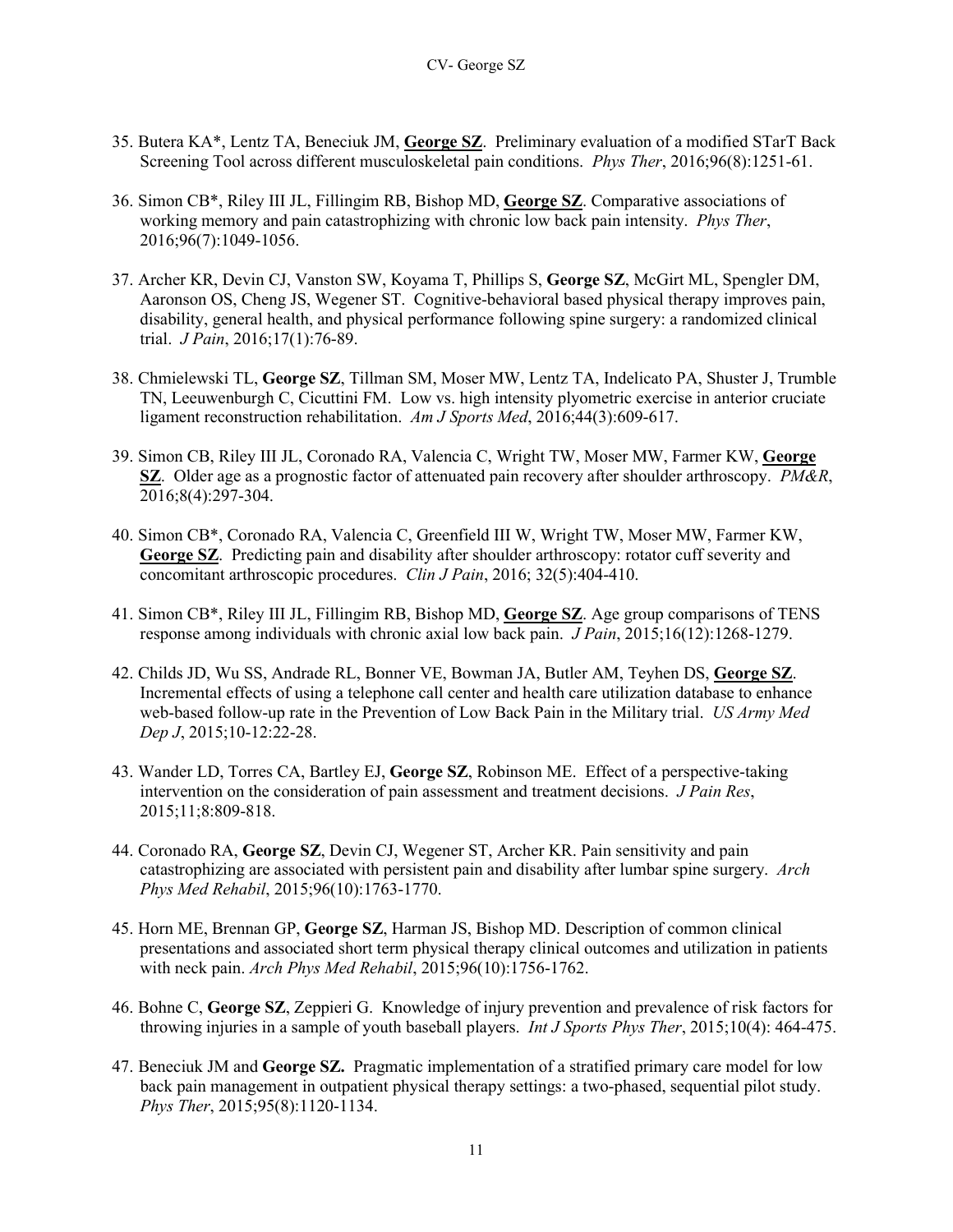- 48. Gewandter JS, Dworkin RH, Turk DC, Farrar JT, Fillingim RB, Gilron I, Markman JD, Oaklander AL, Polydefkis MJ, Raja SN, Robinson JP, Woolf CJ, Ziegler D, Ashburn MA, Burke LB, Cowan P, **George SZ**, Goli V, Graff OX, Iyengar S, Jay GW, Katz J, Kehlet H, Kitt RA, Kopecky EA, Malamut R, McDermott MP, Palmer P, Rappaport BA, Rauschkolb C, Steigerwald I, Tobias J, Walco GA. Research design considerations for chronic pain prevention clinical trials: IMMPACT recommendations. *Pain*, 156(7):1184-97.
- 49. **George SZ**, Beneciuk JM, Bialosky JE, Lentz TA, Zeppieri G, Pei Q, Wu SS. Development of a systems review tool for orthopaedic physical therapists: results from the Optimal Screening for Prediction and Referral and Outcome (OSPRO) cohort. *J Orthop Sports Phys Ther*, 2015;45(7):512- 26.
- 50. Sorensen CJ, Johnson MB, Callaghan JP, **George SZ**, Van Dillen LR. Validity of a paradigm for low back pain symptom development during prolonged standing. *Clin J Pain*, 2015;31(7):652-659.
- 51. Childs JD, Fritz JM, Wu SS, Flynn TW, Wainner RS, Robertson EK, **George SZ**. Implications of early and guideline adherent physical therapy for low back pain on utilization and costs. *BMC Health Serv Res*, 2015;15:150.
- 52. Coronado RA\*, Bialosky JE, Bishop MD, Riley III JL, Robinson ME, Michener LA, **George SZ**. The comparative effects of spinal and peripheral thrust manipulation and exercise on pain sensitivity and the relation to clinical outcome: a mechanistic trial using a shoulder pain model. *J Orthop Sports Phys Ther*, 2015;45(4):252-264.
- 53. Alappattu MJ\*, Coronado RA\*, Lee D\*, Bour B, **George SZ**. Clinical characteristics of patients with cancer referred to outpatient physical therapy. *Phys Ther*, 2015; 95(4): 526-538.
- 54. Kaiser KL, Parr JJ\*, Borsa PA, **George SZ**. Range of motion predicts clinical shoulder pain during recovery from delayed onset muscle soreness. *J Athl Train,* 2015;50(3): 289-294.
- 55. Alappattu MA, **George SZ**, Robinson ME, Fillingim RB, Moawad N, LeBrun Emily, Bishop MD. Painful intercourse is significantly associated with evoked pain perception and cognitive aspects of pain in women with pelvic pain. *Sex Med*, 2015;3(1):14-23.
- 56. **George SZ** and Beneciuk JM\*. Psychological predictors of recovery from low back pain: a prospective study. *BMC Musculoskelet Disord*, 2015;16:49.
- 57. Lentz TA, Zeppieri G, **George SZ**, Tillman SM, Moser MW, Farmer KW, Chielewski TL. Comparison of physical impairment, functional and psychosocial measures based on fear of reinjury/lack of confidence and return to sport status following ACL reconstruction. *Am J Sports Med,*  2015;43(2):345-353.
- 58. **George SZ**, Wallace MR, Wu SS, Moser MW, Wright TW, Farmer KW, Borsa PA, Parr JJ, Greenfield III W, Dai Y, Li H, Fillingim RB. Biopsychosocial influence on shoulder pain: risk subgroups translated across preclinical and clinical prospective cohorts. *Pain*, 2015;156(1): 148-156.
- 59. Kaiser KL, Christou E, Tillman M, **George S**, Borsa P. Near-infrared light therapy attenuates strength loss following strenuous resistance exercise. *J Athl Train*, 2015;50(1): 45-50.
- 60. Beneciuk JM\*, Robinson ME, **George SZ**. Subgrouping for patients with low back pain: a multidimensional approach incorporating cluster analysis and the STarT Back Screening Tool. *J Pain*, 2015;16(1): 19-30.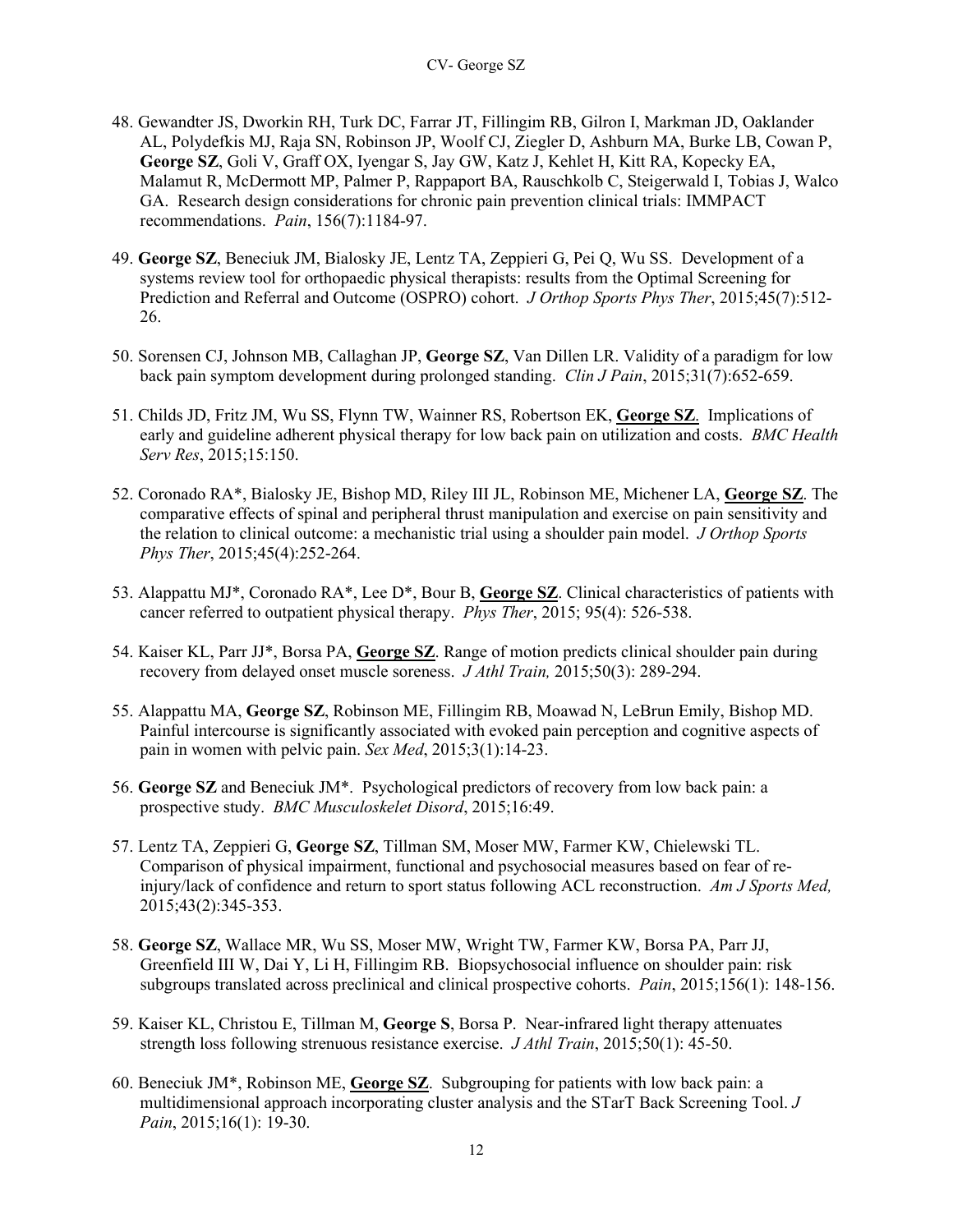- 61. Childs JD, Harman JS, Rodeghero JR, Horn M, **George SZ**. Implications of practice setting on clinical outcomes and efficiency of care in the delivery of physical therapy services. *J Orthop Sports Phys Ther*, 2014;44(12): 955-963.
- 62. Gay CW, Robinson ME, Perlstein MW, **George SZ**, Bishop MD. Functional connectivity changes following manual therapy. *J Manipulative Physiol Ther*, 2014;37(9):614-627.
- 63. Simon CB\*, Coronado RA, Wurtzel WA, Riddle DL, **George SZ**. Content and bibliometric analyses of the Journal of Manual and Manipulative Therapy. *J Man Manip Ther,* 2014;22(4): 181-190.
- 64. Coronado RA\*, Simon CB\*, Valencia C, Parr JJ, Borsa PA, **George SZ**. Suprathreshold heat pain response predicts activity-related pain, but not rest-related pain, in an exercise-induced injury model. *PLoS One*, 2014;29(9):e108699.
- 65. **George SZ**, Parr JJ, Wallace MR, Wu SS, Borsa PA, Dai Y, Fillingim RB. Inflammatory genes and psychological factors predict induced shoulder pain phenotype. *Med Sci Sports Exerc*, 2014;46(10):1871-1881.
- 66. Taylor JB, Goode AP, **George SZ**, Cook C. Incidence and risk factors for first time incident low back pain: a systematic review and meta-analysis. *Spine J*, 2014;14(10):2299-2319.
- 67. Beneciuk JM\*, Fritz JM, **George SZ**. The STarT back screening tool for prediction of six month clinical outcomes: relevance of change patterns in outpatient physical therapy settings. *J Orthop Sports Phys Ther*, 2014;44(9)656-664.
- 68. Vincent HK, **George SZ**, Seay AN, Vincent KR, Hurley RW. Resistance exercise, disability, and pain catastrophizing in obese adults with back pain. *Med Sci Sports Exerc*, 2014;46(9):1693-1701.
- 69. Valencia C\*, Fillingim RB, Bishop MD, Wu SS, Wright TW, Moser MW, Farmer KT, **George SZ**. Investigation of central pain processing in post-operative shoulder pain and disability. *Clin J Pain*, 2014;30(9):775-786.
- 70. Coronado RA\*, Bialosky JE, Robinson ME, **George SZ**. Pain sensitivity subgroups in individuals with spine pain: potential relevance to short-term clinical outcome. *Phys Ther*, 2014;94(8):1111- 1122.
- 71. Hanney WJ, **George SZ,** Kolber MJ, Young I, Salamh PA, Cleland JA. Inter-rater reliability of select physical examination procedures in patients with neck pain. *Physiother Theor Pract,* 2014;30(5):345- 352.
- 72. Wandner LD, Heft MW, Lok BC, Hirsh AT, **George SZ**, Horgas AL, Atchison JW, Torres CA, Robinson ME. The impact of patients' gender, race, and age on health care professionals' pain management decisions: an online survey using virtual human technology. *Int J Nurs Stud*, 2014;51(5):726-733.
- 73. Nisenzon AN, **George SZ**, Beneciuk JM, Wandner LD, Torres CA, Robinson ME. The role of anger in psychosocial subgrouping for patients with low back pain. *Clin J Pain*, 2014;30(6):501-509.
- 74. Vincent HK, Vincent KR, Seay AN, Conrad BP, Hurley RW, **George SZ**. Back strength predicts walking improvement in obese, older adults with chronic low back pain. *PM&R*, 2014;6(5): 418-426.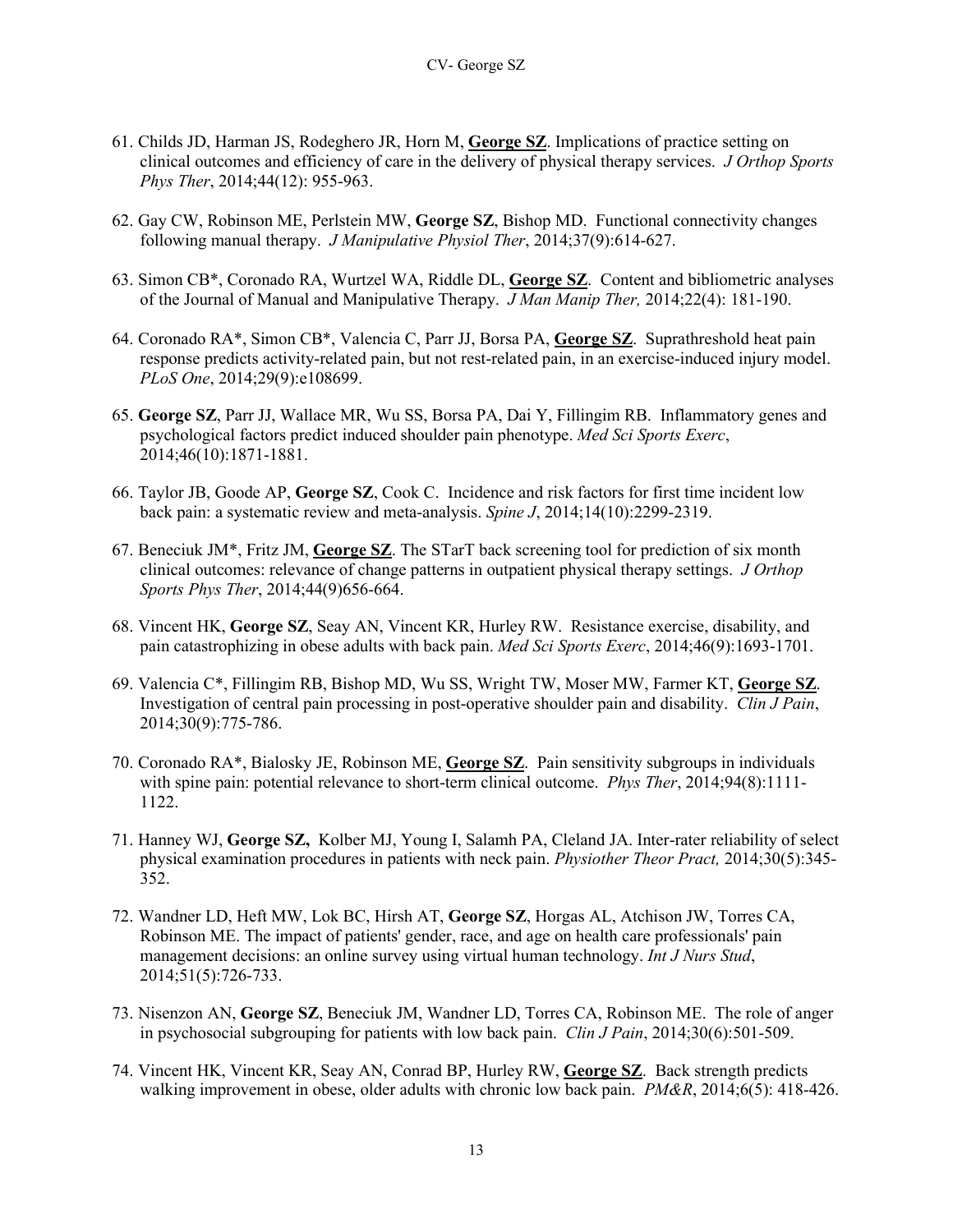- 75. Childs JD, Wu SS, Teyhen DS, Robinson ME, **George SZ**. Prevention of low back pain in the military (POLM) cluster randomized trial: effects of brief psychosocial education on total and low back pain related health care costs. *Spine J*, 2014;14(4):571-583.
- 76. Parr J\*, Borsa P, Fillingim R, Larkin K, Tillman MD, Manini TM, Gregory C, **George S**. Psychological influences predict recovery following exercise induced shoulder pain. *Int J Sports Med,* 2014;35(3):232-237.
- 77. Kittelson A, **George SZ**, Maluf K, Stevens-Lapsley J. Future directions in painful knee osteoarthritis: harnessing complexity in a heterogeneous population. *Phys Ther,* 2014;94(3):422-32.
- 78. Bialosky JE, **George SZ**, Horn ME, Price DD, Staud R, Robinson ME. Spinal manipulative therapy specific changes in pain sensitivity in individuals with low back pain. *J Pain*, 2014;15(2): 136-148.
- 79. Coronado RA\*, Simon CB\*, Valencia C\*, **George SZ**. Experimental pain responses support peripheral and central sensitization in patients with unilateral shoulder pain. *Clin J Pain*, 2014;30(2):143-151.
- 80. **George SZ**, Parr JJ, Wallace MR, Wu SS, Borsa PA, Dai Y, Fillingim RB. Biopsychosocial influence on exercise-induced injury: genetic and psychological combinations are predictive of shoulder pain phenotypes. *J Pain*, 2014; 15(1):68-80.
- 81. Harrington S\*, Michener LA, Kendig T, Miale S, **George SZ**. Patient-rated upper-extremity outcome measures utilized in breast cancer survivors: a systematic review. *Arch Phys Med Rehabil*, 2014; 95(1): 153-162.
- 82. Hanney WJ, Kolber MJ, **George SZ**, Young I, Patel CK, Cleland JA. Development of a preliminary clinical prediction rule to identify patients with neck pain that may benefit from a standardized program of stretching and muscle performance exercise: a prospective cohort study. *Int J Sports Phys Ther*, 2013; 8(6): 756-776.
- 83. Simon CB\*, Stryker SE, **George SZ**. Patient outcomes in outpatient orthopaedic manual physical therapy: examining the influence of therapist and patient prognostic factors. *J Man Manip Ther*, 2013;21(4): 187-195.
- 84. Wandner LD, Torres CA, Lok BC, Joon CH, **George SZ**, and Robinson ME. Pain assessment and treatment decisions for virtual human patients. *Cyberpsychol Behav Soc Netw*, 2013; 16(12): 904- 909.
- 85. Teyhen DS, Childs JD, Dugan JL, Wright AC, Sorge JA, Mello J, Mamolejo M, Taylor A, Wu SS, **George SZ**. The effect of two different trunk strengthening exercise regimens on trunk muscle morphometry and endurance in Soldiers in training. *Phys Ther*, 2013; 93(9):1211-1224.
- 86. Valencia C\*, Kindler LL, Fillingim RB, **George SZ**. Stability of conditioned pain modulation in two musculoskeletal pain models. *BMC Musculoskelet Disord*, 2013; 14(1):182.
- 87. Beneciuk JM\*, Bishop MD, Fritz JM, Robison ME, Asal NR, Nisenzon AN, **George SZ**. The STarT back screening tool and individual psychological measures: evaluation of prognostic capabilities for low back pain clinical outcomes in outpatient physical therapy settings. *Phys Ther*, 2013; 93(3):321- 33.
- 88. Anderson RJ, Craggs JG, Bialosky JE, Bishop MD, **George SZ**, Staud R, Robinson ME. Temporal summation of second pain: variability in responses to a fixed protocol. *Eur J Pain*, 2013;17(1):67-74.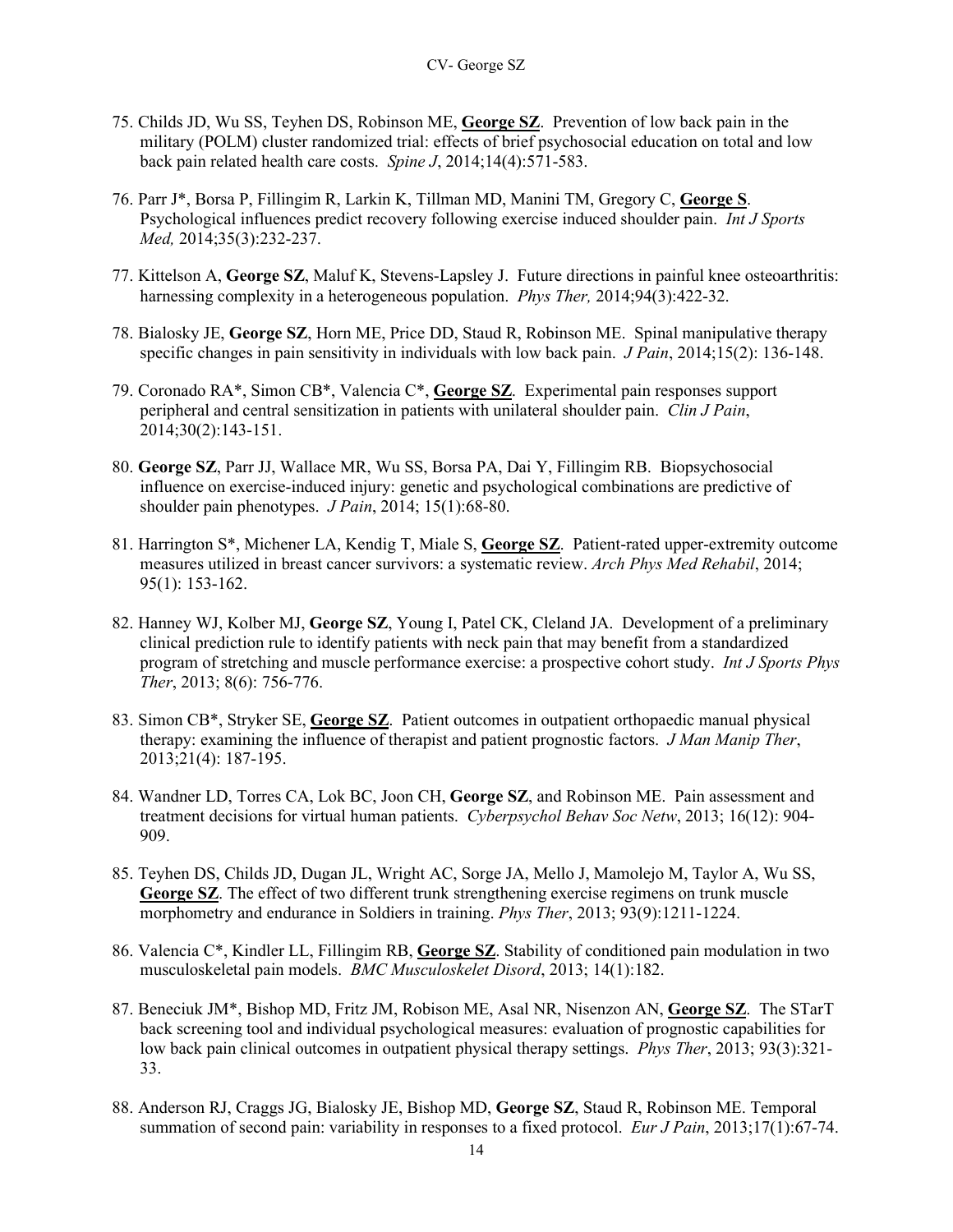- 89. Lentz TA, Tillman SM, Indelicato PA, Moser MW, **George SZ**, Chmielewski TL. Return to preinjury sports participation following ACL reconstruction: contributions of demographic, knee impairment, and self-report measures. *J Orthop Sports Phys Ther*, 2012;42(11):893-901.
- 90. Bishop MD, **George SZ**, Robinson ME. Dynamic, but not static, pain sensitivity predicts exerciseinduced muscle pain: covariation of temporal sensory summation and pain intensity. *Neurosci Lett*, 2012;526(1):1-4.
- 91. Sharma NK, Brooks WM, Popescu AE, Vandillen L, **George SZ**, McCarson KE, Gajewski BJ, Gorman P, Cirstea CM. Neurochemical analysis of primary motor cortex in chronic low back pain. *Brain Sciences*, 2012; 1;2(3):319-331.
- 92. Prugh J\*, Zeppieri G, **George SZ**. Impact of psychosocial factors, pain, and functional limitations on throwing athletes who return to sport following elbow injuries: a case series. *Physiother Theor Pract,*  2012;28(8):633-40.
- 93. Bialosky JE, Simon CB, Bishop MD, **George SZ**. Basis for spinal manipulative therapy: a physical therapist perspective. *J Electromyogr Kinesiol*, 2012;22(5):643-647.
- 94. Coronado RA\*, Gay CW, Bialosky JE, Carnaby(Mann) GD, Bishop MD, **George SZ**. Changes in pain sensitivity following spinal manipulation: a systematic review and meta-analysis. *J Electromyogr Kinesiol*, 2012;22(5): 15-22.
- 95. Beneciuk JM\*, Robinson ME, **George SZ**. Low back pain subgroups using fear-avoidance model measures: results of a cluster analysis. *Clin J Pain*, 2012;28(8): 658-666.
- 96. Teyhen DS, Childs JD, Stokes MJ, Wright AC, Dugan JL, **George SZ**. Abdominal and lumbar multifidus muscle size and symmetry at rest and during contracted states: normative reference ranges. *J Ultras Med*, 2012; 31(7): 1099-1110.
- 97. Parr JJ\*, Borsa PA, Fillingim RB, Tillman MD, Manini TM, Gregory CM, **George SZ**. Pain related fear and catastrophizing predict pain intensity and disability independently using an induced muscle injury model. *J Pain*, 2012; 13(4): 370-378.
- 98. Delitto A, **George SZ**, Van Dillen L, Whitman JM, Sowa G, Shekelle P, Denninger TR, Godges JJ. Low back pain. Clinical practice guidelines linked to the International Classification of Functioning, Disability, and Health from the Orthopaedic Section of the American Physical Therapy Association. *J Orthop Sports Phys Ther*, 2012; 42(4): A1-A57.
- 99. Zeppieri G, Lentz TA, Atchison JW, Indelicato PA, Moser MW, Vincent KR, **George SZ**. Preliminary results of patient-defined success criteria for individuals with musculoskeletal pain in outpatient physical therapy settings. *Arch Phys Med Rehabil*, 2012;93(3): 434-440.
- 100. **George SZ**, Childs JD, Teyhen DS, Wu SS, Wright AC, Dugan JL, Robinson ME. Predictors of occurrence and severity of first time low back pain episodes: findings from a military inception cohort. *PLoS One*, 2012; 7(2): e30597.
- 101. Sanderson KB, Roditi D, **George SZ**, Atchison JW, Banou E, Robinson ME. Investigating patient expectations and treatment outcome in a chronic low back pain population. *J Pain Res*, 2012; 5: 15- 22.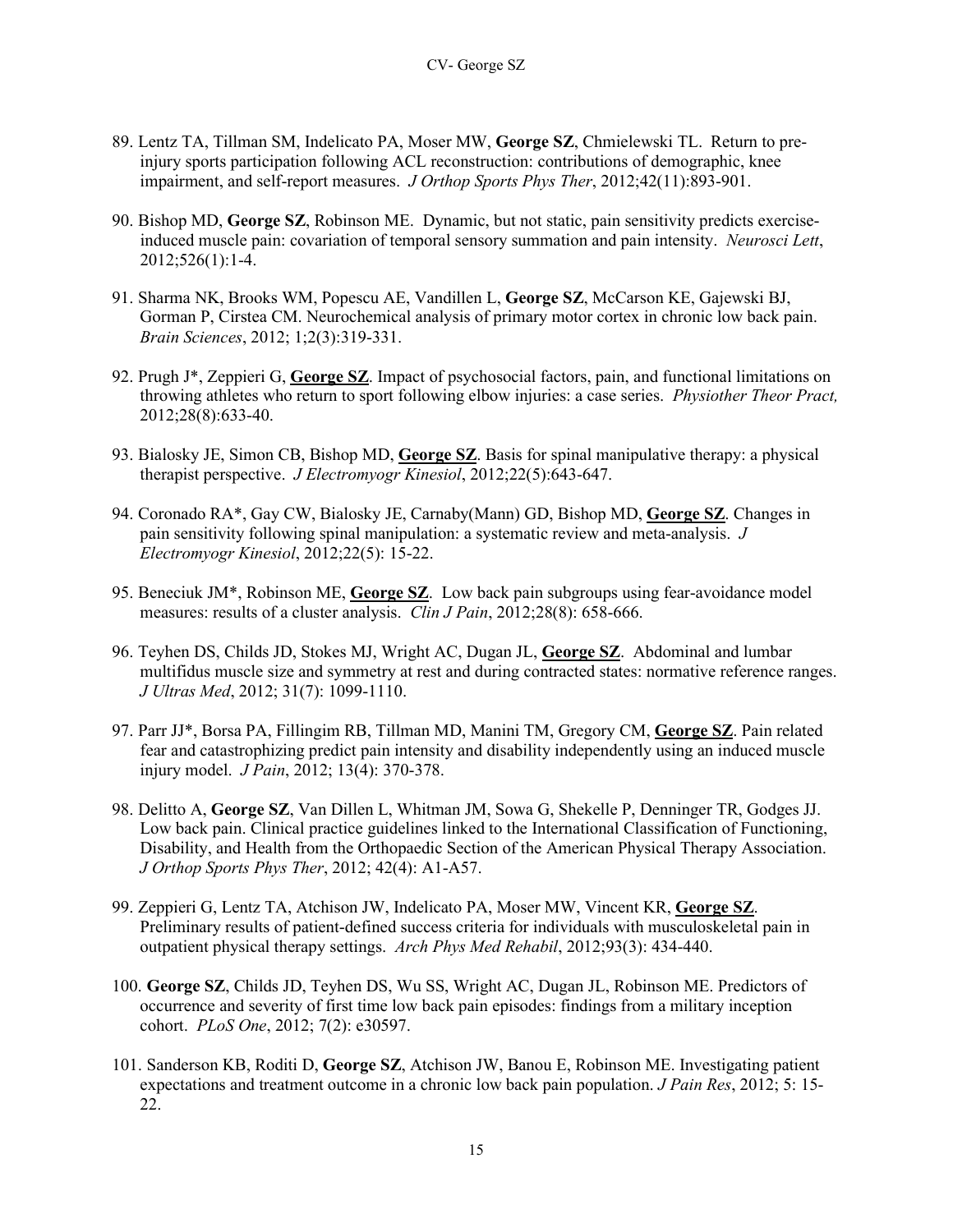- 102. Hart DL, Werneke MW, **George SZ**, Deutscher D. Single item screens identified patients with elevated levels of depressive and somatization symptoms in outpatient physical therapy. *Qual Life Res*, 2012; 21(2): 257-268.
- 103. **George SZ**, Lentz TA, Zeppieri G, Lee D, Chmielewski TL. Analysis of shortened versions of the Tampa Scale for Kinesiophobia and Pain Catastrophizing Scale for patients following anterior cruciate ligament reconstruction*. Clin J Pain*, 2012; 28(1): 73-80.
- 104. Valencia C\*, Kindler LK, Fillingim RB, **George SZ**. Investigation of central pain processing in shoulder pain: converging results from two musculoskeletal pain models. *J Pain*, 2012; 13(1): 81-89.
- 105. Bishop MD, Horn ME, Lott DJ, Arpan I, **George SZ**. Magnitude of spinal muscle damage is not statistically associated with exercise-induced low back pain intensity. *Spine J*, 2011; 11(12): 1135- 1142.
- 106. Werneke MW, Hart DL, **George SZ**, Deutscher D, Stratford PW. Change in psychosocial distress associated with pain and functional status outcomes in patients with lumbar impairments referred to physical therapy services. *J Orthop Sports Phys Ther*, 2011; 41(12): 969-980.
- 107. Coronado RC\*, Wurtzel WA, Simon CB, Riddle DL, **George SZ**. Bibliometric analysis of articles published from 1980 to 2009 in the Journal of Orthopaedic & Sports Physical Therapy. *J Orthop Sports Phys Ther*, 2011; 41 (12): 920-931.
- 108. Hart DL, Werneke MW, **George SZ**, Deutscher D, Stratford PW. Using intake and change in multiple psychosocial measures to predict functional status outcomes in people with lumbar spine impairments: a preliminary analysis. *Phys Ther*, 2011;91(12): 1812-1825.
- 109. **George SZ**, Childs JD, Teyhen DS, Wu SS, Wright AC, Dugan JL, Robinson ME. Brief psychosocial education, not core stabilization, reduced health care utilization for low back pain: results from the Prevention of Low Back Pain in the Military (POLM) cluster randomized trial. *BMC Med*, 2011;9:128.
- 110. Bialosky JE, Bishop MD, Price DD, Robinson ME, **George SZ**. Heightened pain sensitivity in individuals with signs and symptoms of carpal tunnel syndrome and its relationship to clinical outcomes following a manual therapy intervention. *Man Ther*, 2011;16(6): 602-608.
- 111. Chmielewski TL, Zeppieri G, Lentz TA, Tillman SM, Moser MW, Indelicato PA, **George SZ**. Longitudinal changes in psychosocial factors and their association with knee pain and function after ACL reconstruction. *Phys Ther*, 2011;91(9):1355-1366.
- 112. Coronado RA\*, Alappattu MJ\*, Hart DL, **George SZ**. Total number and severity of comorbidities do not differ based on anatomical location of musculoskeletal pain. *J Orthop Sports Phys Ther*, 2011;41(7):477-485.
- 113. Bishop MD, Beneciuk JM\*, **George SZ**. Immediate reduction in temporal sensory summation after thoracic spine manipulation. *Spine J*, 2011;11(5):440-446.
- 114. Childs JD, Teyhen DS, Van Wyngaarden JJ, Dougherty BF, Ladislas BJ, Helton GL, Robinson ME, Wu SS, **George SZ**. Predictors of web-based follow-up response in the Prevention of Low Back Pain in the Military Trial. *BMC Musculoskelet Disord*, 2011;12:132.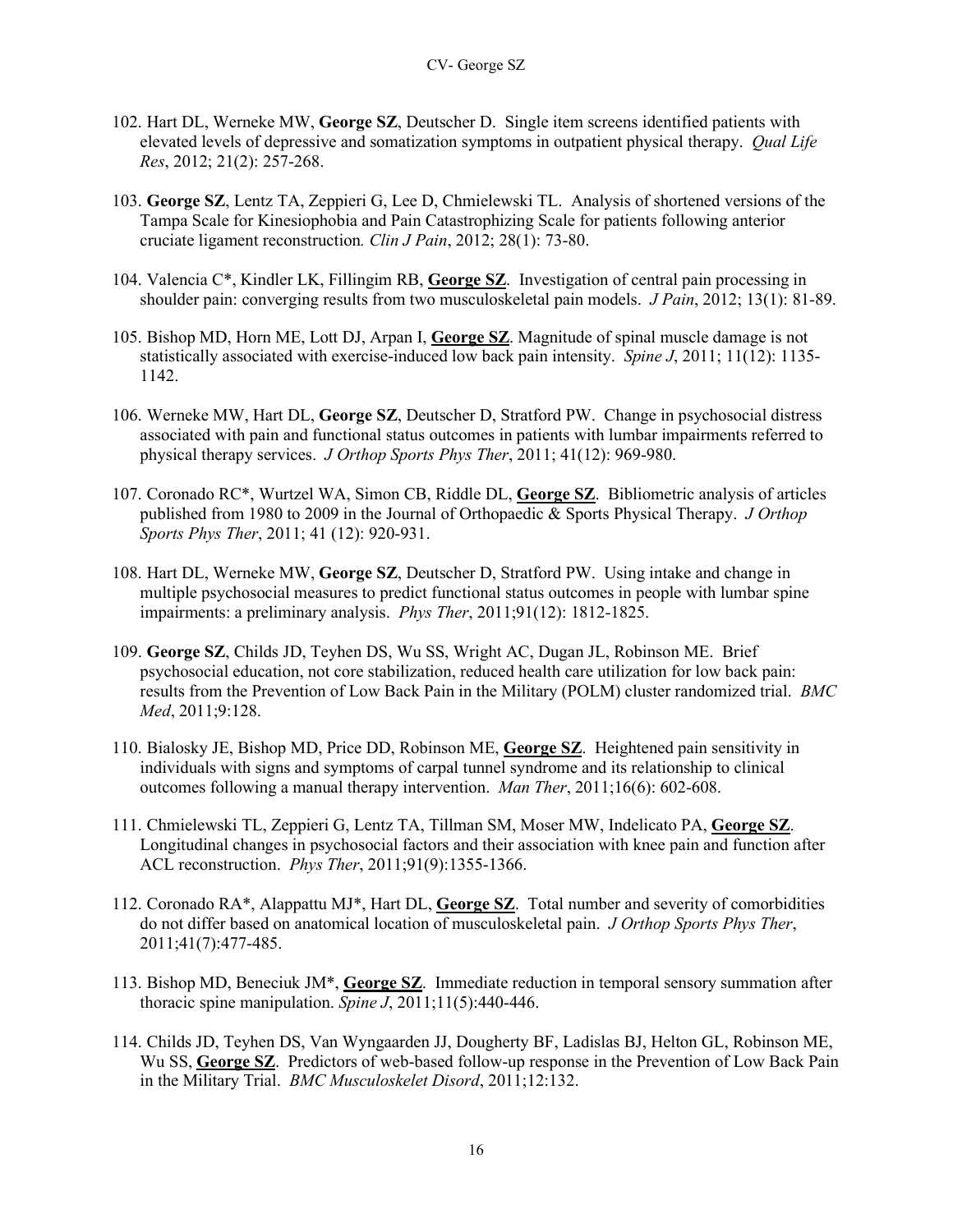- 115. Bishop MD, Horn ME, **George SZ**. Exercise-induced pain intensity predicted by pre-exercise fear of pain and pain sensitivity. *Clin J Pain*, 2011;27(5):398-404.
- 116. Simon CB\*, Stryker SE, **George SZ**. Comparison of work-related fear-avoidance across different anatomical locations with musculoskeletal pain. *J Pain Res*, 2011;4:253-262.
- 117. Alappattu MJ, Bishop MD, Bialosky, **George SZ**, Robinson ME. Stability of behavioral estimates of activity-dependent modulation of pain. *J Pain Res,*2011;4: 151-157.
- 118. Hart DL, Werneke MW, Deutscher D, **George SZ**, Stratford PW. Effect of fear-avoidance beliefs of physical activities on a model that predicts risk-adjusted functional status outcomes in patients treated for a lumbar spine dysfunction. *J Orthop Sports Phys Ther*, 2011;41(5):336-345.
- 119. Main CJ and **George SZ**. Psychologically informed practice for management of low back pain: future directions in practice and research. *Phys Ther*, 2011;91(5):820-824.
- 120. Fritz JM, Beneciuk JM\*, **George SZ**. The relationship between categorization and the STarT back screening tool and prognosis for patients with low back pain receiving physical therapy. *Phys Ther*, 2011;91(5):722-732.
- 121. Nicholas MK and **George SZ**. Psychologically informed interventions for low back pain: an update for physical therapists. *Phys Ther*, 2011;91(5):765-776.
- 122. Coronado RA\*, Riddle DL, Wurtzel WA\*, **George SZ**. Bibliometric analysis of articles published from 1980 to 2009 in *Physical Therapy,* Journal of the American Physical Therapy Association. *Phys Ther*, 2011;91(5):642-655.
- 123. **George SZ** and Stryker SE. Fear-avoidance beliefs and clinical outcomes across multiple anatomical locations for patients seeking outpatient physical therapy for musculoskeletal pain. *J Orthop Sports Phys Ther*, 2011;41(4): 249-259.
- 124. Teyhen DS, **George SZ**, Dugan JL, Williamson JN, Neilson BD, Childs JD. Inter-rater reliability of ultrasound imaging of the trunk musculature among novice raters. *J Ultras Med,* 2011;30(3):347-356.
- 125. Coronado RA\*, Kindler LL\*, Valencia C\*, **George SZ.** Thermal and pressure pain sensitivity in patients with unilateral shoulder pain: comparison of involved and uninvolved sides. *J Orthop Sports Phys Ther*, 2011;41(3):165-173.
- 126. **George SZ**, Coronado RA, Beneciuk JM, Valencia C, Werneke MW, Hart DL. Depressive symptoms, anatomical region, and clinical outcomes for patients seeking outpatient physical therapy for musculoskeletal pain. *Phys Ther*, 2011;91(3): 358-372.
- 127. Bishop MD, Horn ME, **George SZ**, Robinson ME. Self-reported pain and disability outcomes from an endogenous model of muscular back pain. *BMC Musculoskelet Disord*, 2011;12:35.
- 128. Bialosky JE, Bishop MD, **George SZ**, Robinson ME. Placebo response to manual therapy: Something out of nothing? *J Man Manip Ther*, 2011; 19(1):11-19.
- 129. **George SZ**, Calley D\*, Valencia C\*, Beneciuk JM\*. Clinical investigation of pain related fear and pain catastrophizing for patients with low back pain. *Clin J Pain*, 2011;27(2):108-115.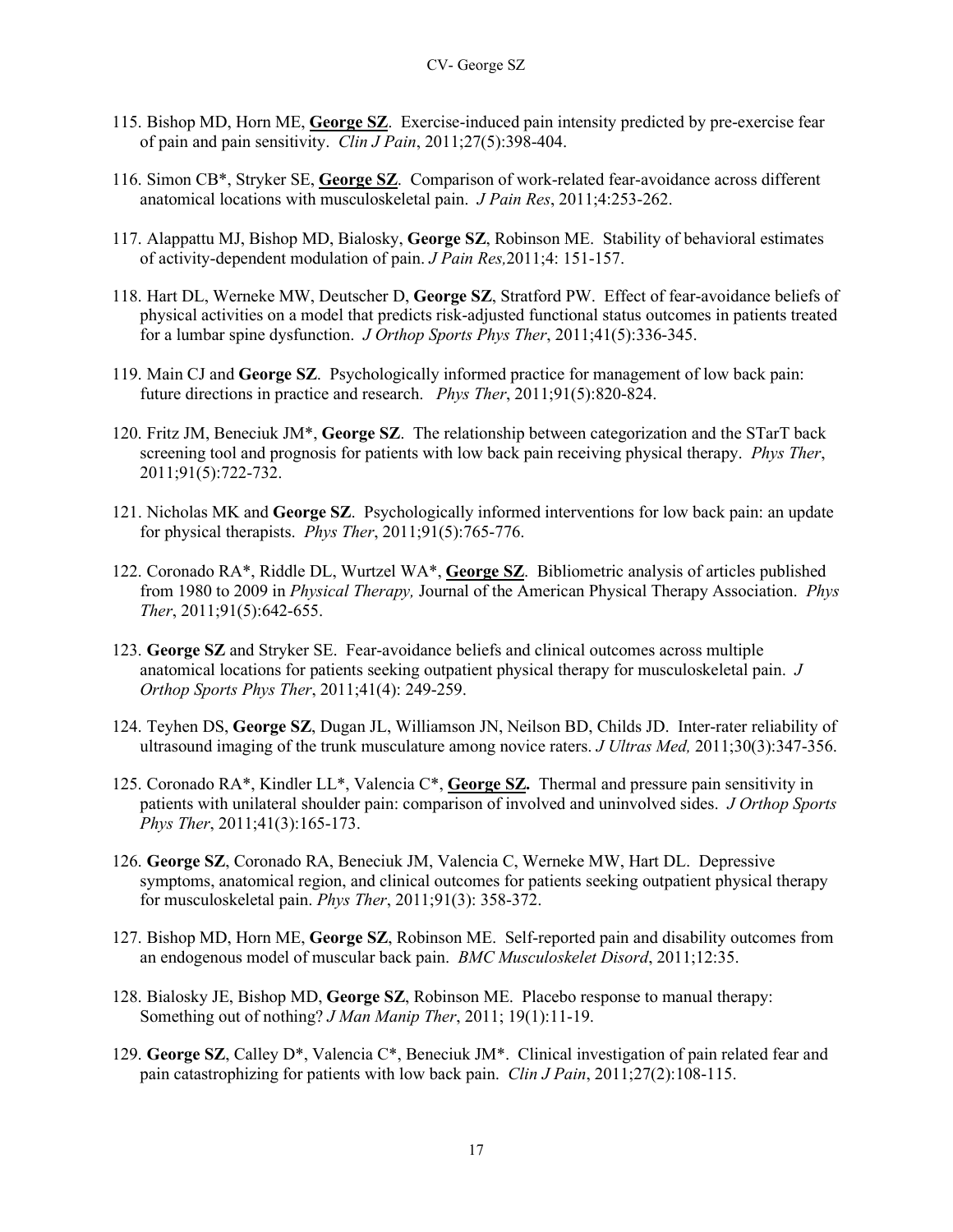- 130. Valencia C\*, Robinson ME, **George SZ**. Socioeconomic status influences the relationship among fear-avoidance beliefs and disability. *Pain Med*, 2011;12(2):328-336.
- 131. Kindler LL\*, Valencia C\*, Fillingim RB, **George SZ**. Sex differences in experimental and clinical pain sensitivity for patients with shoulder pain. *Eur J Pain*, 2011;12(2):118-123.
- 132. Valencia C\*, Fillingim RB, **George SZ**. Suprathreshold heat response is associated with clinical pain intensity for patients with shoulder pain. *J Pain*, 2011;12(1):133-140.
- 133. Vincent HK, Omli MR, Day T, Hodges M, Vincent KR, **George SZ**. Fear of movement, quality of life, and self-reported disability in obese patients with chronic lumbar pain. *Pain Med*, 2011 12(1):154-164.
- 134. Calley D\*, Jackson S, Collins H, **George SZ.** Identifying patient fear-avoidance beliefs by physical therapists managing patients with low back pain. *J Orthop Sports Phys Ther*, 2010;40(12):774-783.
- 135. Stutts LA, Hirsh AT, **George SZ**, Robinson ME. Investigating patient characteristics on pain assessment using virtual human technology. *Eur J Pain*, 2010;14(10):1040-1045.
- 136. **George SZ** and Robinson ME. Preference, expectation, and satisfaction in a clinical trial of behavioral interventions for acute and sub-acute low back pain (NCT00373867). *J Pain*, 2010;11(11):1074-1082.
- 137. Childs JD, Teyhen DS, Casey PR, McCoy-Singh KA, Feldtmann AW, Wright AC, Dugan JL, Wu SS, **George SZ**. Effects of traditional sit-up training versus core stabilization exercises on short-term musculoskeletal injury rates in US Army Soldiers: A randomized clinical trial. *Phys Ther*, 2010;90(10):1404-1412.
- 138. **George SZ**, Wittmer VT, Fillingim RB, Robinson ME. Comparison of graded exercise and graded exposure clinical outcomes for patients with chronic low back pain. *J Orthop Sports Phys Ther*, 2010;40(11):694-704.
- 139. Vincent HK, Lamb KM, Day TI, Tillman SM, Vincent KR, **George SZ**. Morbid obesity is associated with fear of movement and lower quality of life in patients with knee pain-related diagnoses. *PM&R*, 2010;2(8):713-722.
- 140. Mintken PE, Cleland JA, Whitman JM, **George SZ**. Psychometric properties of the Fear-Avoidance Beliefs Questionnaire and Tampa Scale of Kinesiophobia in patients with shoulder pain. *Archives Phys Med Rehabil,* 2010;91(7):1128-1136.
- 141. Beneciuk JM\*, Bishop MD, **George SZ**. Pain catastrophizing predicts pain intensity during a neurodynamic test for the median nerve in health participants. *Man Ther*, 2010;15(4):370-375.
- 142. **George SZ**, Valencia CV\*, Beneciuk JM\*. A psychometric investigation of fear-avoidance model measures in patients with chronic low back pain. *J Orthop Sports Phys Ther*, 2010;40(4):197-205.
- 143. Robinson ME, Bialosky JE\*, Bishop MD, Price DD, **George SZ**. Supra-threshold scaling, temporal summation, and after-sensation: relationships to each other and anxiety/fear. *J Pain Res*, 2010;3:25- 32.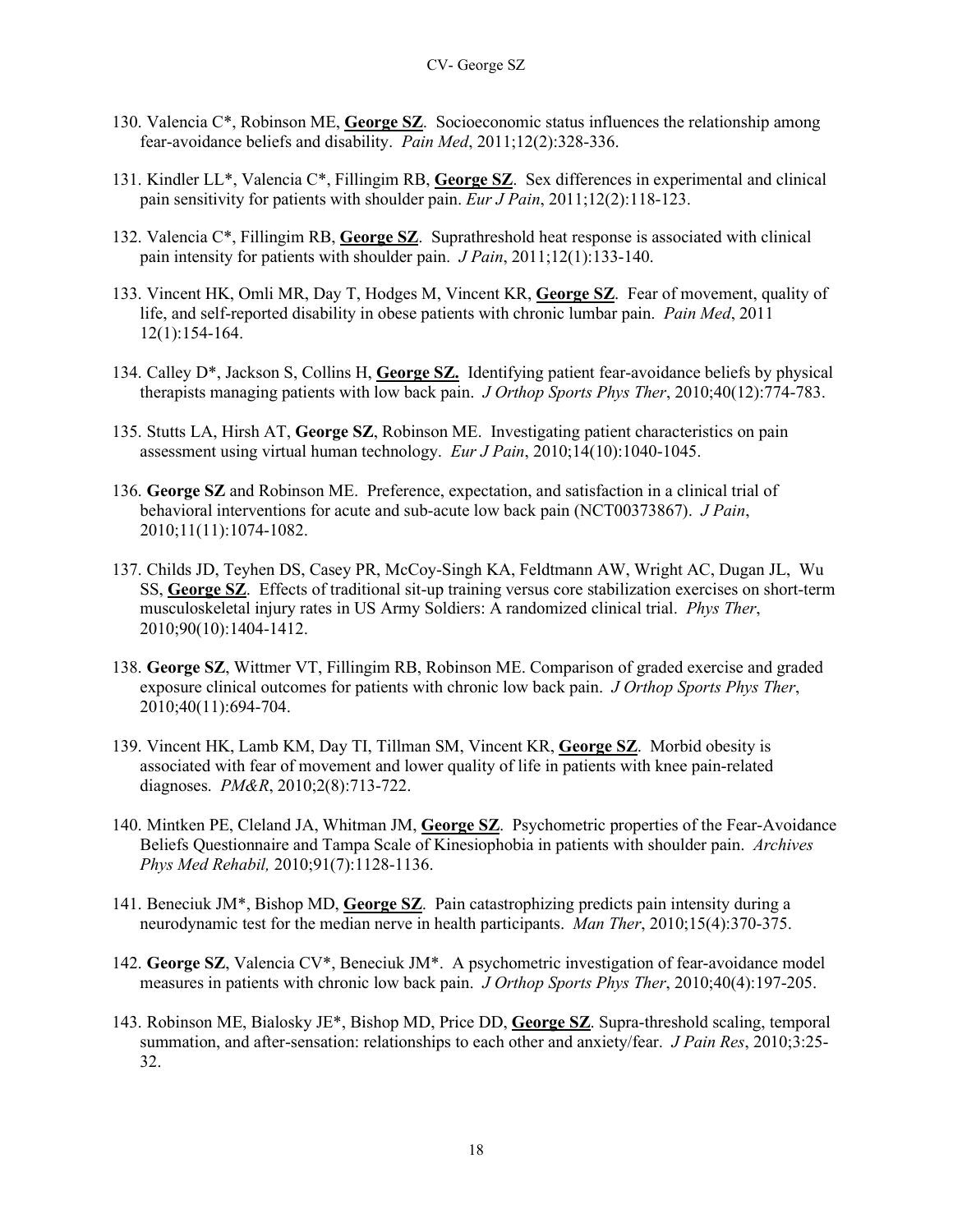- 144. Bialosky JE\*, Bishop MD, Robinson ME, **George SZ**. The relationship of the audible pop to hypoalgesia associated with high velocity, low amplitude thrust manipulation. A secondary analysis of an experimental study in pain free participants. *J Manipulative Physiol Ther*, 2010;33(2):117-124.
- 145. Bishop MD, Craggs JG, Horn ME, **George SZ**, Robinson ME. Relationship of intersession variation in negative pain-related affect and responses to thermally evoked pain. *J Pain*, 2010;11(2):172-8.
- 146. Childs JD, Teyhen DS, Benedict TM, Morris JB, Fortenberry AD, McQueen RM, Preston JB, Wright AC, Dugan JL, **George SZ**. Effects of sit-up training versus core stabilization exercises on situp performance. *Med Sci Sports Exerc*, 2009;41(11):2072-2083*.*
- 147. Bialosky JE\*, Bishop MD, Zeppieri G, **George SZ**. Spinal manipulative therapy has an immediate effect on thermal pain sensitivity in people with low back pain: a randomized controlled trial. *Phys Ther*, 2009;89(12):1292-1303.
- 148. Bialosky JE\*, Bishop MD, Price DD, Robinson ME, Vincent KR, **George SZ**. A randomized sham controlled trial of a neurodynamic technique in the treatment of carpal tunnel syndrome (NCT00929123). *J Orthop Sports Phys Ther*, 2009;39(10):709-723.
- 149. **George SZ**, Valencia C\*, Zeppieri G, Robinson ME. Development of a self report measure of fearful activities for patient with low back pain – the Fear of Daily Activities Questionnaire (FDAQ). *Phys Ther*, 2009;89(9):969-979.
- 150. Bialosky JE\*, Bishop MD, Price DD, Robinson ME, **George SZ**. The mechanisms of manual therapy in the treatment of musculoskeletal pain: a proposed comprehensive model. *Man Ther*, 2009;14:531-538.
- 151. Hart DL, Werneke MW, **George SZ**, Matheson JW, Wang YC, Cook KF, Mioduski JE, Choi SW. Single items of fear-avoidance beliefs scales for work and physical activities accurately identified patients with high fear. *Phys Ther*, 2009;89(8):770-785.
- 152. **George SZ**, Teyhen DS, Wu SS, Wright AC, Dugan JL, Yang G, Robinson ME, Childs JD. Psychosocial education improves low back pain beliefs: results from a cluster randomized clinical trial (NCT00373009) in a primary prevention setting. *Eur Spine J*, 2009 18(7):1050-1058.
- 153. Robinson ME, Teyhen DS, Wu SS, Wright AC, Dugan JL, Yang G, Childs JD, **George SZ**. Mental health symptoms in combat medic training: a longitudinal examination. *Mil Med*, 2009;174(6):572- 577.
- 154. **George SZ** and Zeppieri G. Physical therapy utilization of graded exposure for patients with low back pain. *J Orthop Sports Phys Ther,* 2009;39(7):496-505.
- 155. Beneciuk JM\*, Bishop MD, **George SZ**. Effects of upper-extremity neural mobilization on thermal pain sensitivity: a sham controlled study in asymptomatic participants. *J Orthop Sports Phys Ther,*  2009;39(6):428-438.
- 156. Werneke MW, Hart DL, **George SZ**, Stratford PW, Matheson JW, Reyes A. Clinical outcomes for patients classified by fear-avoidance beliefs and centralization phenomenon. *Archives Phys Med Rehabil*, 2009:90:768-777.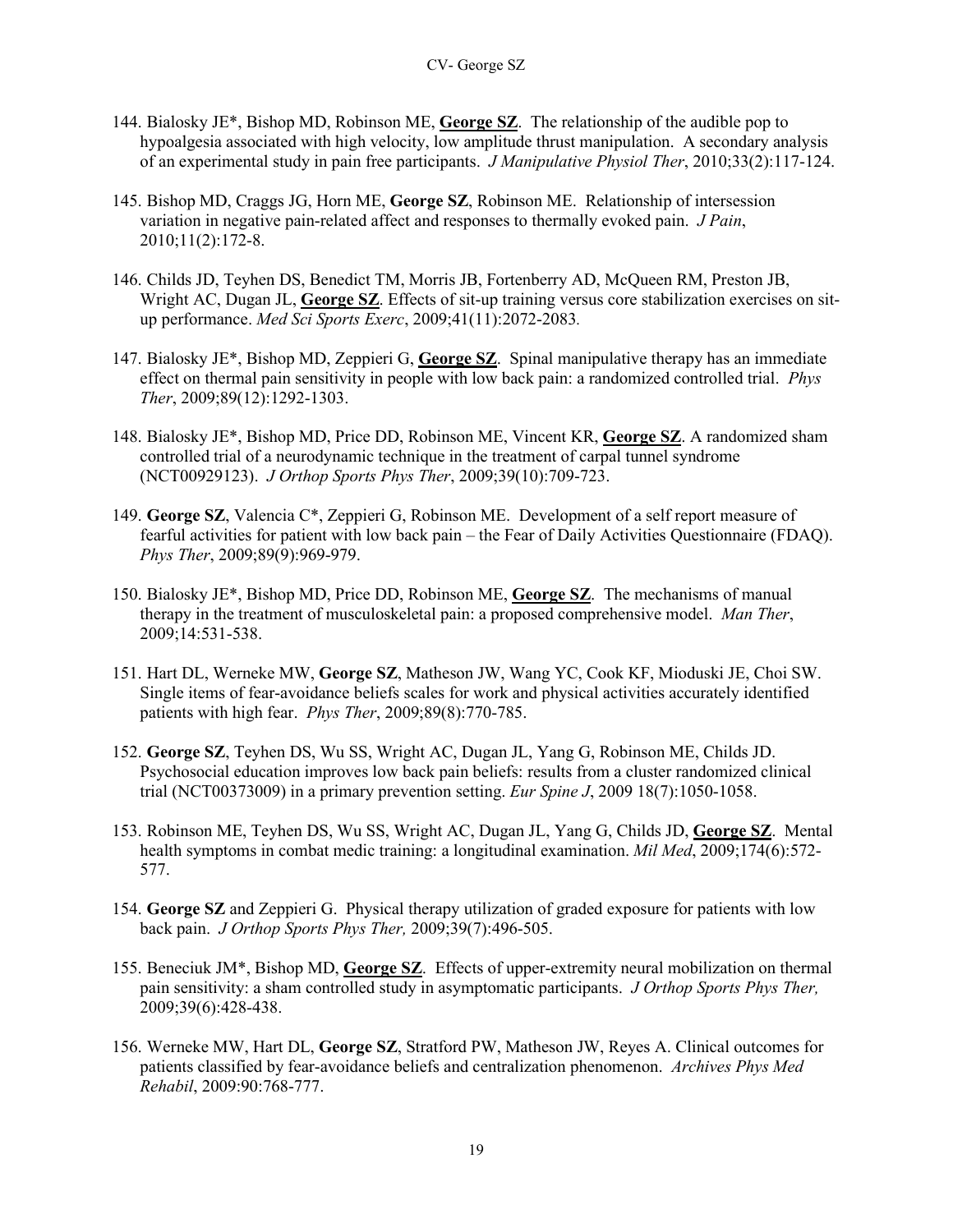- 157. Lentz TA\*, Barabas J, Bishop MD, Day T, **George SZ**. The relationship of pain intensity, physical impairment, and pain-related fear to function in patients with shoulder pathology. *J Orthop Sports Phys Ther,* 2009;39(4):270-7.
- 158. Hirsh AT, **George SZ**, Robinson ME. Pain assessment and treatment disparities: a virtual human technology investigation. *Pain*, 2009;143(1-2):106-113.
- 159. **George SZ** and Hirsh AT\*. Psychological influence on experimental pain sensitivity and clinical pain intensity for patients with shoulder pain. *J Pain*, 2009;10(3):293-299.
- 160. Beneciuk JM\*, Bishop MD, **George SZ**. Clinical prediction rules for physical therapy interventions: a systematic review. *Phys Ther*, 2009;89:114-124.
- 161. Lentz TA, Tillman SM, Moser MW, Indelicato PA, **George SZ**, Chmielewski TL. Factors associated with function after anterior cruciate ligament reconstruction. *Sports Health*, 2009;1(1) 47- 53.
- 162. Dannecker EA and **George SZ**. A comparison of laboratory measures of escape and avoidance behavior. *J Pain*, 2009;10(1):53-59.
- 163. Chmielewski TL, Jones D, Day T, Tillman S, Lent TA, **George SZ**. The association of fear of movement/re-injury and function during anterior cruciate ligament reconstruction rehabilitation. *J Orthop Sports Phys Ther,* 2008;38(12):746-753.
- 164. Bialosky JE\*, Hirsh AT, Robinson ME, **George SZ**. Manipulation of pain catastrophizing: an experimental study of healthy subjects. *J Pain Res*, 2008;1:35-41.
- 165. **George SZ**, Zeppieri G, Cere AL, Cere MR, Borut MS, Hodges MJ, Reed DM, Valencia C, Robinson ME. A randomized trial of behavioral physical therapy interventions for acute and subacute low back pain (NCT00373867). *Pain*, 2008;140:145-157.
- 166. **George SZ**, Dover GC, Wallace MR, Sack BK, Herbstman DM, Aydog E, Fillingim RB. Biopsychosocial influence on exercise-induced delayed onset muscle soreness at the shoulder: pain catastrophizing and catechol-*O*-methyltransferase (*COMT*) diplotype predict pain ratings. *Clin J Pain*, 2008; 24(9):793-801.
- 167. Hirsh AT, **George SZ**, Bialosky JE\*, and Robinson ME. Fear of pain, pain catastrophizing, and acute pain perception: relative prediction and timing of assessment. *J Pain*, 2008; 9(9):806-812.
- 168. **George SZ**, Wallace MR, Wright TW, Moser MW, Greenfield WH, Sack BK, Herbstman DM, Fillingim RB. Evidence for a biopsychosocial influence on shoulder pain: pain catastrophizing and catechol-*O*-methyltransferase (*COMT*) diplotype predict clinical pain ratings. *Pain*, 2008;136(1):53- 61.
- 169. Bialosky JE\*, Bishop MD, Robinson ME, Barabas JA\*, **George SZ**. The influence of expectation on spinal manipulation induced hypoalgesia: an experimental study in normal subjects. *BMC Musculoskelet Disord*, 2008;9:19.
- 170. **George SZ**, Childs JD, Fritz JM. Investigation of elevated fear-avoidance beliefs for patients with low back pain: a secondary analysis involving patients enrolled in physical therapy clinical trials. *J Orthop Sports Phys Ther,* 2008;38(2)50-58.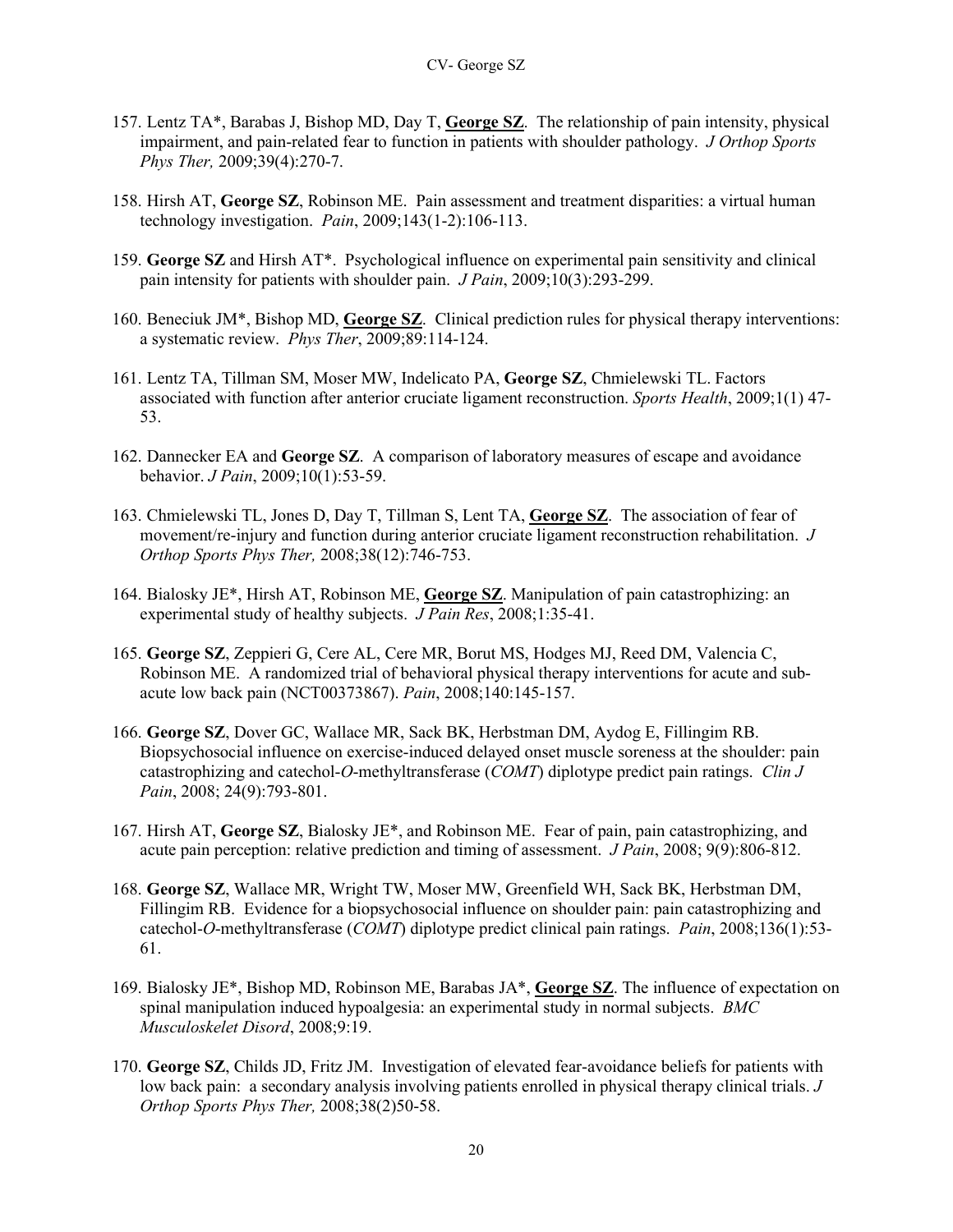- 171. Mann BJ, Grana WA, Indelicato PA, **George SZ**. A survey of sports medicine physicians regarding psychological issues in athlete-patients. *Am J Sports Med,* 2007;35(12):2140-2147.
- 172. Peters C\* and **George SZ**. Outcomes following plyometric rehabilitation for the young throwing athlete: a case report. *Physiother Theor Pract*, 2007;23(6):351-364.
- 173. **George SZ**, Childs JD, Teyhen DS, Wu SS, Wright AC, Dugan JL, Robinson ME. Rationale, design, and protocol for the prevention of low back pain in the military (POLM) trial (NCT00373009). *BMC Musculoskelet Disord,* 2007;8:92.
- 174. Dannecker EA, **George SZ**, Robinson ME. Influence and stability of pain anchors for an investigation of cold pressor pain tolerance. *J Pain*, 2007;8(6):476-482.
- 175. **George SZ,** Bialosky JB\*, Wittmer VT, Robinson ME. Sex differences in pain drawing area for individuals with chronic musculoskeletal pain. *J Orthop Sports Phys Ther*, 2007;37(3) 115-121.
- 176. Fritz SL, **George SZ**, Wolf SL, Light KE. Participant perception of recovery as criterion to establish importance of improvement for constraint-induced movement therapy outcome measures: results from a preliminary study. *Phys Ther,* 2007;87(2):170-178.
- 177. Hirsh AT, **George SZ**, Riley JL, and Robinson ME. An evaluation of the construct and measurement of pain catastrophizing by the pain coping questionnaire. *Eur J Pain,* 2007;11:75- 81.
- 178. **George SZ**, Dover GC, Fillingim RB. Fear of pain influences outcomes following exercise induced delayed onset muscle soreness at the shoulder. *Clin J Pain,* 2007;1:76-84.
- 179. **George SZ**, Wittmer VT, Fillingim RB, Robinson ME. Sex and pain-related psychological variables are associated with thermal pain sensitivity for patients with chronic low back pain. *J Pain,* 2007;8(1):2-10.
- 180. Hicks GE, **George SZ**, Nevitt MA, Cauley JA, Vogt MT. Measurement of lumbar lordosis: Interrater reliability, minimum detectable change, and longitudinal variation. *J Spinal Disord and Tech,*  2006;19(7):501-506.
- 181. **George SZ**, Bishop MD, Bialosky JE\*, Zeppieri G, Robinson ME. The immediate analgesic effects of spinal manipulation on thermal pain sensitivity. *BMC Musculoskelet Disord,* 2006;7:68.
- 182. **George SZ,** Fritz JM, Childs JD, Brennan GP. Sex differences in predictors of outcome in selected physical therapy interventions for patients with acute low back pain. *J Orthop Sports Phys Ther,*  2006;36(6):554-563.
- 183. **George SZ**, Wittmer VT, Fillingim RB, Robinson ME. Fear-avoidance beliefs and temporal summation of evoked thermal pain influence self-report of disability in patients with chronic low back pain. *J Occup Rehabil,* 2006;16(1):92-105.
- 184. **George SZ**, Dannecker EA, Robinson ME. Fear of pain, not pain catastrophizing, predicts acute pain intensity, but neither factor predicts tolerance or blood pressure response: an experimental investigation in pain-free individuals. *Eur J Pain*. 2006;10:457- 465.
- 185. Ilfeld BM, Gearen PF, Enneking FK, Berry LF, Spadoni EH, **George SZ**, Vandenborne K: Total hip arthroplasty as an overnight-stay procedure using an ambulatory continuous psoas compartment nerve block: a prospective feasibility study. *Reg Anesth Pain Med*. 2006; 31(2):113-118.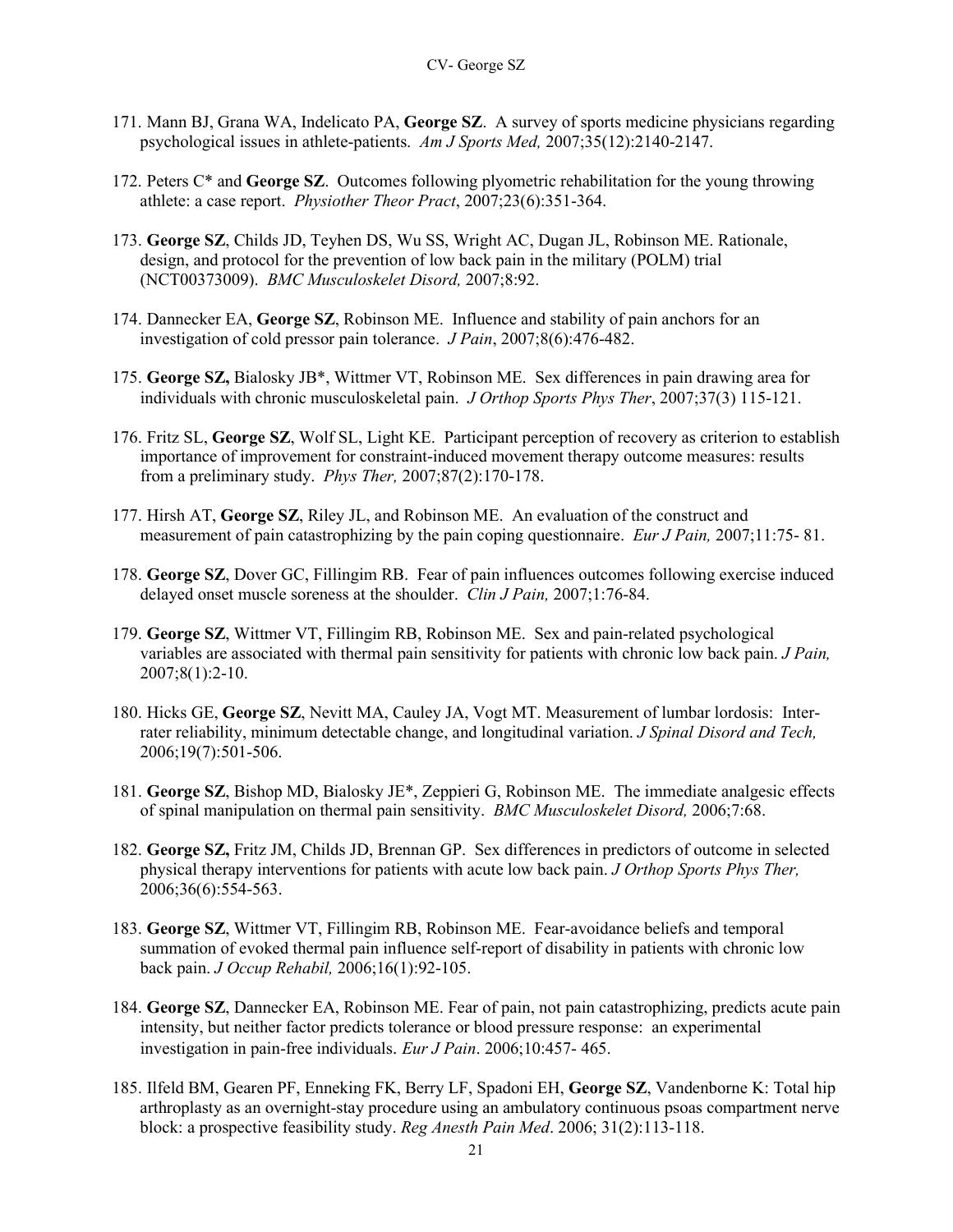- 186. **George SZ**, Fritz JM, and McNeil DW. Fear-avoidance beliefs as measured by the fear-avoidance beliefs questionnaire (FABQ): change in FABQ is predictive of change in self-report of disability and pain intensity for patients with acute low back pain. *Clin J Pain*. 2006;22:197-203.
- 187. Ilfeld BM, Gearen PF, Enneking FK, Berry LF, Spadoni EH, **George SZ**, Vandenborne K: Total knee arthroplasty as an overnight-stay procedure using continuous femoral nerve blocks at home: a prospective feasibility study. *Anesth Analg*. 2006;102:87-90.
- 188. **George SZ,** Bialosky JE, Donald DA. The centralization phenomenon and fear-avoidance beliefs as prognostic factors for acute low back pain: a preliminary investigation involving patients classified for specific exercise. *J Orthop Sports Phys Ther.* 2005;35(9):580-587.
- 189. Robinson ME, Brown JL, **George SZ**, Edwards PS, Atchison JW, Hirsh AT, Waxenberg LB, Wittmer V, and Fillingim RB. Multidimensional success criteria and expectations for treatment of chronic pain: The patient perspective. *Pain Med*. 2005;6(5):336- 345.
- 190. **George SZ** and Hirsh AT\*. Distinguishing patient satisfaction with treatment delivery from treatment effect: a preliminary investigation of patient satisfaction with symptoms following physical therapy treatment of low back pain. *Archives Phys Med Rehabil*. 2005;86:1338-1344.
- 191. Robinson ME, Dannecker EA, **George SZ**, Otis J, Atchison JW, Fillingim RB. Sex differences in the associations among psychological factors and pain report: a novel psychophysical study of patients with chronic low back pain. *J Pain*. 2005;6(7):463-470.
- 192. **George SZ** and Delitto A.Clinical examination variables discriminate between treatment based classification groups. *Phys Ther*. 2005;85:306-314.
- 193. Stevens JE, Walter GA, Okereke E, Scarborough JL, **George SZ**, Kelley MJ, Tillman SM, Gibbs JD, Elliot MA, Frimel TN, Gibbs CP, Vandenborne K. Muscle adaptations with immobilization and rehabilitation after ankle fracture. *Med Sci Sports Exerc*. 2004;36(10):1695-1701.
- 194. Robinson ME, **George SZ,** Dannecker EA, Jump RL, Hirsh AT, Gagnon CM, Brown JL. Sex differences in pain anchors revisited: further investigation of "most intense" pain events and common pain events. *Eur J Pain*. 2004;8:299-305.
- 195. **George SZ,** Bialosky JE, Fritz JM. Physical therapy management of a patient with acute low back pain and elevated fear-avoidance beliefs – a case report. *Phys Ther.* 2004;84(6):538-549.
- 196. **George SZ,** Fritz JM, Bialosky JE, Donald DA. The effect of a fear-avoidance based physical therapy intervention for patients with acute low back pain: results of a randomized clinical trial. *Spine*. 2003;28(23):2551-2560.
- 197. **George SZ**, Hicks GE, Nevitt MA, Cauley JA, Vogt MT. The relationship between lumbar lordosis and radiological variables and lumbar lordosis and clinical variables in older, African-American women. *J Spinal Disord and Tech.* 2003;16(2):200-206.
- 198. Fritz JM and **George SZ.** Identifying specific psychosocial factors in patients with acute, workrelated low back pain: The importance of fear avoidance beliefs. *Phys Ther.* 2002;82(10): 973-983.
- 199. **George SZ.** Symptom characteristics of patients treated with slump stretching. *J Orthop Sports Phys Ther*. 2002;32(8):391-398.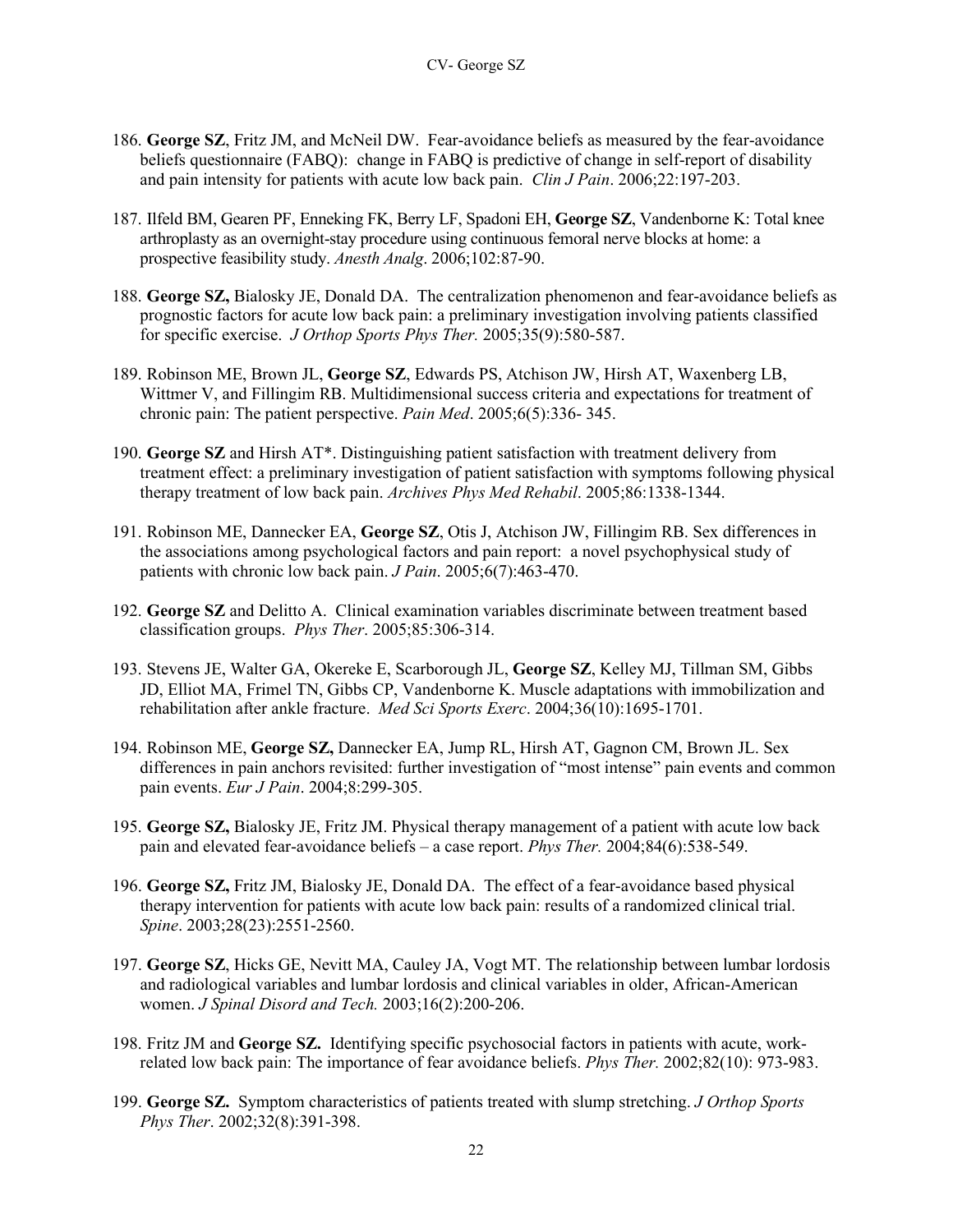- 200. **George SZ** and Delitto A. Management of the athlete with low back pain. *Clin Sports Med.* 2002;21(1):105-120.
- 201. **George SZ,** Fritz JM, Erhard RE. A comparison of fear-avoidance beliefs in patients with lumbar spine pain and cervical spine pain. *Spine.* 2001;26(19):2139-2145.
- 202. Fritz JM, **George SZ**, Delitto A. The role of fear-avoidance beliefs in acute low back pain: relationships with current and future disability and work status. *Pain*. 2001;94(1):7-15.
- 203. **George SZ.** Differential diagnosis and treatment for a patient with lower extremity symptoms. *J Orthop Sports Phys Ther*. 2000;30(8):468-72.
- 204. Fritz JM and **George S**. The use of a classification approach to identify subgroups of patients with acute low back pain. Interrater reliability and short-term treatment outcomes. *Spine*. 2000;25(1):106- 14.

Submitted for Peer-Review \* - student or post-doctoral author mentored by SZG Underline – senior author

- 1. Hsieh CJ, **George SZ**, Moser MW, Farmer KW, Chmielewski TL. Influences of psychosocial factors on rehabilitation outcomes following meniscectomy: a secondary analysis of a randomized controlled trial. *J Orthop Sports Phys Ther,* in review.
- 2. Bauer S, Vaughn I, Lentz T, Mills J, **George SZ**, Marlow NM, Fillingim RB, Harman J. Utilization of nonsurgical treatment approaches for osteoarthritis pain among medicare beneficiaries. *Archives Phys Med Rehabil*, in review.

Editorials and Invited

- 1. George SZ. Beliefs, behavior, and back pain: insights into psychologically informed management. *N C Med J*, 2017;78(5):333-334.
- 2. **George SZ.** The 21<sup>st</sup> John H.P. Maley Lecture: Pain management: roadmap to revolution. *Phys Ther*, 2017; 97(2): 217-226.
- 3. Main CJ and **George SZ**. Psychosocial influences on low back pain: why should you care? *Phys Ther,* 2011; 91(5):609-613.
- 4. **George SZ** and Robinson ME. Dynamic nature of the placebo response. *J Orthop Sports Phys Ther,* 2010;40(8):452-454.
- 5. **George SZ**. It came from the swamp: gators answer the call, *Orthopaedic Physical Therapy Practice*. 2008;20(4): 167.
- 6. Bialosky JE, **George SZ**, Bishop MD. How spinal manipulative therapy works: why ask why? *J Orthop Sports Phys Ther,* 2008;38(6):293-5.
- 7. **George SZ**. Out of the mouths of babes: student-cited barriers to evidence-based practice. *Orthop Phys Ther Pract*, 2007;19(1):5-6.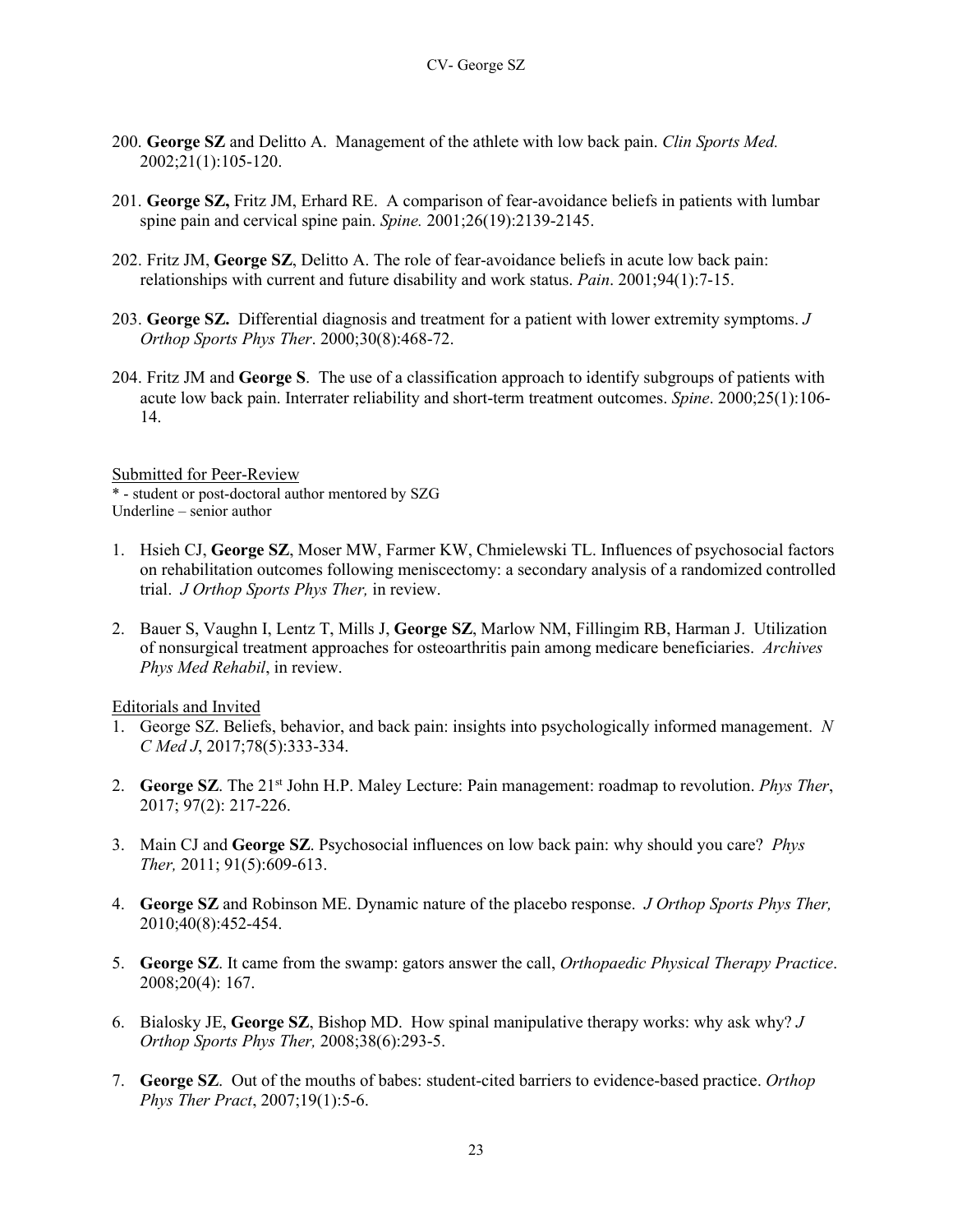8. **George SZ**. Fear: a factor to consider in musculoskeletal rehabilitation. *J Orthop Sports Phys Ther,* 2006;36(5):264-266.

Letters to Editor, Responses, and Commentaries

- 1. Hinman RS, Buchbinder R, Craik RL, **George SZ**, Maher CG, Riddle DL. Is This a Clinical Trial? And Should It Be Registered? *Phys Ther,* 2015;95(6):810-814.
- 2. **George SZ**. Invited commentary on "Different Minimal Clinically Important Difference (MCID) Scores Lead to Different Clinical Prediction Rules for the Oswestry Disability Index when Using the Same Sample of Patients". *J Man Manip Ther*, 2013; 21(2): 79-80.
- 3. Robinson ME and **George SZ**. Screening for problematic low back pain: STarT. *Pain*, 2012;153(11):2159-60.
- 4. Werneke MW, Deutscher D, and **George SZ**. In tribute: Dennis L. Hart PT, PhD, a functional outcome measurement visionary. *J Orthop Sports Phys Ther,* 2012;42(6):489-490.
- 5. **George SZ**, Beneciuk JM, Bishop MD. Author response to "On Clinical Prediction Rules for Physical Therapy Interventions…" *Phys Ther,* 2009; 89(4):394-395.
- 6. **George SZ** and Robinson ME. Response to Keele team's response letter. *Pain*, 2009;(142):154- 155.
- 7. Bialosky JE, Bishop MD**, George SZ.** Regional interdependence: a musculoskeletal examination model whose time has come. *J Orthop Sports Phys Ther,* 2008;38(3):159; author reply 160.
- 8. **George SZ** and Robinson ME. Risk and physical therapy. *J Orthop Sports Phys Ther,* 2007;37(9):570-1; author reply 571-2.
- 9. **George SZ** and Fritz JM. Authors' response to letter to the Editor-in-Chief. *J Orthop Sports Phys Ther,* 2005;35(12):845-847.

**Other Manuscripts** \* - student author mentored by SZG Underline – senior author

- 1. Kaplan S, Tilson J, Levine D, **George SZ**, Fay D, Jewell D, Wainner R, Hack L. Strategies for using the APTA Section on Research Doctor of Physical Therapy Education Evidence-Based Practice Curriculum Guidelines. *J Phys Ther Educ*, in press.
- 2. Prince M, Bialosky J, and **George SZ**. Multimodal physical therapy treatment of a pediatric patient presenting with complex regional pain syndrome Type1: a case report. *Orthop Phys Ther Pract*, 2015; in press.
- 3. Gornoski L, Coronado RA, and **George SZ**. Clinical outcomes of ETPS in conjunction with exercise for the treatment of patients with chronic knee pain: a case series. *Orthop Phys Ther Pract*, 2014; in press.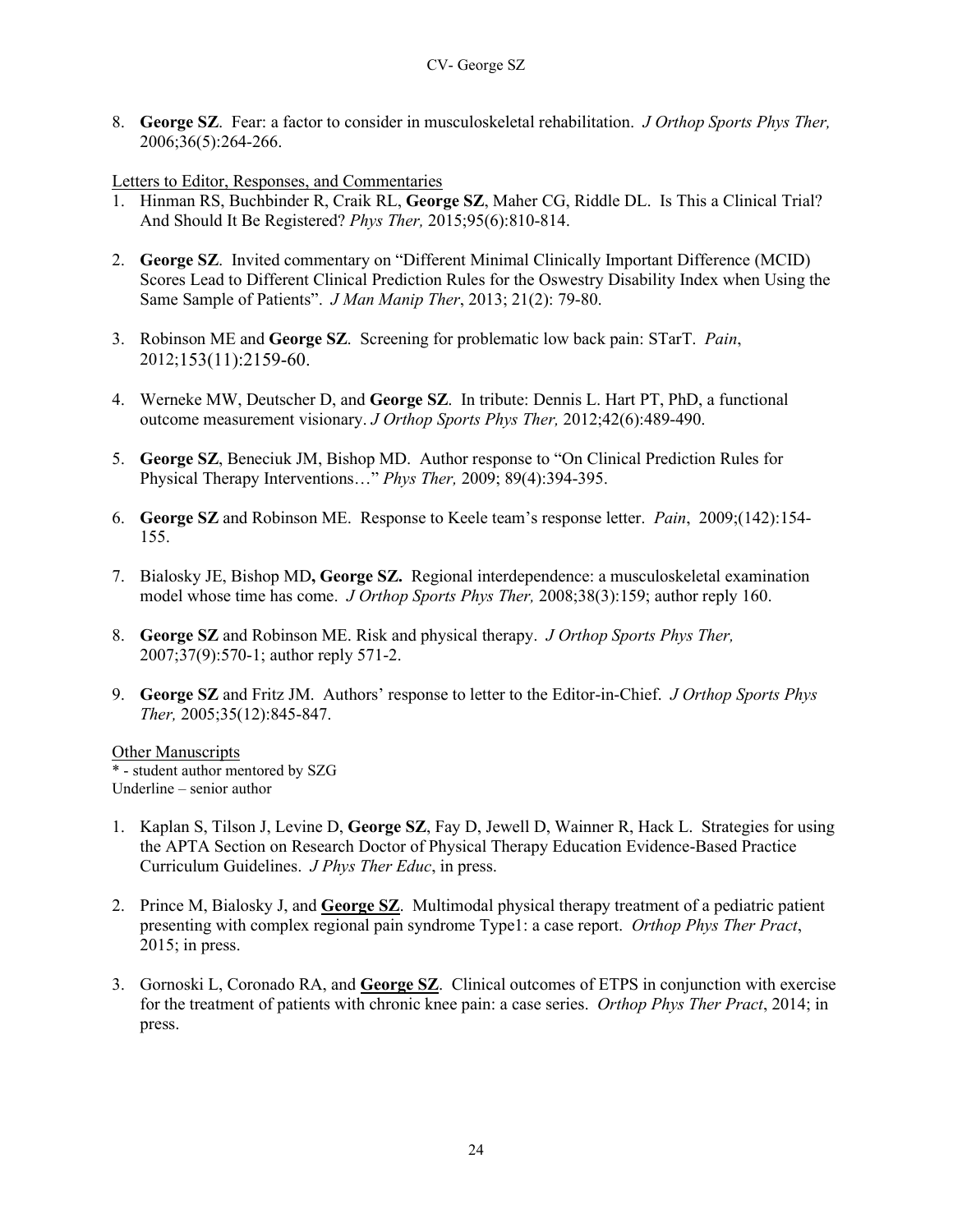- 4. McCrea EC and **George SZ**. Outcome following augmented soft tissue mobilization for patients with knee pain: a case series. *Orthop Phys Ther Pract*, 2010;22(2):69-74.
- 5. Groth KR, Finnie L, **George SZ**. Varying responses to similar physical therapy interventions for cervical radiculopathy: a case series. *Orthop Phys Ther Pract*, 2010;22(2):83-89.
- 6. Dunn MK\* and **George SZ**. Comparison of preoperative and postoperative functional and psychosocial outcome measures in a patient with acute noncontact knee dislocation: a case report. *Orthop Phys Ther Pract*, 2009;21(3):78-86.
- 7. Balla J\* and **George SZ**. The use of a modified treatment based classification system to treat an adolescent with imaging evidence of a herniated disc. *Orthop Phys Ther Pract*, 2008;20(4):175-181.
- 8. Mastrogiovanni S\* and **George SZ**. The association between leg length discrepancy and preoperative total joint replacement: a case control study. *Orthop Phys Ther Pract*, 2008;20(4):182-187.
- 9. Butrimas NJ\* and **George SZ.** Manual therapy for a patient diagnosed with multilevel cervical spondylosis: a case report. *Orthop Phys Ther Pract*, 2007;17(1):18-23.
- 10. Bargar CJ\* and **George SZ**. Treatment of a young male patient with left upper arm pain and left arm numbness: a case report. *Orthop Phys Ther Pract*, 2007;17(1): 25-32.

Book Chapters and Monographs

- 1. **George SZ**. A physical therapist's perspective on manual therapy: clinical effectiveness and selected mechanism. Chapter 14 in *The science and clinical application of manual therapy*. Elsevier. Edinburgh (UK). Editors: King H, Jnig W, Patterson M (2011).
- 2. **George SZ**. Spinal pain. Chapter 16 in *Mechanisms and management of pain for the physical therapist*. International Association for the Study of Pain Press. Seattle, WA (USA). Editor: Sluka KA (2009).
- 3. Frey Law L and **George SZ**. Individual differences and pain variability. Chapter 4 in *Mechanisms and management of pain for the physical therapist*. International Association for the Study of Pain Press. Seattle, WA (USA). Editor: Sluka KA (2009).
- 4. **George SZ**. Contributor to *Writing case reports: a how to manual for clinicians*, 3rd edition. American Physical Therapy Association. Alexandria, VA (USA). Editor: Irene McEwen (2009).
- 5. **George SZ** and Bishop MD. Low back pain: causes and differential diagnosis. Chapter 9 in *Musculoskeletal rehabilitation, 1st edition, volume III (treatment of pathology and injuries)*. Saunders Elsevier. St. Louis, MO (USA). Editors: Magee DJ, Zachazewski JE, Quillen WS (2009).
- 6. **George SZ**. Psychological screening and management of the patient with low back pain. Orthopaedic Section, American Physical Therapy Association; Home Study Course 18.1.4 (2008); *Low back pain and the evidence for effectiveness of physical therapy interventions.*
- 7. **George SZ,** Delitto A, Lehman RC. Conservative treatment of athletes with low back syndromes. Chapter 29 in *Low back syndromes: integrated clinical management*, 1<sup>st</sup> edition. McGraw-Hill Companies, Inc. New York, NY. Editor: Morris CE (2006).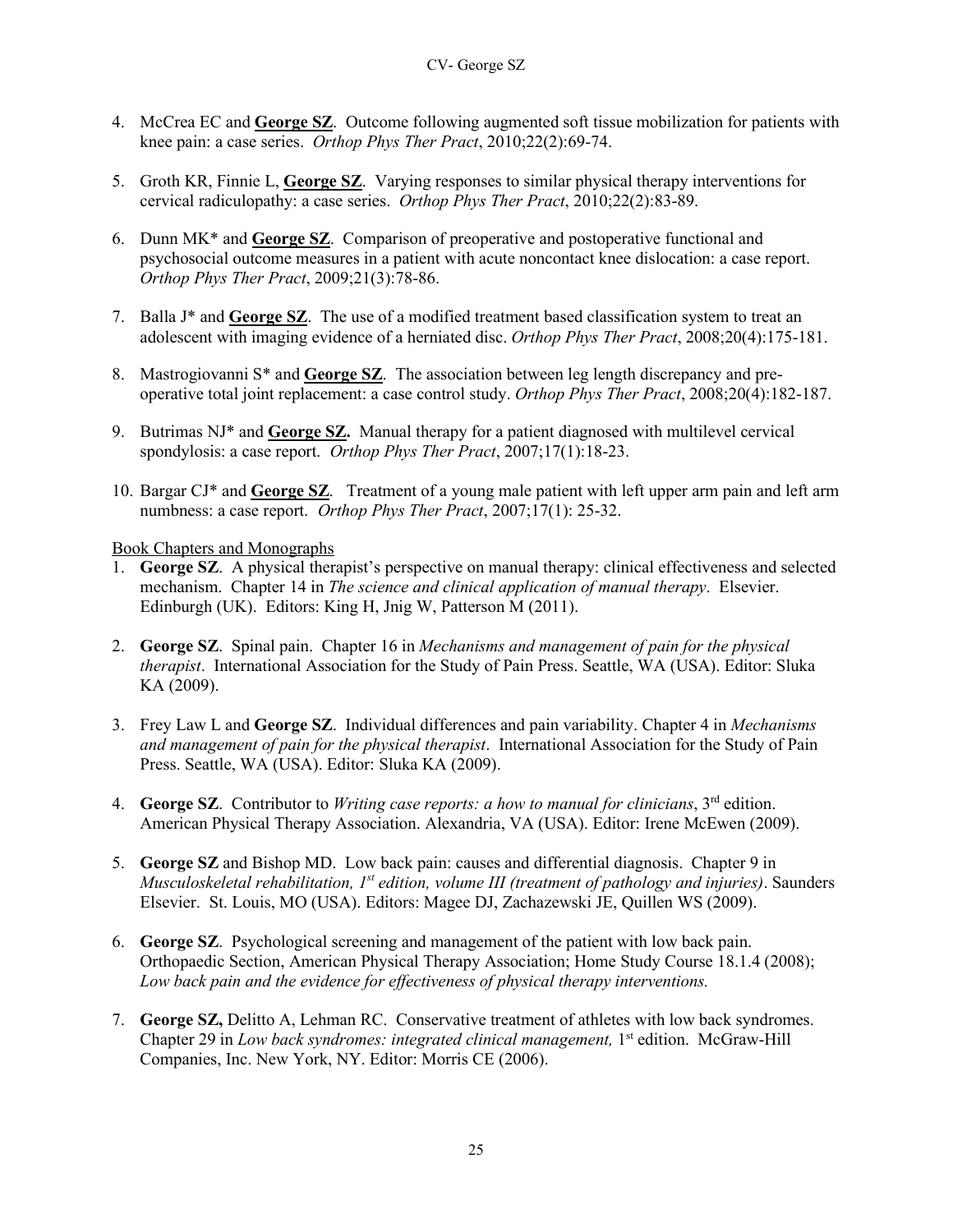8. **George SZ** and Fritz JM. Physical therapy management of fear avoidance in patients with low back pain. Orthopaedic Section, American Physical Therapy Association; Home Study Course 13.1.2 (2003); *Including the patient in therapy: the power of psyche.* 

## Published Abstracts

- 1. Simon C, Gay C, Bishop M, George S. Biopsychosocial oriented phenotyping of chronic low back pain. *J Orthop Sports Phys Ther*, abstracted 2017.
- 2. Zeppieri G, Bialosky J, **George S**. Patient centered outcomes: characterizing patient subgroups based on importance of outcomes. *J Orthop Sports Phys Ther*, abstracted 2016.
- 3. Lentz T, Beneciuk J, **George S**. Performance of the OSPRO Yellow Flag Screening Tool in the first month of physical therapy: value added by psychological distress monitoring. *J Orthop Sports Phys Ther*, abstracted 2016.
- 4. Butera K, Lentz T, Beneciuk J, **George S**. Use of a modified STarT Back Screening Tool across different anatomical regions of musculoskeletal pain. *J Orthop Sports Phys Ther*, abstracted 2016.
- 5. Rhon D, Lentz T, **George S**. Moderation effects of pain catastrophizing and fear avoidance beliefs on the relationship between body symptom diagram score, pain intensity, and self-reported disability. *J Orthop Sports Phys Ther*, abstracted 2016.
- 6. Beneciuk J, Hill J, Campbell P, **George S**, Afolabi E, Dunn K, Foster N. Identifying treatment effect modifiers in the STarT Back Trial: A secondary analysis. *Bone Joint J*, 98-B(SUPP 6), 5. Accessed February 10, 2016 from [http://www.bjjprocs.boneandjoint.org.uk/content/98-B/SUPP\\_6/5.](http://www.bjjprocs.boneandjoint.org.uk/content/98-B/SUPP_6/5)
- 7. Coronado R, **George S**, Wegener S, Devin C, Cheng J, Aaronson O, Archer K. Postoperative pain catastrophizing and pressure pain sensitivity as risk factors for persistent pain and disability in patients after lumbar spine surgery. *J Pain*, abstracted 2015.
- 8. Simon C, Bishop M, Riley III J, Fillingim R, **George S**. Central pain processing measures are associated with movement-evoked pain report among older adults with chronic axial low back pain. *J Pain*, abstracted 2015.
- 9. Simon C, Coronado R, Valencia C, Greenfield W, **George S**. Rotator cuff tear severity versus concomitant surgical procedures in the prediction of pain and function after shoulder arthroscopy. *J Orthop Sports Phys Ther*, abstracted 2015.
- 10. **George S**, Wu S, Bialosky J, Zeppieri G, Lentz T, Osborne R, Rowe R, Dai Y, Pei Q, Beneciuk J. A red flag screening tool for orthopaedic physical therapy settings: results from the optimal screening for prediction of referral and outcome (OSPRO) cohort. *J Orthop Sports Phys Ther*, abstracted 2015.
- 11. Beneciuk J, Hagist B, **George S**. Implementation of the STarT Back approach for low back pain management in outpatient physical therapy settings: a non-randomized, parallel cohort study design. *J Orthop Sports Phys Ther*, abstracted 2015.
- 12. Beneciuk J, Lentz T, Wu S, Bialosky J, Zeppieri G, Osborne R, Rowe R, Dai Y, Pei Q, **George S**. Development of a yellow flag screening tool for orthopaedic physical therapy settings: results from the optimal screening for prediction of referral and outcome (OSPRO) cohort. *J Orthop Sports Phys Ther*, abstracted 2015.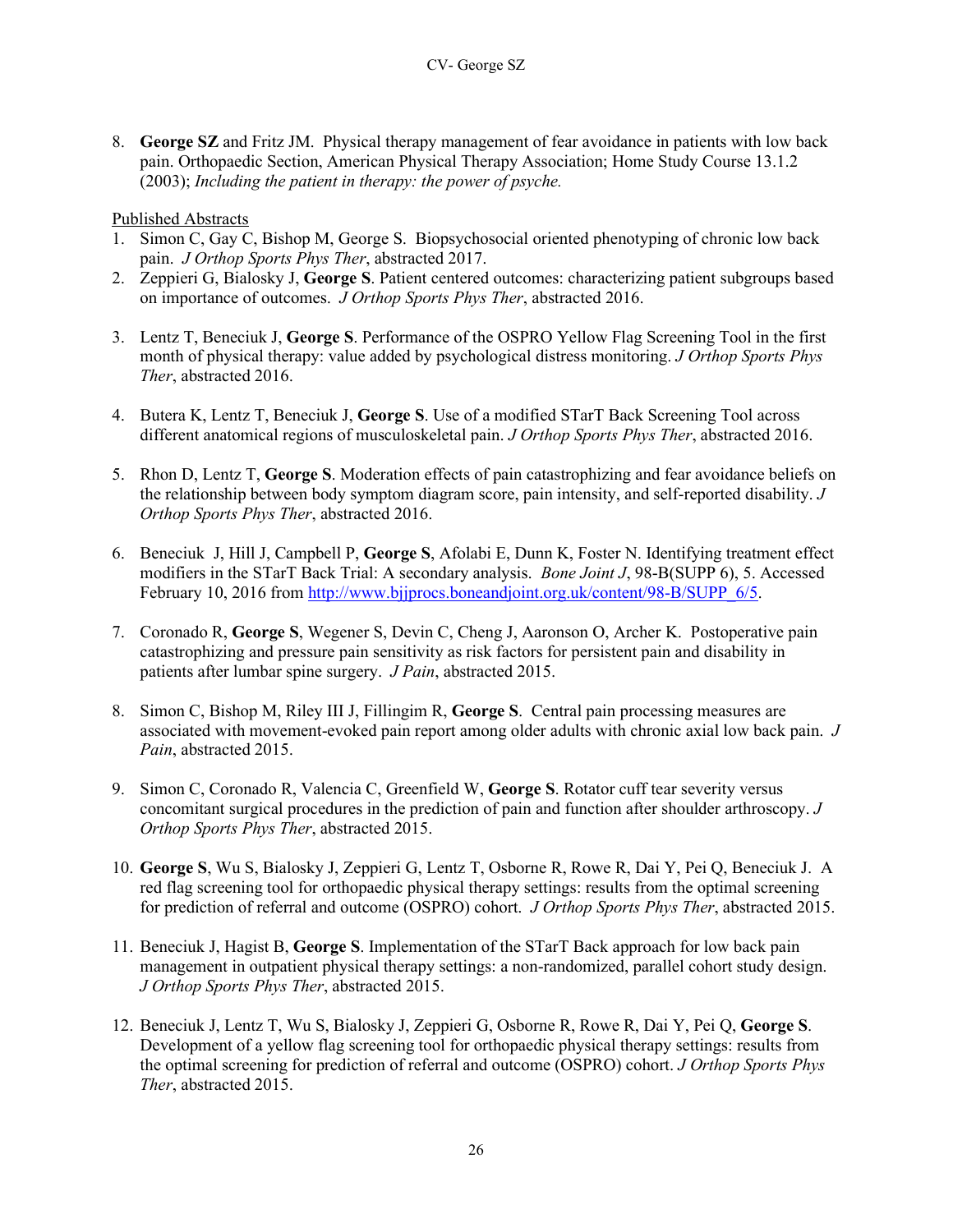- 13. Zeppieri. G, **George S**. The Relationship Between Kinesiophobia, Pain Catastrophizing, And Disability in Overhead Throwing Athletes Following Injury. *J Orthop Sports Phys Ther*, abstracted 2015.
- 14. Zeppieri. G, **George S**. Preliminary Results of Patient-Defined Success Criteria in Overhead Athletes in Outpatient Physical therapy Settings. *J Orthop Sports Phys Ther*, abstracted 2015.
- 15. Alappattu M, **George S**, Robinson M, Fillingim R, Moawad N, LeBrun E, Bishop M. Does the application of transvaginal lidocaine modify pain sensitivity in women with chronic pelvic pain? International Association for the Study of Pain, *15th World Congress on Pain*, abstracted 2014.
- 16. **George S**, Wallace M, Wu S, Moser M, Wright T, Farmer K, Greenfield W, Borsa P, Parr J, Fillingim R. Biopsychosocial influence on shoulder pain: translational findings across pre-clinical and clinical cohorts. International Association for the Study of Pain, *15th World Congress on Pain*, abstracted 2014.
- 17. **George S**, Wallace M, Wu S, Fillingim R. Investigation of gene x gene interactions in a model of exercise induced shoulder pain. *J Pain*, abstracted 2014.
- 18. Lentz T, **George S**, Zeppieri G, Moser M, Farmer K, Tillman S, Chmielewksi T. Pain intensity, pain catastrophizing, kinesiophobia and self-reported function in the first year following anterior cruciate ligament reconstruction. *J Pain*, abstracted 2014.
- 19. Boissoneault J, Robinson M, **George S**. A review of predicting chronicity in patients with acute or sub-acute low back pain. *J Pain*, abstracted 2014.
- 20. Coronado R, Mackie L, Simon C, **George S**. Pain sensitivity questionnaire differentiates individuals with shoulder pain who demonstrate widespread sensitivity with quantitative sensory testing. *J Pain*, abstracted 2014.
- 21. Wandner L, Torres C, Bartley E, **George S**, Robinson ME. The effect of a virtual human perspective-taking intervention on pain assessment and treatment decisions. *J Pain*, abstracted 2014.
- 22. Simon C, Coronado R, Greenfield W, Wright T, Moser M, Farmer K, **George S**. Shoulder pathology and surgical procedure are not predictive of post-surgical temporal summation of second pain. *J Pain,* abstracted 2014.
- 23. Alappattu MJ, **George S**, Robinson ME, Fillingim RB, Bishop MD. Lack of viscera-somatic convergence in chronic pelvic pain in women. *J Pain*, abstracted 2014.
- 24. Beneciuk J and **George S**. Changes in physical therapist attitudes and beliefs about low back pain management following study related educational training. *J Orthop Sports Phys Ther,* abstracted 2014.
- 25. Bialosky J, Horn M, **George S**, Robinson M. The specific effects of spinal manipulative therapy on pain sensitivity, clinical outcomes, and patient satisfaction. *J Orthop Sports Phys Ther,* abstracted 2014.
- 26. Lentz T, Zeppieri G, Moser M, Farmer K, Tillman S, **George S**, Chmielewski T. First year recovery patterns differ among return to sport status groups following ACL reconstruction. *J Orthop Sports Phys Ther,* abstracted 2014.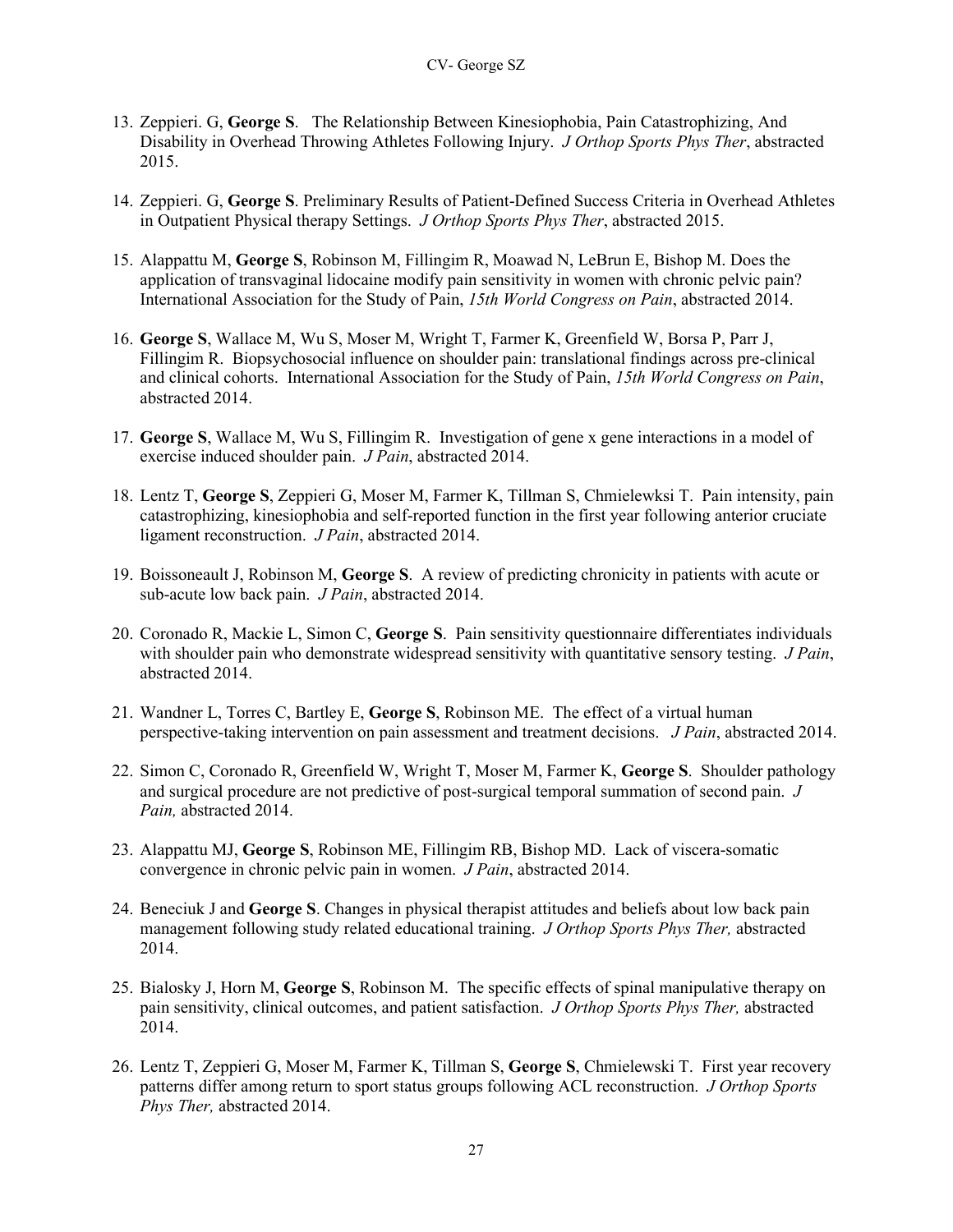- 27. Bohne C, **George S**, Zeppieri G. Knowledge of injury prevention and prevalence of risk factors for throwing injuries in a sample of youth baseball players. *J Orthop Sports Phys Ther,* abstracted 2014.
- 28. Lentz T, Zeppieri G, Moser M, Farmer K, Tillman S, George S, Chmielewski T. Derivation of prognostic test-item cluster for return to sport participation status 1 year following ACL reconstruction. *J Orthop Sports Phys Ther,* abstracted 2014.
- 29. Sorensen C, Callaghan J, **George S**, Van Dillen L. Differences in movement patterns during the active hip abduction test in low back pain developers and non low back pain developers." *J Orthop Sports Phys Ther*, abstracted 2014.
- 30. Coronado R, Bialosky J, **George S**. Experimental pain sensitivity in individuals with spine pain: potential relevance to short-term clinical outcomes. *J Orthop Sports Phys Ther,* abstracted 2014.
- 31. Zeppieri G, Lentz TA, **George S**. The Relationship Between Psychological Factors and Patient-Defined Outcomes: A Pilot Study from an Outpatient Setting. *J Orthop Sports Phys Ther*. Abstracted 2014.
- 32. Simon C, Coronado RA, Valencia C, **George S**. Pathological versus psychological influence on postoperative shoulder recovery: comparison of age groups. *J Geriatr Phys Ther,* abstracted 2014.
- 33. Parr J, Fillingim R, Wallace M, Wu S, Borsa P, **George S**. Catechol-O-Methyltransferase and psychological interactions predict exercise induced muscle pain phenotypes. *J Pain*, abstracted 2013.
- 34. Beneciuk J and **George S**. Prediction and clinical outcome implications of sustained STarT back screening too high-risk status following 4-weeks of physical therapy for low back pain. *J Pain*, abstracted 2013.
- 35. Valencia C, Gay C, Zeppieri G, **George S**. Inducing temporal summation: the importance of relevant stimulus parameters. *J Pain*, abstracted 2013.
- 36. Wandner L, **George S**, Lok B, Torres C, Chuah J, Robinson ME. Pain decisions based on pain behavior of virtual humans. *J Pain*, abstracted 2013.
- 37. Valencia C, Coronado R, Simon C, **George S**. Pre-surgical physical therapy treatment: patient characteristics and impact on post-surgical shoulder pain and disability. *J Orthop Sports Phys Ther,*  abstracted 2013.
- 38. Simon CB, Coronado RA, Valencia C, **George SZ**. Age differences in post-surgical shoulder recovery: examining the influence of psychological distress and experimental pain sensitivity. *J Geriatr Phys Ther,* abstracted 2013.
- 39. Hanney WJ, **George SZ**, Kolber MJ, Young, I, Patel C, Cleland JA. A standardized program of stretching and strengthening: The Influence on perceived pain and disability in those with neck pain. *J Orthop Sports Phys Ther,* abstracted 2013.
- 40. Hanney WJ, **George SZ**, Kolber MJ, Young, I, Patel C, Cleland JA. (2013) Preliminary development of a clinical prediction rule to identify patients with neck pain that may benefit from a standardized program of stretching and muscle performance exercise. *J Orthop Sports Phys Ther,* abstracted 2013.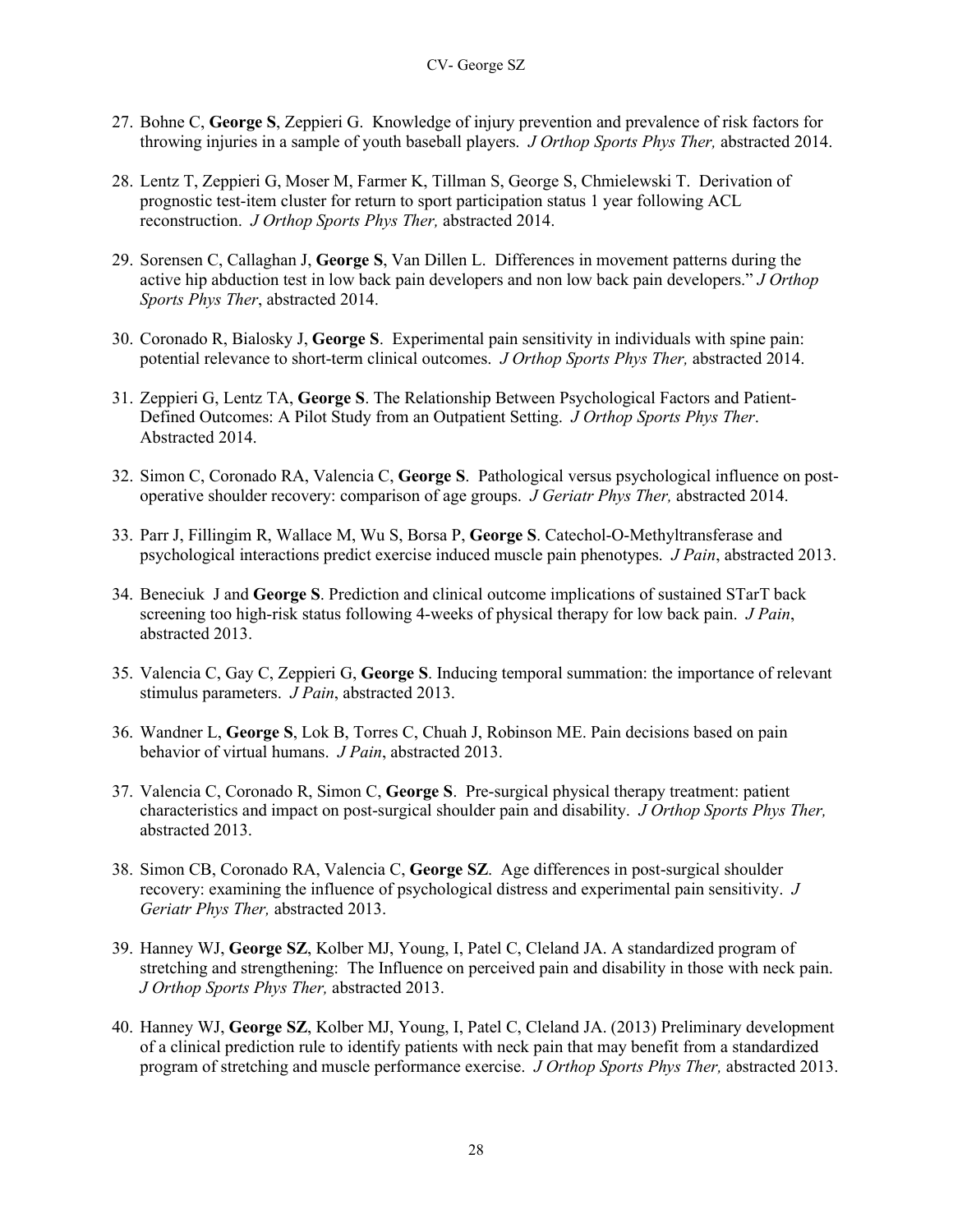- 41. Gornoski LE, Coronado RA, **George SZ**. Clinical outcomes of electro-therapeutic point stimulation in conjunction with exercise for the treatment of patients with chronic knee pain: a case series. *J Orthop Sports Phys Ther,* abstracted 2013.
- 42. Bialosky JE, Horn ME, **George SZ**, Robinson ME. Placebo mechanisms of spinal manipulative therapy in the treatment of individuals with low back pain. *J Orthop Sports Phys Ther,* abstracted 2013.
- 43. Lentz TA, **George SZ**, Zeppieri G, Chmielewski TL. Identification of individuals at risk for not returning to pre-injury levels of sports participation after ACL reconstruction due to fear of reinjury/lack of confidence. *J Orthop Sports Phys Ther,* abstracted 2013.
- 44. Hsieh CJ, Moser MW, **George SZ**, Chmielewski TL. Association of psychological factors and knee pain with knee function from pre-to post- menisectomy. *J Orthop Sports Phys Ther,* abstracted 2013.
- 45. Herder B, Chmielewski TL, Lentz TA, Zeppieri G, **George SZ**. Fear of movement/re-injury and activity self-efficacy in early and late phases of ACL reconstruction rehabilitation. *J Orthop Sports Phys Ther,* abstracted 2013.
- 46. Beneciuk JM, Robinson ME, **George SZ**. The STarT back screening tool: construct validity incorporating cluster analysis. *J Orthop Sports Phys Ther,* abstracted 2013.
- 47. Beneciuk JM, Bishop MD, Fritz JM, Robinson ME, Asal NR, Nisenzon AN, **George SZ**. The STarT back screening tool and individual psychological measures: prognostic indicator or treatment monitoring for low back pain clinical outcomes. *J Orthop Sports Phys Ther,* abstracted 2013.
- 48. Coronado RA, Parr JJ, Simon CB Valencia C, **George SZ**. Catastrophizing predicts resting pain following exercise-induced shoulder injury, but experimental responses predict pain during activity. *J Orthop Sports Phys Ther,* abstracted 2013.
- 49. Wurtzel W and **George S**. Utilization of a multiple-construct psychosocial measure for patients with musculoskeletal pain: a case series. *J Orthop Sports Phys Ther,* abstracted 2013.
- 50. Sorensen CJ, Johnson MB, **George SZ**, Callaghan JP, Van Dillen LR. The relationship between psychological factors and low back pain symptom intensity during prolonged standing in backhealthy people: A preliminary study*. Spine J,* 2012:12:31S.
- 51. Simon CB, Coronado RA, Valencia C, Fillingim RB, Wright TW, Moser M, Farmer KW, **George SZ**. Age differences in experimental pain sensitivity for pre-operative shoulder patients. International Association for the Study of Pain, *14th World Congress on Pain*, abstracted 2012.
- 52. Coronado RA, **George SZ**, Horn M, Bishop MD, Bialosky JE. Preliminary cluster analysis of experimental pain responses in patients with low back and neck pain. International Association for the Study of Pain, *14th World Congress on Pain*, abstracted 2012.
- 53. Valencia C, Fillingim RB, Bishop M, Wu SS, Wright TW, Moser M, Farmer KW, **George SZ**. The role of central pain processing in post-operative shoulder disability. International Association for the Study of Pain, *14th World Congress on Pain*, abstracted 2012.
- 54. Wandner LD, Heft MW, Lok B, Hirsh AT, **George SZ**, Horgas A, Atchinson JW, Torres CA, Robinson ME. Healthcare professionals' pain assessment and treatment decisions using virtual human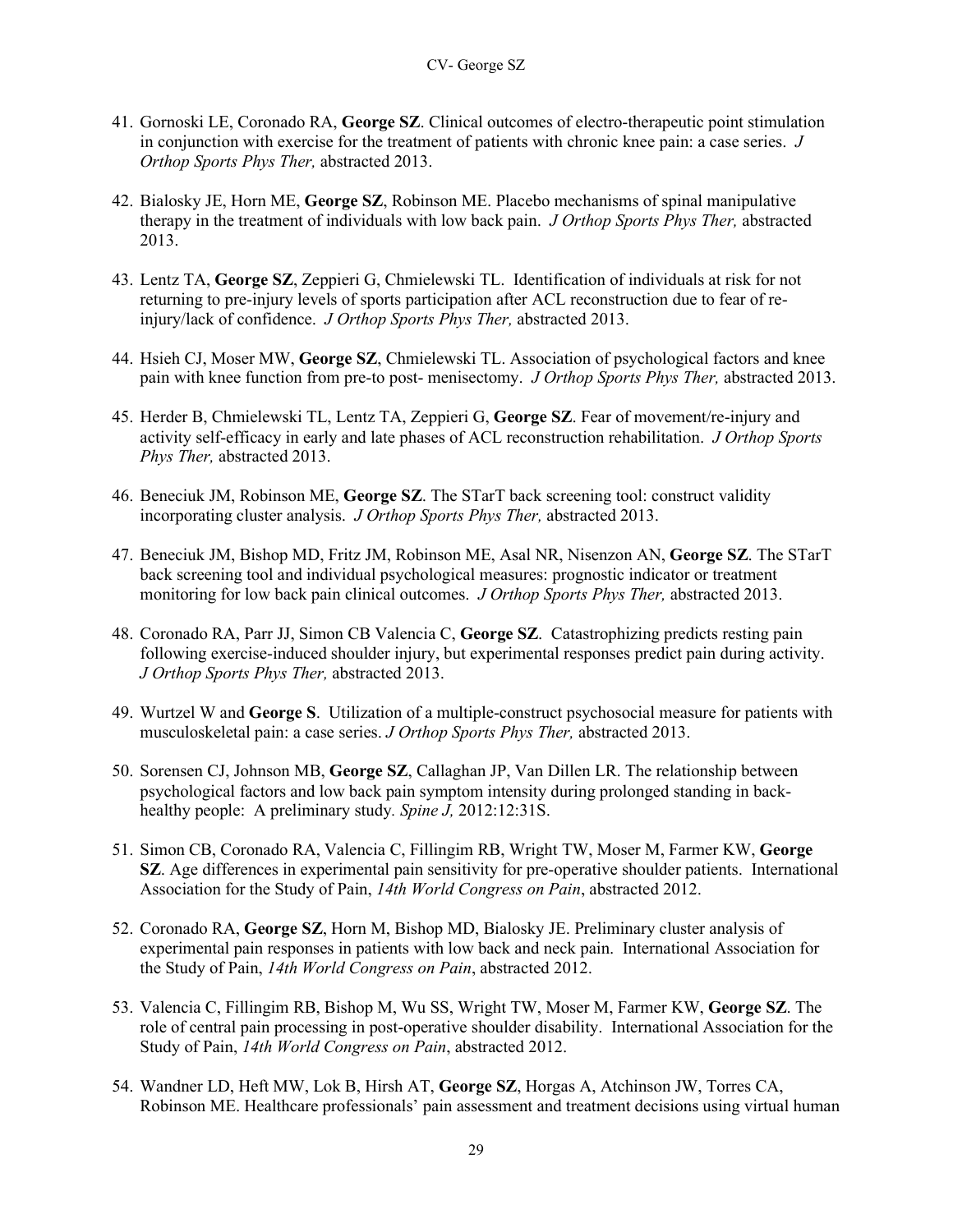technology. International Association for the Study of Pain, *14th World Congress on Pain*, abstracted 2012.

- 55. Anderson RJ, Craggs JG, Bialosky JE, Bishop MD, **George SZ**, Staud R, Robinson ME. Variability in response to a temporal summation of second pain protocol: Not everyone winds up. International Association for the Study of Pain, *14th World Congress on Pain*, abstracted 2012.
- 56. **George S**, Parr J, Wallace M, Wu S, Borsa P, Fillingim R. Genetic and psychological risk factors are associated with pain and disability in an experimentally induced acute shoulder pain model. *J Pain*, abstracted 2012.
- 57. Valencia C, Fillingim R, Bishop M, Wu S, **George S**. Investigation of central pain processing in post-operative shoulder pain. *J Pain*, abstracted 2012.
- 58. Parr J, Fillingim R, Wallace M, Wu S, Borsa P, **George S**. Genetic risk factors are associated with physical impairment in an experimentally induced acute shoulder pain model. *J Pain*, abstracted 2012.
- 59. **George S,** Childs J, Teyhen D, Wu S, Dugan J, Wright A, Robinson M. First episode of self-reported low back pain during military service: predictors from an inception cohort. *J Orthop Sports Phys Ther,* abstracted 2012.
- 60. Coronado R, Valencia C, **George S**. Experimental pain testing suggests peripheral and central pain responses in patients with unilateral shoulder pain. *J Orthop Sports Phys Ther,* abstracted 2012.
- 61. Beneciuk J, Hart D, Werneke M, **George S**. Decreases in depressive symptoms reflect improvements in musculoskeletal pain and functional status outcomes across different anatomical locations. *J Orthop Sports Phys Ther,* abstracted 2012.
- 62. Valencia C, Coronado R, Simon C, **George S**. Psychological factors are associated with pain intensity and disability in patients with shoulder pain. *J Orthop Sports Phys Ther,* abstracted 2012.
- 63. Zeppieri G, Atchison J, Farmer K, Moser M, **George S**. Longitudinal assessment of patient defined success criteria in outpatient physical therapy settings. *J Orthop Sports Phys Ther,* abstracted 2012.
- 64. Hsieh CJ, **George S**, Chmielewski T. Quadriceps strength deficits after meniscal tear are influenced by voluntary activation level and pain catastrophizing. *J Orthop Sports Phys Ther,* abstracted 2012.
- 65. Lentz T, Chmielewski T, Tillman S, Indelicato P, Moser M, Herder B, **George S**. Activity following ACL reconstruction: what do patients fear? *J Orthop Sports Phys Ther,* abstracted 2012.
- 66. Lentz T, Zeppieri G, Moser M, Indelicato O, **George S**, Chmielewski T. Psychosocial factors are related to resolution of knee impairments in early rehabilitation following ACL reconstruction. *J Orthop Sports Phys Ther,* abstracted 2012.
- 67. Chmielewski T, **George S,** Tillman S, Indelicato P, Moser M, Shuster J, Trumble T, Lentz T, Cicuttini F, Leeuwenburgh C. Effect of plyometric exercise intensity on knee function and articular cartilage biomarkers following ACL reconstruction *J Orthop Sports Phys Ther,* abstracted 2012.
- 68. Sorensen C, Johnson M, **George S**, Van Dillen L. Validity of a model for low back pain symptom development during prolonged standing. *J Orthop Sports Phys Ther,* abstracted 2012.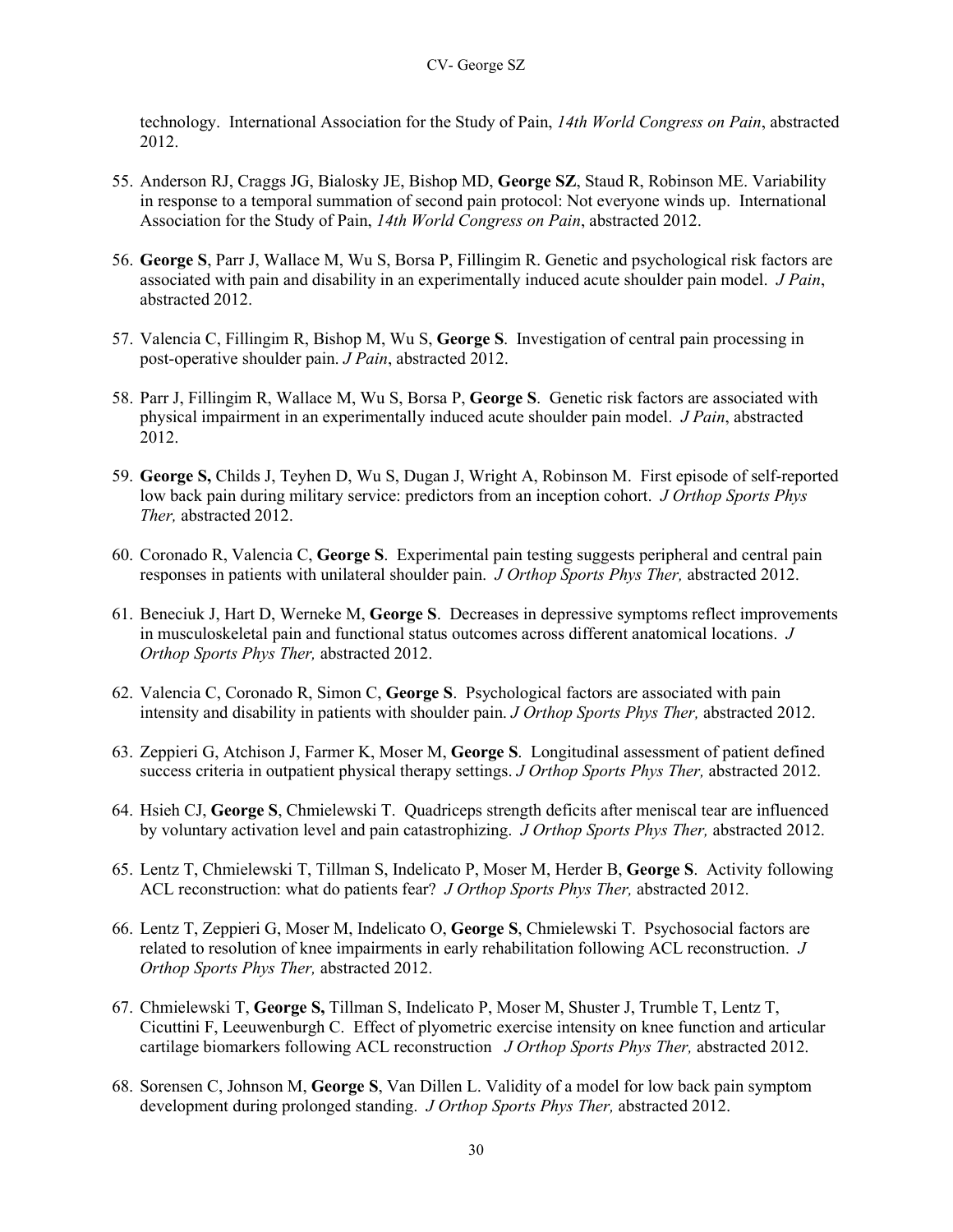- 69. Bishop M, Horn M, Gay C, **George S**. Comparison of hypoalgesic responses to manual therapy interventions in healthy volunteers. *J Orthop Sports Phys Ther,* abstracted 2012.
- 70. Gay C, Bialosky J, **George S**, Bishop M. Association between the magnitude of temporal summation and current level and duration of low back pain. *J Orthop Sports Phys Ther,* abstracted 2012.
- 71. Miller G, Senesac C, Day J, George S. Comparison of critical thinking measures for DPT students. *J Phys Ther Educ,* abstracted 2012.
- 72. Butera K and George S. Assessing balance in geriatric orthopedic and neurologic populations using two standard measures. *J Neurol Phys Ther,* abstracted 2012.
- 73. Hsieh CJ, Dominguez JA, Moser MW, Indelicato PA, Cicuttini FM, **George SZ**, Chielewski TL. Gait asymmetry after meniscal tear is associated with knee pain intensity and fear of movement/reinjury. *World Congress on Osteoarthritis,* abstracted 2011.
- 74. Larkin KA, Borsa PA, Parr JJ, **George SZ**. Pain intensity with abduction consistently associated with shoulder disability during recovery of induced muscle pain. *J Athl Train,* abstracted 2011.
- 75. Beneciuk JM, Robinson ME, **George SZ**. The fear-avoidance model of musculoskeletal pain and low back pain subgrouping: results of a cluster analysis. *J Pain*, abstracted 2011
- 76. Valencia C, Fillingim RB, **George SZ**. Experimental pain sensitivity does not differ three months after surgery in patients with high and low clinical pain intensity. *J Pain*, abstracted 2011
- 77. Parr JJ, Borsa PA, Fillingim RB, Tillman MD, Manini TM, Gregory CM, **George SZ**. Fear of pain and pain catastrophizing predict pain intensity using an induced muscle injury model regardless of timing of assessment. *J Pain*, abstracted 2011.
- 78. **George S** and Stryker S. Investigation of fear-avoidance beliefs and clinical outcomes across multiple anatomical locations. *J Orthop Sports Phys Ther,* abstracted 2011.
- 79. **George S**, Lentz T, Zeppieri Jr G, Lee D, Chmielewski T. Psychometric analysis of the Tampa Scale for Kinesiophobia in patients with anterior cruciate ligament reconstruction. *J Orthop Sports Phys Ther,* abstracted 2011.
- 80. Coronado R, Hart D, **George S**. Comorbidity rates for patients presenting to outpatient physical therapy. *J Orthop Sports Phys Ther,* abstracted 2011.
- 81. Bialosky J, Bishop M, **George S**. Pain sensitivity associated with carpal tunnel syndrome and clinical relevance. *J Orthop Sports Phys Ther,* abstracted 2011.
- 82. Beneciuk J, **George S**, Fritz J. Treatment-based classification subgroups among Start Back Screening Tool risk categories in patients seeking outpatient physical therapy. *J Orthop Sports Phys Ther,*  abstracted 2011.
- 83. Lentz T, Zeppieri Jr G, Moser M, Indelicato P, **George S**, Chmielewski T. Fear of re-injury/low confidence 1 year after ACL reconstruction: high prevalence and altered self-ratings. *J Orthop Sports Phys Ther,* abstracted 2011.
- 84. Zeppieri Jr G, Lentz T, Atchison J, Indelicato P, Moser M, Vincent K, **George S**. Patient defined success criteria in outpatient physical therapy settings. *J Orthop Sports Phys Ther,* abstracted 2011.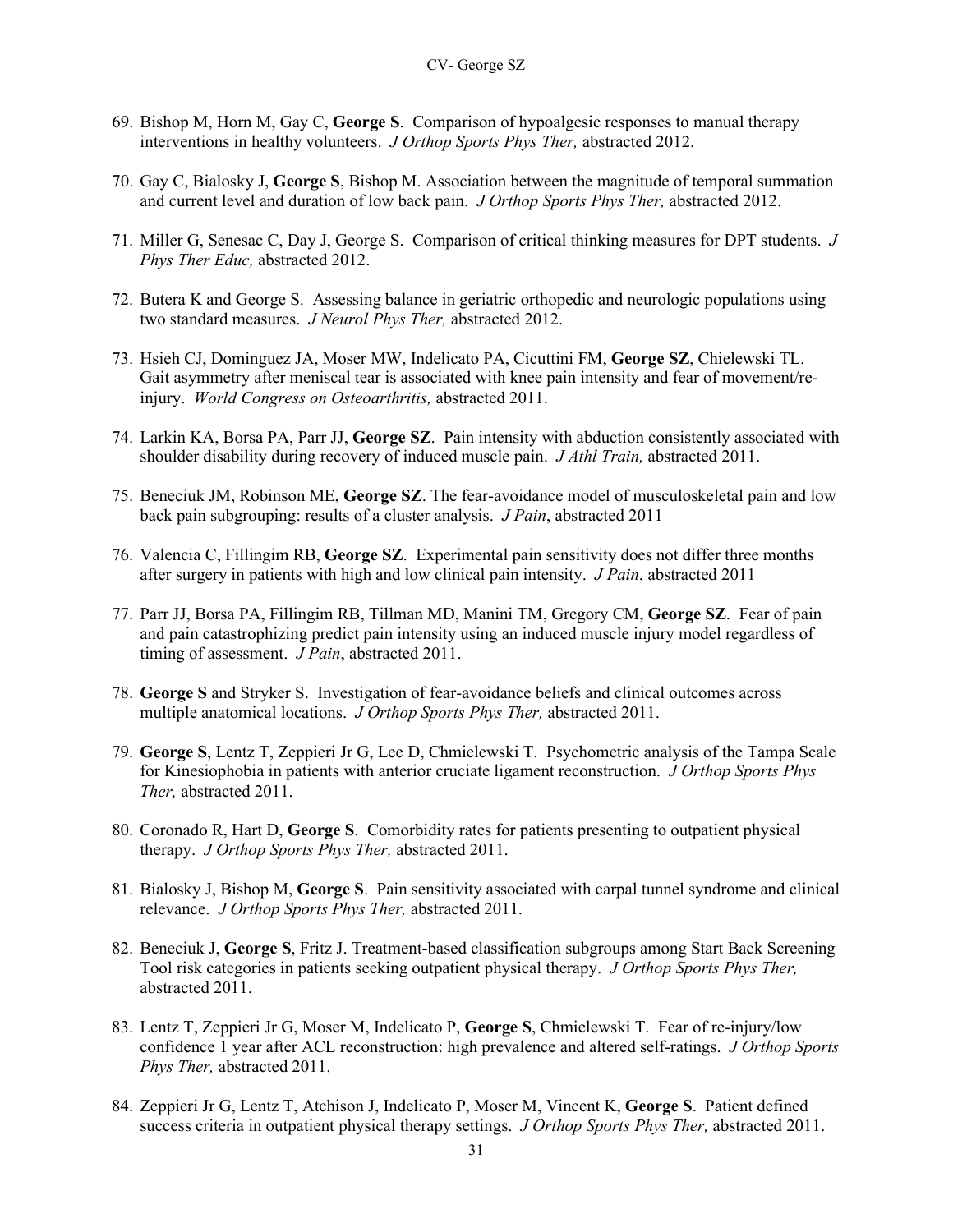- 85. Werneke M, Hart D, **George S**. Improvement in depressive symptoms and somatization affects functional status change in patients with lumbar impairments. *J Orthop Sports Phys Ther,* abstracted 2011.
- 86. Hart D, Werneke M, **George S**. Effect of fear-avoidance, somatization, and depressive symptoms on discharge functional status in patients with lumbar impairments. *J Orthop Sports Phys Ther,*  abstracted 2011.
- 87. Childs J, Wu S, Van Wyngaarden J, Dougherty B, Ladislas B, Helton G, Teyhen D, **George S**. Predictors of web-based response rate in the Prevention of Low Back Pain in the Military trial. *J Orthop Sports Phys Ther,* abstracted 2011.
- 88. Stutts LA, Hirsh AT, **George SZ**, Robinson ME. The influence of patient characteristics on pain assessment: An investigation using virtual human technology. *J Pain*, abstracted 2010.
- 89. **George SZ** and Robinson ME. Patient satisfaction with behavioral physical therapy interventions: secondary analysis from a randomized clinical trial (NCT00373867). *J Orthop Sports Phys Ther,*  abstracted 2010.
- 90. Childs JD, Teyhen DS, Wright AC, Dugan JL, Casey P, McCoy-Singh K, Weston A, **George SZ**. The effects of traditional sit-up training versus core stabilization exercises on musculoskeletal injury rates in US Army Soldiers: a cluster randomized trial (NCT00373009). *J Orthop Sports Phys Ther,*  abstracted 2010.
- 91. Beneciuk JM, Bishop MD, **George SZ**. Immediate effects of thoracic spine manipulation on thermal pain sensitivity. *J Orthop Sports Phys Ther,* abstracted 2010.
- 92. Chmielewski TL, Zeppieri G, Rademaker M, Lentz TA, Tillman SA, **George SZ**, Indelicato PA, Moser MW. Changes in psychosocial factor levels and influence on function over 12 weeks after ACL reconstruction. *J Orthop Sports Phys Ther,* abstracted 2010.
- 93. Valencia C, Beneciuk J, **George S**. Fear-avoidance beliefs questionnaire consistently associated with clinical outcome measures in patients with chronic low back pain. *J Orthop Sports Phys Ther,*  abstracted 2010.
- 94. Hart DL, Werneke MW, **George SZ**. Fear-avoidance beliefs of physical activities and risk-adjusted functional status for patients with lumbar impairments. *J Orthop Sports Phys Ther,* abstracted 2010.
- 95. Lentz TA, Tillman SM, Zeppieri G, **George SZ**, Moser MW, Indelicato PA, Chmielewski TL. Identification of factors that predict return to pre-injury level of sport participation 1 year following ACL reconstruction. *J Orthop Sports Phys Ther,* abstracted 2010.
- 96. Bialosky JE and **George SZ**. Factors predicting improved outcomes for individuals with carpal tunnel syndrome receiving upper extremity manual therapy. *J Orthop Sports Phys Ther,* abstracted 2010.
- 97. Horn M, **George S**, and Bishop M. Peripheral and central sensitization in induced low back pain. *J Orthop Sports Phys Ther,* abstracted 2010.
- 98. Valencia C and **George S**. Temporal summation in patients with shoulder pain: clinical and psychological correlates. *J Pain*, abstracted 2009.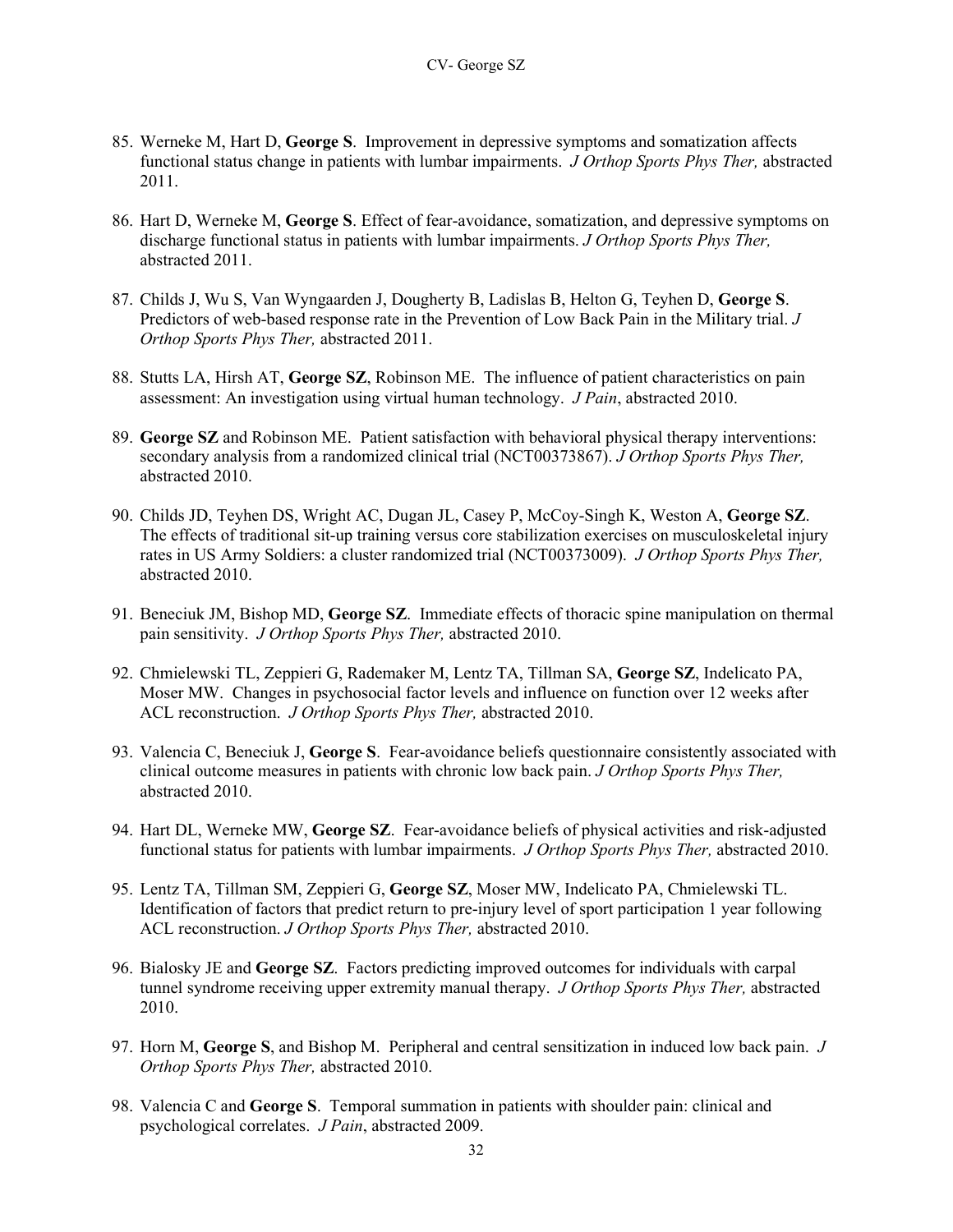- 99. **George S**, Zeppieri G, Robinson M, Valencia C. Psychometric properties of the fear of daily activities questionnaire (FDAQ) for patients with low back pain. *J Pain*, abstracted 2009.
- 100. Vincent HK, Omli MR, Day T, Machek M, Vincent KR, Braith RW, **George SZ**. Obesity is associated with lumbar pain related fear of movement and self reported mobility impairment. *Med Sci Sports Exerc,* abstracted 2009*.*
- 101. **George SZ**, Teyhen DS, Wu SS, Wright A, Dugan JL, Yang G, Robinson ME, Childs JD. Psychosocial education improves low back pain beliefs: results from a cluster randomized clinical trial (NCT00373009). *J Orthop Sports Phys Ther,* abstracted 2009.
- 102. Valencia C and **George SZ**. Socioeconomic status influences the relationship among fearavoidance beliefs about work and disability. *J Orthop Sports Phys Ther,* abstracted 2009.
- 103. Beneciuk JM and **George SZ.** Clinical prediction rules pertaining to interventions used in physical therapy outpatient orthopaedic settings: a systematic review. *J Orthop Sports Phys Ther,*  abstracted 2009.
- 104. Lentz TA, Tillman SM, Moser MW, Indelicato PA, **George SZ**, Chmielewski TL. Clinical factors that differ between return to sport status groups in patients with ACL reconstruction. *J Orthop Sports Phys Ther,* abstracted 2009.
- 105. Childs JD, **George SZ**, Wright A, Dugan JL, Benedict T, Bush J, Fortenberry A, Preston J, McQueen R, Teyhen DS. The effects of traditional sit-up training versus core stabilization exercises on sit-up performance in US Army soldiers: a cluster randomized trial (NCT00373009). *J Orthop Sports Phys Ther,* abstracted 2009.
- 106. Teyhen, DS, Childs JD, Hall NM, Gervacio SC, Lopez JA, Mitchler JR, Wright A, Dugan JL, **George SZ**. The influence of sex, height, and weight on trunk muscle thickness and endurance. *J Orthop Sports Phys Ther,* abstracted 2009.
- 107. Hart DL, Werneke MW, George SZ, Matheson JW, Wang YC, Cook KF, Mioduski JE, Choi SW. Single items of fear-avoidance beliefs scales for work and physical activities accurately identified patients with high fear. *J Orthop Sports Phys Ther,* abstracted 2009.
- 108. Jones D, **George SZ**, Rivett J, Wolfe MK, Chmielewski TL. Fear of movement/reinjury and selfefficacy are associated with function in subjects with knee injury. *J Orthop Sports Phys Ther,*  abstracted 2009.
- 109. Chmielewski TL, Tillman SM, Dunn JC, Lentz TA, **George SZ**, Indelicato PA, Moser MW. Elevated kinesiophobia in football players is associated with altered movement during a jump-landing task. *J Athl Train*, abstracted 2008.
- 110. Robinson M, Wittmer V, **George S**, Beneciuk J, Fillingim R. Opioids for chronic pain: to wean or not to wean. *J Pain*, abstracted 2008.
- 111. **George S**, Valencia C, Robinson M. The effect of evidence-based education modifications on fear-avoidance beliefs and pain catastrophizing for patient with low back pain. *J Pain*, abstracted 2008.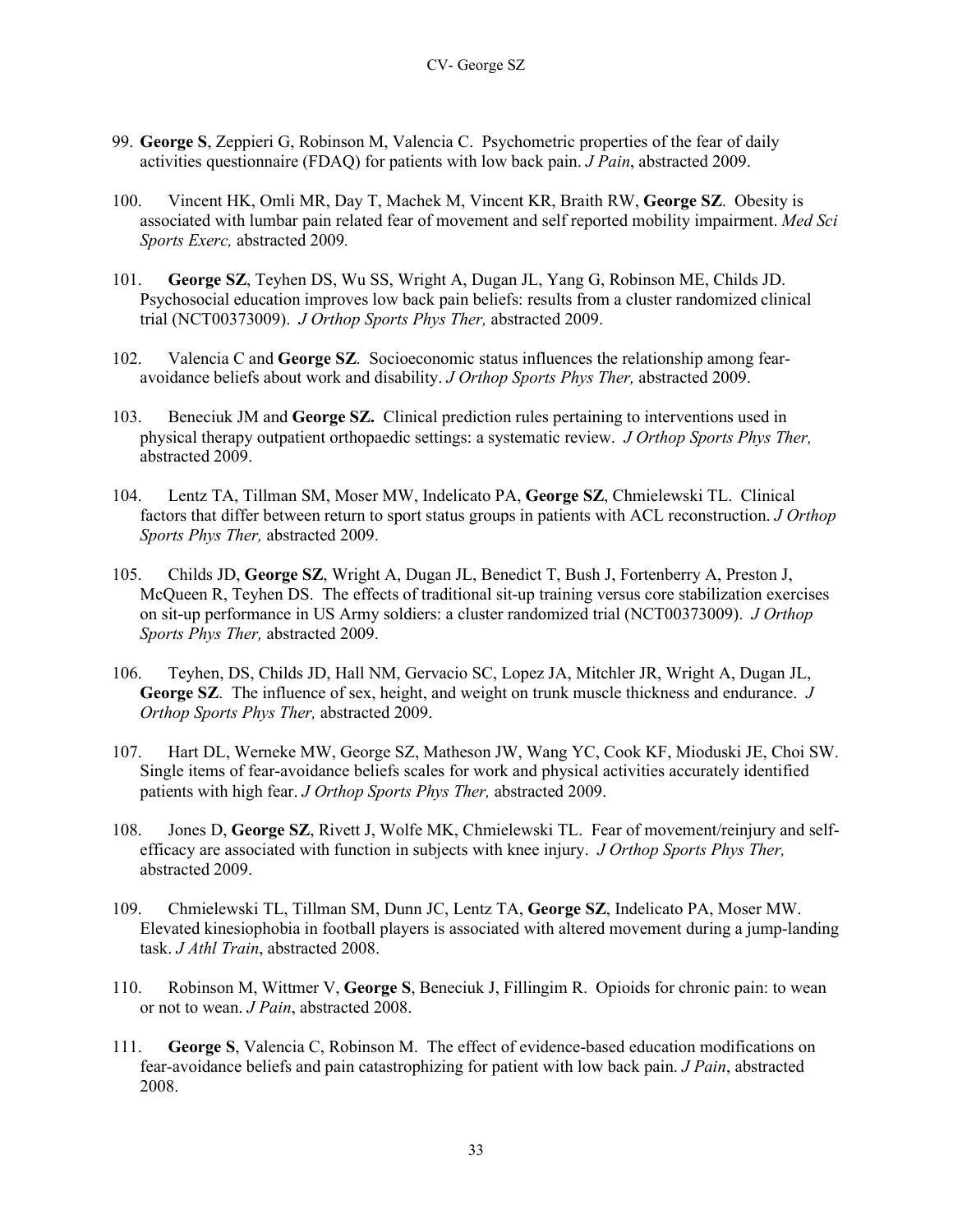- 112. **George S**, Wittmer V, Beneciuk J, Fillingim R, and Robinson M. The influence of negative mood and pain catastrophizing on outcomes from a chronic pain rehabilitation program. *J Pain*, abstracted 2008.
- 113. **George S**, Dover G, Wallace M, Sack B, Herbstman D, Aydog E, Neff J, Fleming M, and Fillingim R. Biopsychosocial influence on induced shoulder pain. *J Pain*, abstracted 2008.
- 114. Hirsh A, **George S**, Fillingim R, Perlstein W, Manamalkav S, Robinson M. Investigating pain assessment and treatment disparities: a novel virtual human technology application. *J Pain*, abstracted 2008.
- 115. Bialosky J, **George S**, Hirsh A, Galmish R, Robinson M. A randomized study of the effects of catastrophizing on experimental pain. *J Pain*, abstracted 2008.
- 116. **George S**, Cere A, Zeppieri G, Cere M, Borut M, Hodges M, Valencia C, Robinson M. Behavioral interventions for sub-acute low back pain. *J Orthop Sports Phys Ther,* abstracted 2008.
- 117. Bialosky J, **George S**, Barabas J, Bishop M, Robinson M. The effect of subject expectation on spinal manipulation induced hypoalgesia. *J Orthop Sports Phys Ther,* abstracted 2008.
- 118. Bialosky J, **George S**, Bishop M, Zeppieri G, Robinson M. Immediate effects of spinal manipulative therapy in subjects with low back pain: a pilot study. *J Orthop Sports Phys Ther,*  abstracted 2008.
- 119. Bishop M and **George S**. Interaction between kinesiophobia and pain amplification in acute back pain. *J Orthop Sports Phys Ther,* abstracted 2008.
- 120. Lentz T, Barabas J, Day T, Bishop M, **George S**. The relationship of physical impairment, pain, and kinesiophobia to disability in patients with shoulder pathology. *J Orthop Sports Phys Ther,*  abstracted 2008.
- 121. Lentz T, Tillman S, Moser M, Indelicato P, **George S**, Chmielewski T. Identifying impairments that predict function: a preliminary step in developing return-to-play guideline for ACL reconstruction. *J Orthop Sports Phys Ther,* abstracted 2008.
- 122. Chmielewski T, Jones D, Day T, Tillman S, **George S**. The association of fear of re-injury and function during anterior cruciate ligament reconstruction rehabilitation. *J Orthop Sports Phys Ther,*  abstracted 2008.
- 123. Dover GC, Aydog E, Neff JS, Fleming M, **George S**. What predicts self reported outcomes after exercise-induced delayed onset muscle soreness of the shoulder? *Medicina Sportiva Bohemica et Slovaca,* abstracted 2007.
- 124. **George SZ**, Childs JD, Teyhen DS, Wu SS, Wright AC, Dugan JL, Robinson ME. Rationale, design, and protocol for the prevention of low back pain in the military (polm) trial (NCT00373009). *Proceedings of the 10<sup>th</sup> Annual Force Health Protection Conference*, abstracted 2007.
- 125. **George S**, Wallace M, Wright T, Moser M, Greenfield W, Sack B, Herbstman D, Fillingim R. Evidence for biospsychosocial factors' influence on shoulder pain. *J Pain*, abstracted 2007.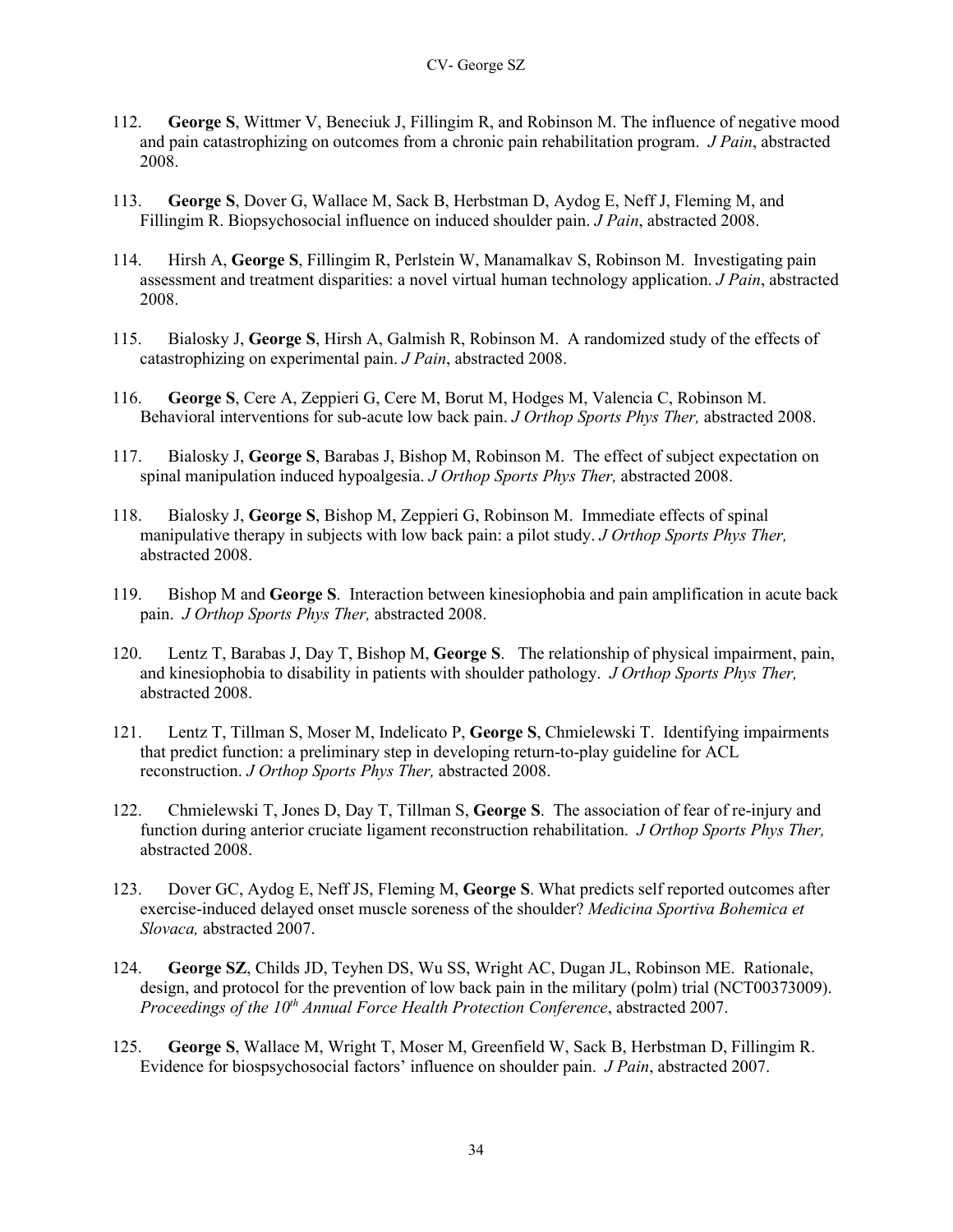- 126. Staud R, Bovee C, Whittemore B, Inosencio N, **George S**, Robinson M, Price D. Effects of eccentric exercise on pain and pain sensitivity in patients with fibromyalgia and normal controls: evidence of functional anti-hyperalgesic. *J Pain*, abstracted 2007.
- 127. Hirsh A, **George S**, Bialosky J, Robinson M. Fear of pain, pain catastrophizing, and acute pain perception: relative prediction and timing of assessment. *J Pain*, abstracted 2007.
- 128. Hassinger A, **George S**, Robinson M. An examination of the relationship of fear avoidance to disability: a quantitative review. *J Pain*, abstracted 2007.
- 129. Dannecker E and **George S.** Laboratory measures of pain avoidance and pain tolerance. *J Pain*, abstracted 2007.
- 130. **George SZ**, Fritz JM, Childs JD. Elevated fear-avoidance beliefs for subjects participating in physical therapy clinical trials. *J Orthop Sports Phys Ther,* abstracted 2007.
- 131. Chmielewski TL, Day T, Tillman SM, Moser MW, **George SZ**. Fear of re-injury is a potential factor in functional outcome after anterior cruciate ligament reconstruction. *J Orthop Sports Phys Ther,* abstracted 2007.
- 132. Bishop M, George SZ, McNally A. Improvement in range of motion after a stretching program: changes in tissue properties? *J Orthop Sports Phys Ther,* abstracted 2007.
- 133. Bialosky JE, **George SZ**, Bishop MD. Manual therapy induced analgesia: a comparison of healthy subjects and those with low back pain. *J Manual Manipulative Ther,* abstracted 2006.
- 134. **George S**, Dover G, Filllingim R. Pain related fear influences pain, physical impairment, disability, and kinesiophobia following delayed onset muscle soreness at the shoulder. *J Pain*, abstracted 2006.
- 135. Dannecker E, **George S**, Robinson, M. Influence and stability of pain scale anchors. *J Pain*, abstracted 2006.
- 136. **George SZ**, Bialosky JE, Wittmer VT, Robinson ME, The influence of sex, personality, and coping style on the pain drawing. *J Orthop Sports Phys Ther,* abstracted 2006.
- 137. **George SZ,** Bishop MD, Hurlburt M, Shumrak, G, Villa J, Zeppieri G. Immediate effect of spinal manipulation on temporal summation of pain. *J Orthop Sports Phys Ther,* abstracted 2006.
- 138. Ilfeld BM, Gearen PF, Enneking FK, **George SZ**, Vandenborne K. Total hip arthroplasty as an overnight-stay procedure using ambulatory perineural local anesthetic infusion: a prospective pilot feasibility study. *Anesthesiology*, abstracted 2005.
- 139. Ilfeld BM, Gearen PF, Enneking FK, **George SZ**, Vandenborne K. The effects of ambulatory continuous femoral nerve blocks on readiness-for-discharge following total knee arthroplasty: a randomized, double-blind, placebo-controlled pilot study. *Anesthesiology*, abstracted 2005.
- 140. Ilfeld BM, Gearen PF, Enneking FK, **George, SZ**, Vandenborne K. Total knee arthroplasty as a 23-hour stay procedure using ambulatory perineural local anesthetic infusion: a prospective feasibility study. *Reg Anesth Pain Med,* abstracted 2005.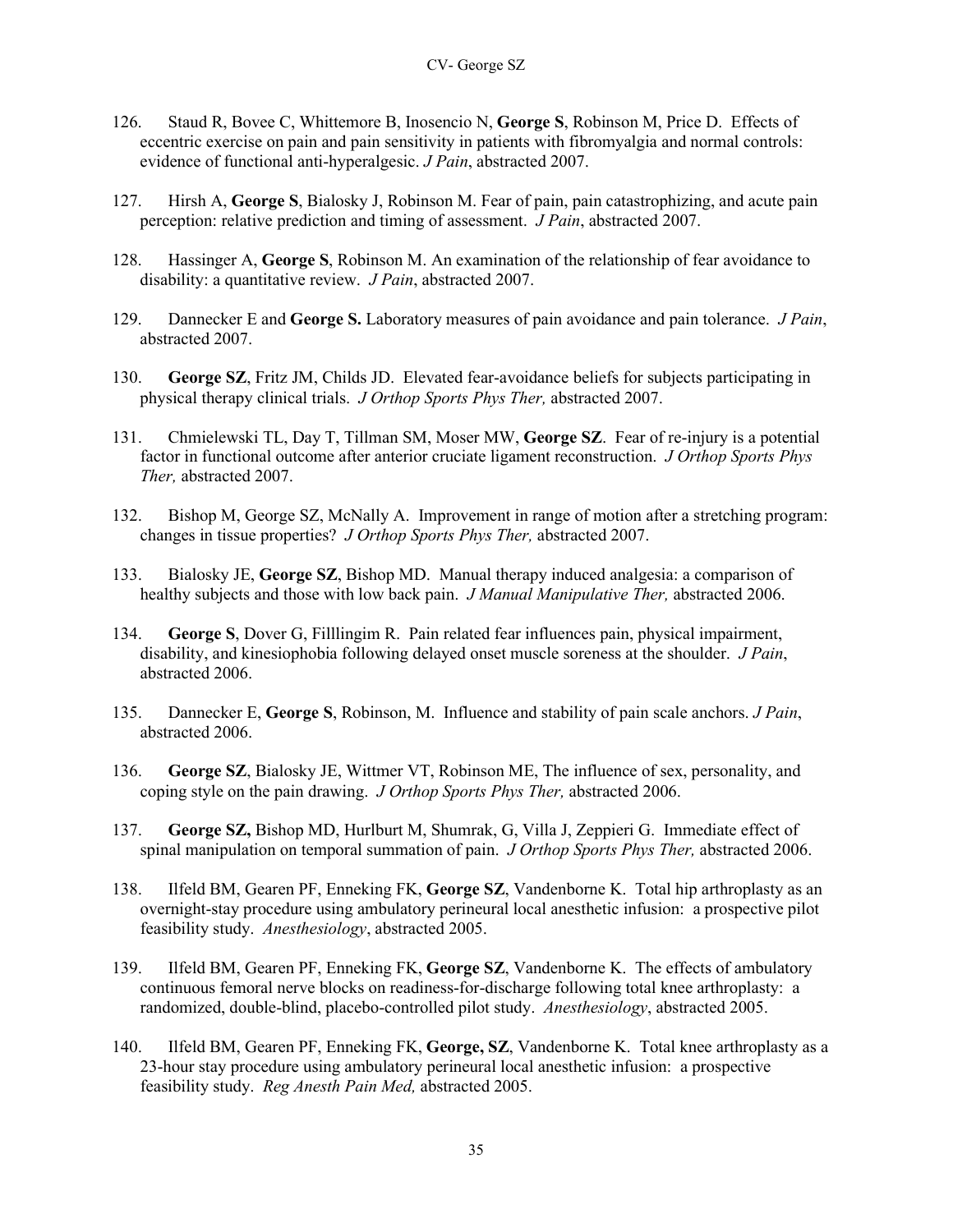- 141. Ilfeld BM, Gearen PF, Enneking FK, **George, SZ**, Vandenborne K. Effect of posterior lumbar plexus perineural local anesthetic infusion on postoperative functional ability following total hip arthroplasty. *Reg Anesth Pain Med,* abstracted 2005.
- 142. Hirsh A, **George S**, Riley J, Robinson M. Sex differences and construct redundancy of the coping strategies questionnaire – catastrophizing scale. *J Pain,* abstracted 2005.
- 143. **George S,** Wittmer V, Fillingim R, Robinson M. Does experimental pain sensitivity contribute to reports of clinical pain intensity and disability? *J Pain,* abstracted 2005.
- 144. **George S,** Wittmer V, Fillingim R, Robinson M. Psychological influence on central sensitization of pain for patients with chronic low back pain. *J Pain,* abstracted 2005.
- 145. **George SZ**, Fritz JM, Childs JD. Sex differences in response to physical therapy interventions for low back pain. *J Orthop Sports Phys Ther,* abstracted 2005.
- 146. Ilfeld BM, Gearen PF, Enneking FK, Mace JA, Spadoni EH, Berry LF, **George SZ**, Vandenborne K. Effect of femoral perineural local anesthetic infusion on postoperative functional ability following total knee arthroplasty. *Anesthesiology,* abstracted 2004.
- 147. Brown J, Edwards P, **George S**, Fillingim R, Waxenberg L, Atchison J, Gremillion H, Robinson M. Patient centered success criteria and expectations for treatment: a comparison of spine pain and facial pain patients. *J Pain,* abstracted 2004.
- 148. Hirsh A, Chung S, O'Brien E, **George S**, Cianfini L, Atchison J, Gremillion H, Waxenberg L, Robinson M. Does the catastrophizing subscale of the coping strategies questionnaire provide unique information regarding the pain experience? *J Pain,* abstracted 2004.
- 149. Edwards P, Riley J, Brown J, **George S**, Fillingim R, Waxenberg L, Atchison J, Wittmer V, Robinson M. Patients' success criteria predicted by distress and expectations for treatment. *J Pain,*  abstracted 2004.
- 150. **George SZ**, Bialosky JE, Donald DA. Symptom centralization and fear-avoidance beliefs as prognostic factors for low back pain. *J Orthop Sports Phys Ther,* abstracted 2004.
- 151. Robinson ME, Brown JL, **George SZ**, Edwards PS, Atchison JW, Hirsh AT, Waxenberg LB, Wittmer V, Fillingim RB. A preliminary investigation of patient-centered outcomes in patients with chronic pain. *Arch Phys Med Rehab,* abstracted 2003.
- 152. Brown JL, Jump RL, **George SZ,** Fillingim RB, Robinson ME. What constitutes treatment success? A look at the patient's perspective. *J Pain,* abstracted 2003.
- 153. **George SZ,** Fritz JM, Bialosky JE, Donald DA. The effect of a fear-avoidance based physical therapy intervention for patients with acute low back pain. four week results from a randomized clinical trial. *J Orthop Sports Phys Ther,* abstracted 2003.
- 154. Hicks GE, **George SZ**, Vogt MT, Nevitt MA, Cauley JA. Measurement of lumbar lordosis: inter-rater reliability and longitudinal Variation. *Proceedings of the Annual Meeting of the International Society for the Study of the Lumbar Spine,* abstracted 2002.
- 155. **George SZ**, Hicks GE, Vogt MT, Nevitt MA, Cauley JA.The relationship between lumbar lordosis and radiological variables and lumbar lordosis and clinical variables in older, African-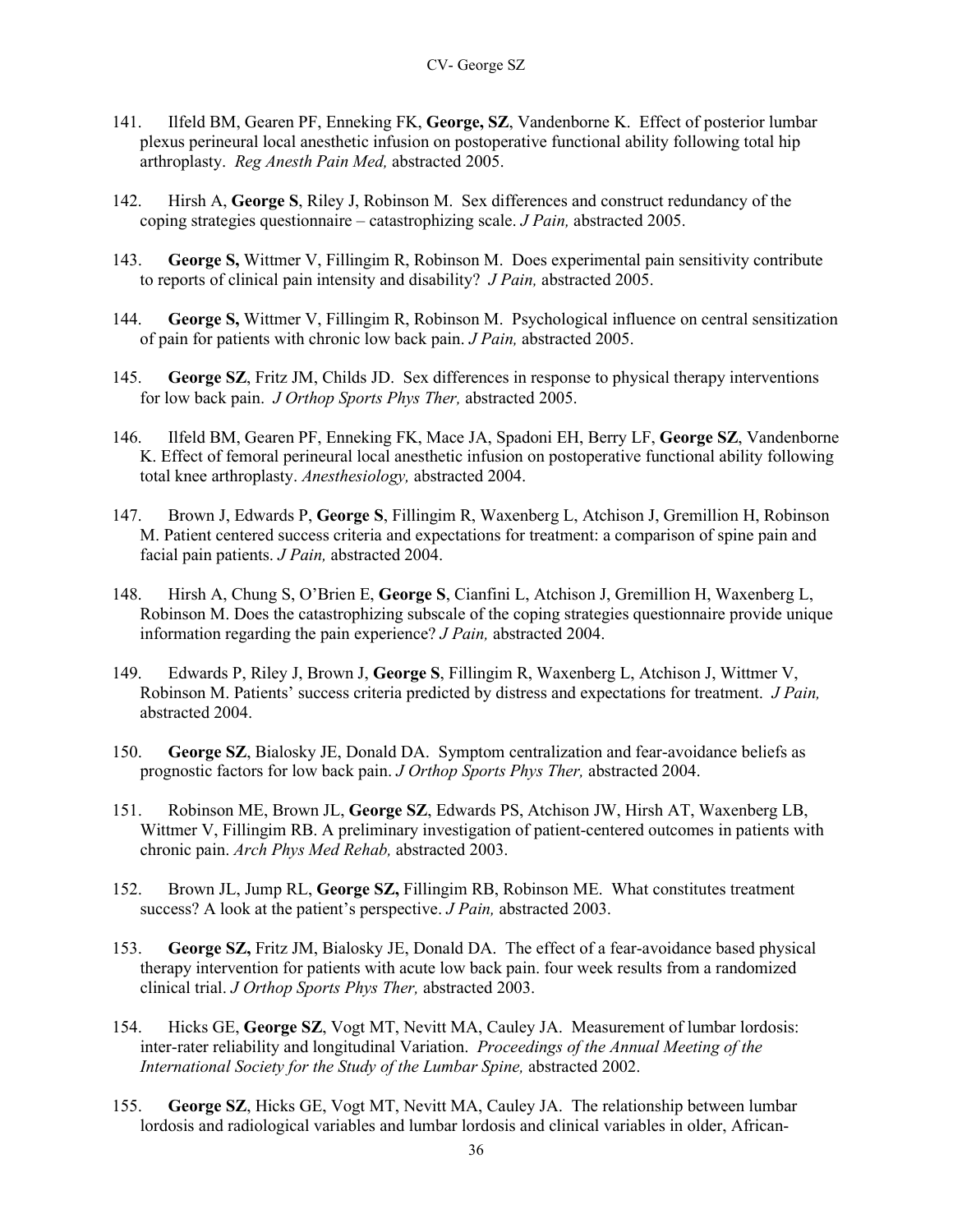American women. *Proceedings of the Annual Meeting of the International Society for the Study of the Lumbar Spine,* abstracted 2002.

- 156. **George SZ**, Fritz JM, and Erhard RE. A comparison of fear avoidance beliefs in patients with lumbar spine pain and patients with cervical spine pain. *J Orthop Sports Phys Ther,* abstracted 2002.
- 157. Fritz JM, **George S**. The use of a classification approach to identify subgroups of patients with acute low back pain: inter-rater reliability and short-term treatment outcomes. *J Orthop Sports Phys Ther,* abstracted 2000.

## **Presentations**

*Physical Therapy Journal* Discussion Podcasts October 2014 The Therapeutic Alliance as an Intervention. *Participants*: Jorge Fuentes, PT, MScRS, PhD and Paulo Ferreira BPT, MSc, PhD. *Moderator*: **Steven George, PT, PhD** July 2014 Physical Therapist-Delivered Cognitive-Behavioral Therapy. *Participants*: Gwendolen Jull, MPhty, PhD, FACP; Mandy Nielsen, PhD, BSocWk (Hons); and Chris Main, PhD, FBPsS. *Moderator*: **Steven George, PT, PhD** January 2014 Factors Associated with Paraspinal Muscle Asymmetry: A Study of Male Twins. *Participants*: Maryse Fortin, BSc, PhD, CAT(C); Michele Battié, BSc, MSC, PhD; Mark Bishop, PT, PhD; and **Steven George, PT, PhD.** *Moderator*: Leonardo Costa, PT, PhD. July 2013 Spinal Manipulative Therapy and Low Back Pain. *Participants*: Leonardo Costa, PT, PhD and Chad Cook PT, PhD, MBA, OCS, FAAOMPT. *Moderator*: **Steven George**, **PT, PhD**. August 2012 Electrotherapy and pain. *Participants*: Myrto Dounavi, PhD, Kathleen Sluka, PT, PhD and Meryl Roth Gersh, PT, PhD. *Moderator*: **Steven George, PT, PhD**. March 2012 Exercise treatments for patients with low back pain. *Participants:* Luciana Macedo, PT, PhD and Nadine Foster, DPhil, BSc(Hons), MCSP, PGCE. *Moderator*: **Steven George, PT, PhD**. International Presentations – Invited October 2014 The spectrum of low back pain: from cells to systems. Topical workshop at the the 15<sup>th</sup> World Congress on Pain, International Association for the Study of Pain, Buenes Aires (Argentina) October 2013 Psychological influences on pain perception: general review and implications for patients with pelvic pain. Invited speaker at the International Pelvic Pain Society Annual Fall Meeting in Orlando FL (USA) May 2013 Biopsychosocial influences on shoulder pain: recent findings and future directions. Invited speaker for the Alan Edwards Centre for Research on Pain Frontiers in Pain Research Lecture Series hosted by McGill University, Montreal QC (Canada)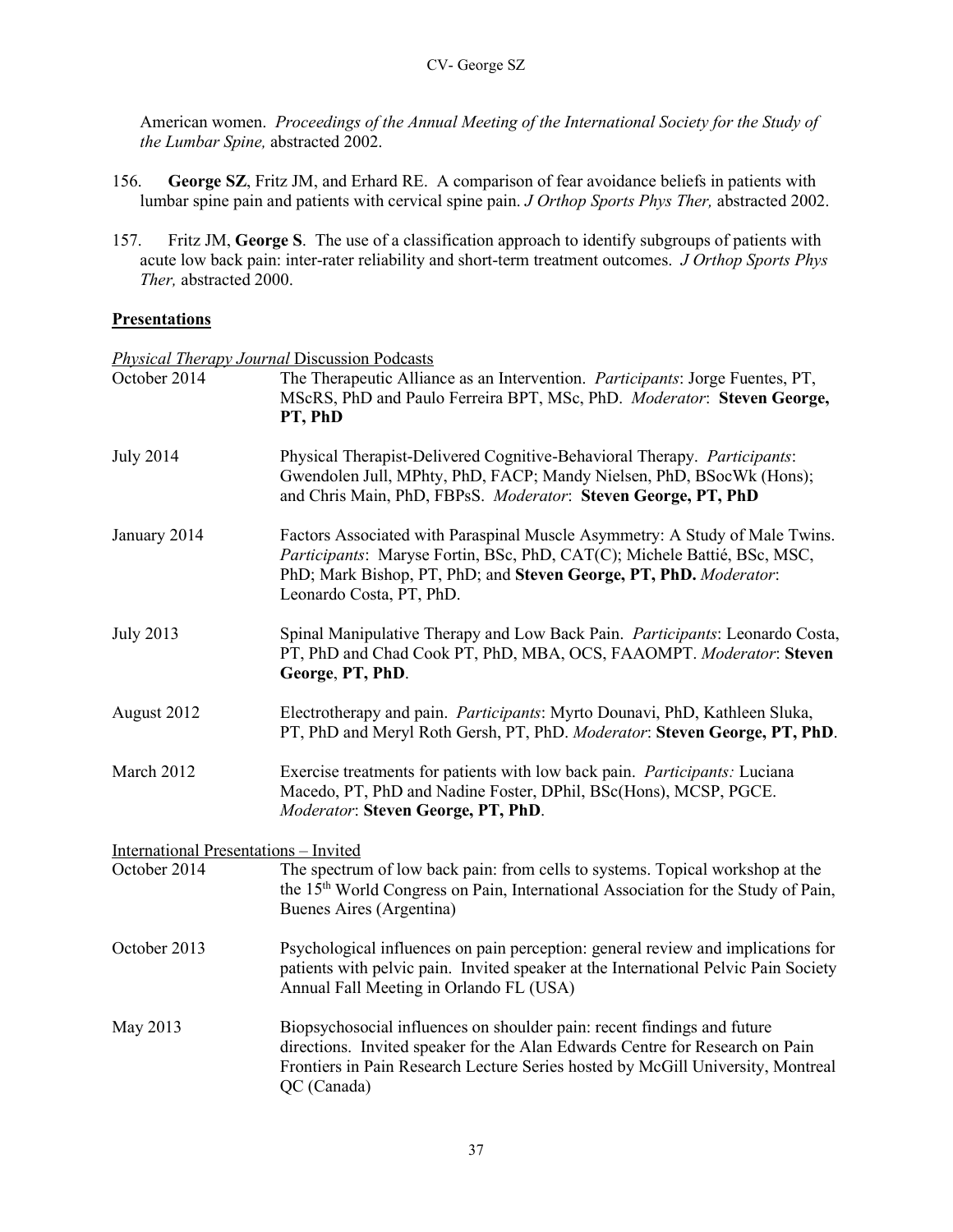| May 2012                                              | Psychologically informed therapists. Keynote speaker at the 1 <sup>st</sup> Alberta<br>Occupational Rehabilitation Forum hosted by the University of Alberta, Millard<br>Health, Worker's Compensation Board of Alberta, and Alberta Innovates Health<br>Solutions, Edmonton, AB (Canada)                                                                         |
|-------------------------------------------------------|-------------------------------------------------------------------------------------------------------------------------------------------------------------------------------------------------------------------------------------------------------------------------------------------------------------------------------------------------------------------|
| April 2012                                            | Psychologically informed practice for low back pain: implications for manual<br>therapy researchers and practitioners. Plenary speaker at Using Manual and<br>Conventional Therapies to Enhance Musculoskeletal Health conference hosted<br>by the University of North Texas Osteopathic Research Center, Fort Worth, TX<br>(USA)                                 |
| August 2010                                           | Subgrouping low back pain: an answer for a major problem? Plenary speaker at<br>Pain, Mind, and Movement III, Official Satellite Symposium of the 13 <sup>th</sup> World<br>Congress on Pain, International Association for the Study of Pain, Montreal, QC<br>(Canada)                                                                                           |
| August 2010                                           | Spinal manipulation for low back pain: a brief review of responder subgroups<br>and potential mechanisms. Keynote speaker at 2010 MDT Conference of the<br>Americas, Striving for Clinical Excellence in an Era of Evidence Based<br>Medicine, Mckenzie Institue (Americas Region), Baltimore, MD (USA)                                                           |
| March 2008                                            | A physical therapist's perspective on manual therapy: clinical effectiveness and<br>selected mechanisms. Plenary speaker at International Conference for<br>Delineating the Evidence Based for Somato-Visceral Interactions and Autonomic<br>Mechanisms of Manual Therapy, Osteopathic Research Center and National<br>Institutes of Health, Fort Worth, TX (USA) |
|                                                       | <u><b>International Presentations – Refereed Paper or Poster</b></u>                                                                                                                                                                                                                                                                                              |
| October 2014                                          | Biopsychosocial influence on shoulder pain: translational findings across pre-<br>clinical and clinical cohorts. Poster presentation at the 15 <sup>th</sup> World Congress on<br>Pain, International Association for the Study of Pain, Buenes Aires (Argentina)                                                                                                 |
| August 2012                                           | Biopsychosocial influence on shoulder pain: preliminary findings from a post-<br>operative cohort. Poster presentation at the 14 <sup>th</sup> World Congress on Pain,<br>International Association for the Study of Pain, Milan, QC (Italy)                                                                                                                      |
| August 2010                                           | Depressive symptoms influence musculoskeletal pain intensity more than<br>anatomical location for patients seeking outpatient physical therapy. Poster<br>presentation at the 13 <sup>th</sup> World Congress on Pain, International Association for the<br>Study of Pain, Montreal, QC (Canada)                                                                  |
| May 2002                                              | Relationship between lumbar lordosis and radiological variables and lumbar<br>lordosis and clinical variables in older, African-American women. Poster<br>presentation at the Annual Meeting, International Society for the Study of the<br>Lumbar Spine, Cleveland, OH (USA)                                                                                     |
|                                                       |                                                                                                                                                                                                                                                                                                                                                                   |
| <u>National Presentations - Invited</u><br>April 2016 | An Update on OPT-IN (Orthopaedic Physical Therapy – Investigator Network).                                                                                                                                                                                                                                                                                        |
|                                                       | Invited lecture for the Leader in Physical Therapy at the Ohio State University,<br>Columbus, OH.                                                                                                                                                                                                                                                                 |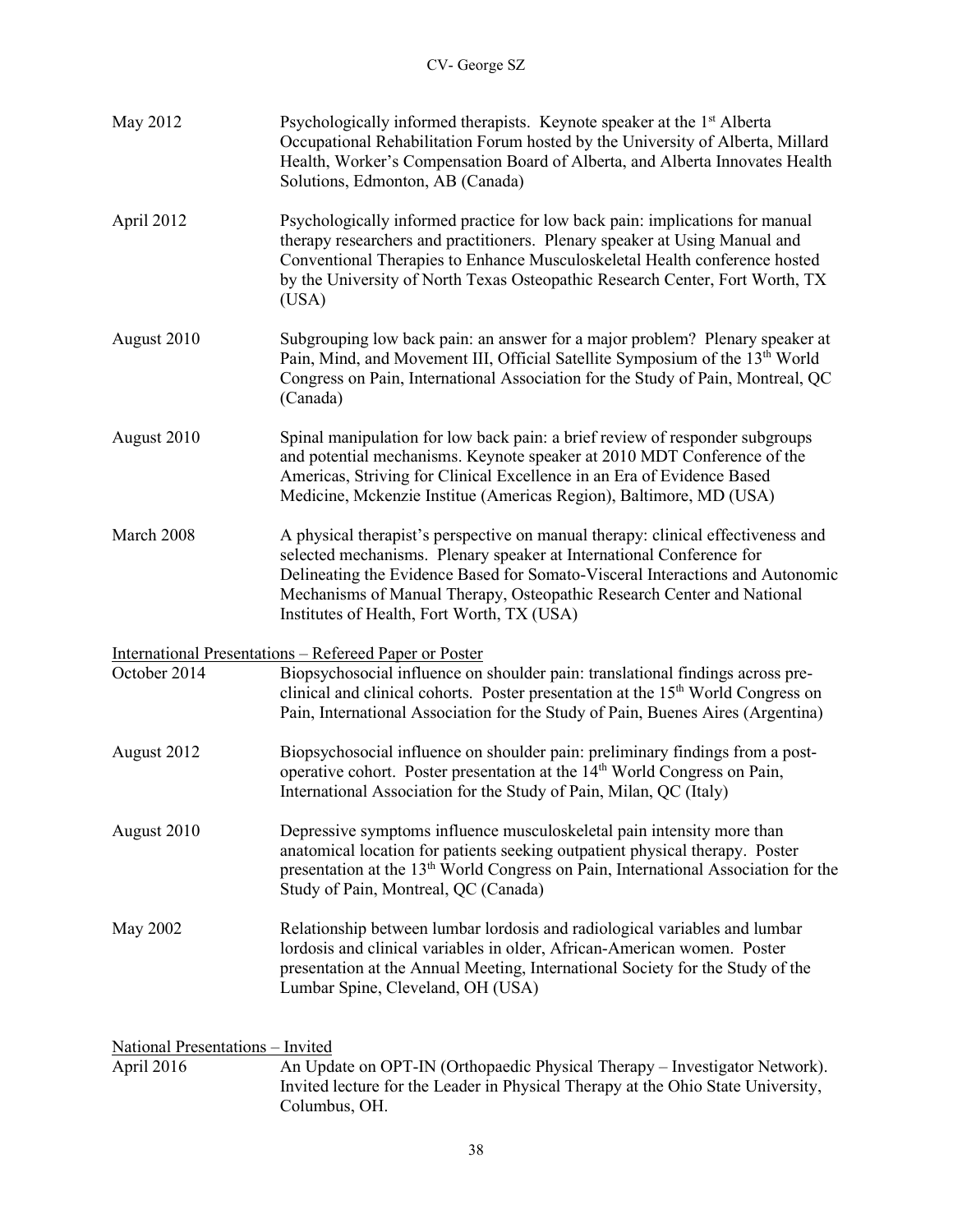| April 2016       | An Update on OPT-IN (Orthopaedic Physical Therapy - Investigator Network).<br>Invited lecture for the Gresham Visiting Professorship hosted by University at<br>Buffalo, State University of New York, Buffalo, NY.                                                                                                                   |
|------------------|---------------------------------------------------------------------------------------------------------------------------------------------------------------------------------------------------------------------------------------------------------------------------------------------------------------------------------------|
| <b>July 2015</b> | Current state of pain research and management. Keynote address (with Kathleen<br>Sluka) for the American Physical Therapy Association Section on Research<br>Retreat – Piecing together the pain puzzle: the biopsychosocial model. Retreat at<br>Bryant University, Smithfield, RI.                                                  |
| <b>July 2015</b> | Biopsychosocial influence on shoulder pain. Invited talk in the psychosocial<br>aspects of pain session for the American Physical Therapy Association Section<br>on Research Retreat – Piecing together the pain puzzle: the biopsychosocial<br>model. Retreat at Bryant University, Smithfield, RI.                                  |
| March 2014       | Moving away from structural diagnosis: psychological screening for patients<br>with low back pain. Invited lecture for the Spine Outcome Alliance of Rochester<br>Conferences hosted by University of Rochester, Rochester, NY.                                                                                                       |
| April 2013       | Biopsychosocial influences on shoulder pain: recent findings and future<br>directions. Invited lecture for the Blaustein Pain Conference hosted by Johns<br>Hopkins University, Baltimore, MD.                                                                                                                                        |
| September 2012   | Rationale, results, and regrets: lessons learned from the Prevention of Low Back<br>Pain in the Military (POLM) trial. Keynote speaker at the 23 <sup>rd</sup> Annual Steven J.<br>Rose Symposium (Pain: Mechanisms and Clinical Applications), Washington<br>University School Medicine (Program in Physical Therapy), St. Louis MO. |
| October 2011     | An update on the evidence for use of yellow flags for management of low back<br>pain. Plenary presentation at the 2011 Impairment without Disability: Fourth<br>Annual Conference, Duluth, MN.                                                                                                                                        |
| October 2011     | Evidence that manual therapy favorably alters central sensitization of nociceptive<br>input. Plenary presentation at the 55 <sup>th</sup> Annual Research Conference for the<br>American Osteopathic Association, Orlando FL.                                                                                                         |
| October 2008     | How does manual therapy inhibit pain? Keynote speaker at the 14 <sup>th</sup> Annual<br>American Academy of Orthopaedic Manual Physical Therapists Conference<br>(Pain: from Science to Solution), Seattle, WA                                                                                                                        |
|                  | National Presentations - Refereed Paper or Poster                                                                                                                                                                                                                                                                                     |
| February 2016    | Clinical research network year 3 update. Platform presentation at Combined<br>Sections Meeting, Orthopaedic Section, American Physical Therapy Association,<br>Anaheim, CA                                                                                                                                                            |
| February 2015    | A red flag screening tool for orthopaedic physical therapy settings: results from<br>the optimal screening for prediction of referral and outcome (OSPRO) cohort.<br>Platform presentation at Combined Sections Meeting, Orthopaedic Section,<br>American Physical Therapy Association, Indianapolis, IN                              |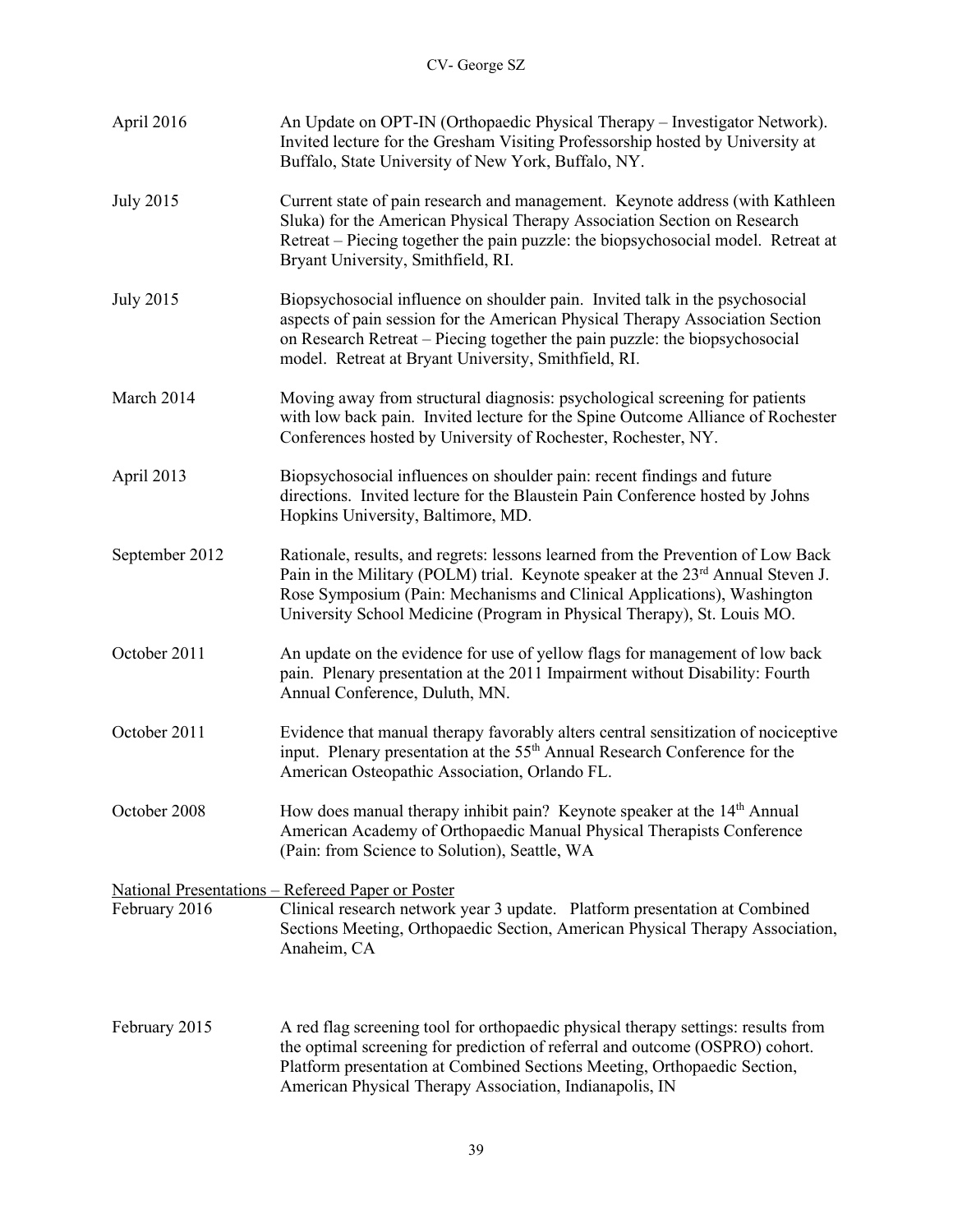| February 2015 | Clinical research network year 2 update. Platform presentation at Combined<br>Sections Meeting, Orthopaedic Section, American Physical Therapy Association,<br>Indianapolis, IN                                                                                                   |
|---------------|-----------------------------------------------------------------------------------------------------------------------------------------------------------------------------------------------------------------------------------------------------------------------------------|
| February 2014 | Prospective assessment of upper extremity ROM, strength, function, and quality<br>of life in women diagnosed with breast cancer. Platform presentation at<br>Combined Sections Meeting, Oncology Section, American Physical Therapy<br>Association, Las Vegas, NV                 |
| February 2014 | Clinical research network year 1 update. Platform presentation at Combined<br>Sections Meeting, Orthopaedic Section, American Physical Therapy Association,<br>Las Vegas, NV                                                                                                      |
| January 2013  | Catastrophizing predicts resting pain following exercise-induced shoulder injury,<br>but experimental responses predict pain during activity. Platform presentation at<br>Combined Sections Meeting, Orthopaedic Section, American Physical Therapy<br>Association, San Diego, CA |
| May 2012      | Genetic and psychological risk factors are associated with pain and disability in<br>an experimentally induced acute shoulder pain model. Poster presentation at the<br>31 <sup>st</sup> Annual Scientific Meeting of the American Pain Society, Honolulu, HI                     |
| February 2012 | First episode of self-reported low back pain during military service: predictors<br>from an inception cohort. Platform presentation at Combined Sections Meeting,<br>Orthopaedic Section, American Physical Therapy Association, Chicago, IL                                      |
| February 2011 | Psychometric analysis of the Tampa Scale for Kinesiophobia in patients with<br>ACL reconstruction. Platform presentation at Combined Sections Meeting,<br>Orthopaedic Section, American Physical Therapy Association, New Orleans, LA                                             |
| February 2011 | Investigation of fear-avoidance beliefs and clinical outcomes across multiple<br>anatomical locations. Platform presentation at Combined Sections Meeting,<br>Orthopaedic Section, American Physical Therapy Association, New Orleans, LA                                         |
| February 2010 | Patient satisfaction with behavioral physical therapy interventions: secondary<br>analysis from a randomized clinical trial (NCT00373867). Platform presentation<br>at Combined Sections Meeting, Orthopaedic Section, American Physical Therapy<br>Association, San Diego, CA    |
| May 2009      | Psychometric properties of the fear of daily activities questionnaire (FDAQ) for<br>patients with low back pain. Poster presentation at the 29 <sup>th</sup> Annual Scientific<br>Meeting of the American Pain Society, San Diego, CA                                             |
| February 2009 | Psychosocial education improves low back pain beliefs: results from a cluster<br>randomized clinical trial (NCT00373009). Platform presentation at Combined<br>Sections Meeting, Orthopaedic Section, American Physical Therapy Association,<br>Las Vegas, NV                     |
| October 2008  | Immediate effects of neural mobilization on pain perception in individuals<br>experiencing carpal tunnel syndrome: preliminary findings of a randomized trial.<br>Paper presentation at the Annual Meeting for the American Society of Hand<br>Therapists, Boston, MA             |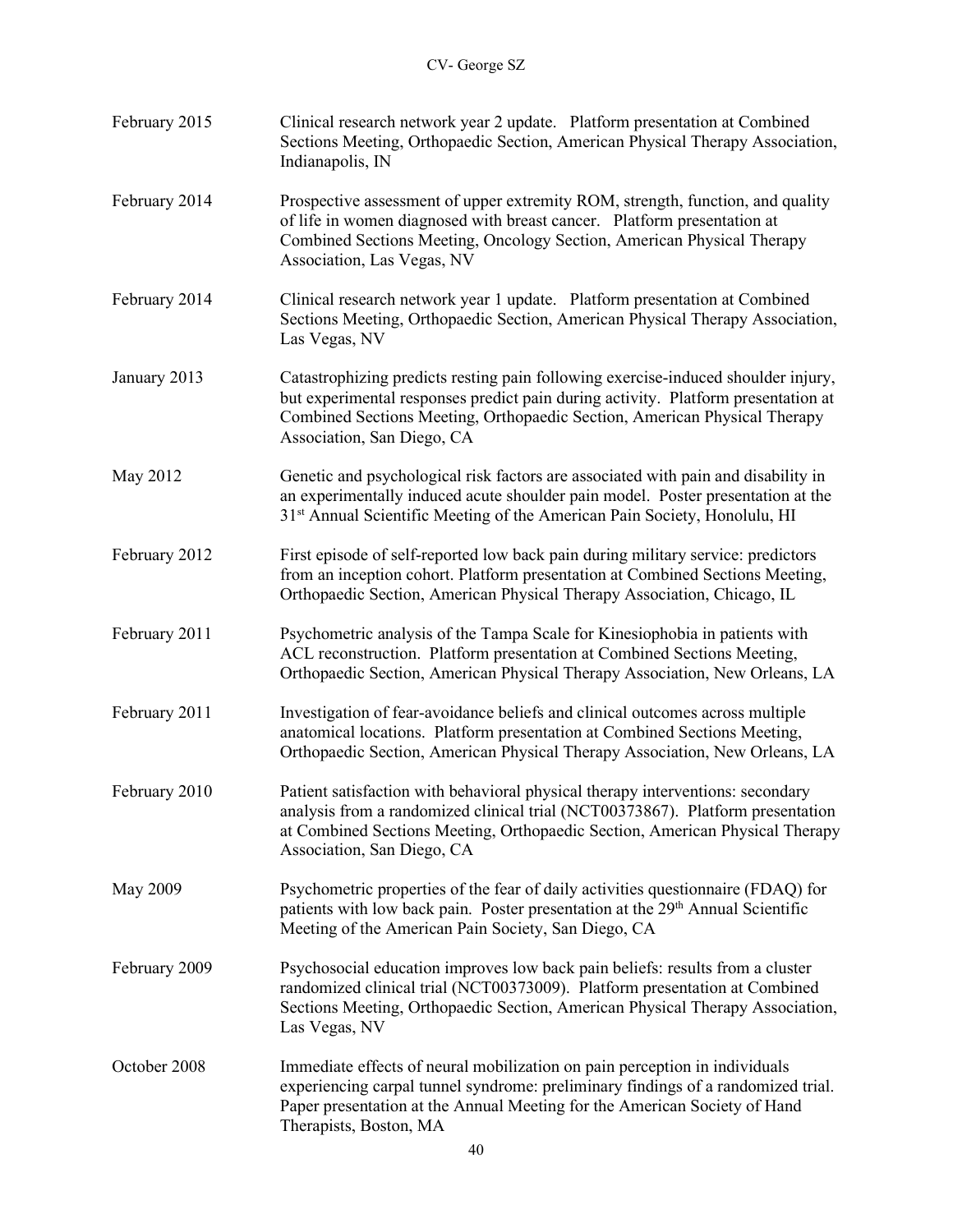| <b>May 2008</b> | Biopsychosocial influence on induced shoulder pain. Poster presentation at the<br>28 <sup>th</sup> Annual Scientific Meeting of the American Pain Society, Tampa, FL                                                                                                                    |
|-----------------|-----------------------------------------------------------------------------------------------------------------------------------------------------------------------------------------------------------------------------------------------------------------------------------------|
| February 2008   | Behavioral interventions for sub-acute low back pain. Platform presentation at<br>Combined Sections Meeting, Orthopaedic Section, American Physical Therapy<br>Association, Nashville, TN                                                                                               |
| May 2007        | Evidence for biospsychosocial factors' influence on shoulder pain. Poster<br>presentation at the 27 <sup>th</sup> Annual Scientific Meeting of the American Pain Society,<br>Washington, DC                                                                                             |
| February 2007   | Elevated fear-avoidance beliefs for subjects participating in physical therapy<br>clinical trials. Platform presentation at the Combined Sections Meeting,<br>Orthopaedic Section, American Physical Therapy Association, Boston, MA                                                    |
| May 2006        | Pain related fear influences pain, physical impairment, disability, and<br>kinesiophobia following delayed onset muscle soreness at the shoulder. Paper<br>presentation at the 26 <sup>th</sup> Annual Scientific Meeting of the American Pain Society,<br>San Antonio, TX              |
| February 2006   | Immediate effect of spinal manipulation on temporal summation of pain.<br>Platform presentation at the Combined Sections Meeting, Orthopaedic Section,<br>American Physical Therapy Association, San Diego, CA                                                                          |
| March 2005      | Does experimental pain sensitivity contribute to reports of clinical pain intensity<br>and disability? Poster presentation at the 25 <sup>th</sup> Annual Scientific Meeting of the<br>American Pain Society, Boston, MA                                                                |
| March 2005      | Psychological influence on central sensitization of pain for patients with chronic<br>low back pain. Poster presentation at the 25 <sup>th</sup> Annual Scientific Meeting of the<br>American Pain Society, Boston, MA                                                                  |
| February 2005   | Sex differences in response to physical therapy interventions for low back pain.<br>Poster presentation at the Combined Sections Meeting, Orthopaedic Section,<br>American Physical Therapy Association, New Orleans, LA                                                                |
| February 2004   | Symptom centralization and fear-avoidance beliefs as prognostic factors for low<br>back pain. Platform presentation at the Combined Sections Meeting,<br>Orthopaedic Section, American Physical Therapy Association, Nashville, TN                                                      |
| October 2003    | A preliminary investigation of patient-centered outcomes in patients with chronic<br>pain. Paper presentation at the National Congress of Rehabilitation Medicine -<br>American Society of Neurorehabilitation Joint Conference, Tucson, AZ                                             |
| February 2003   | The effect of a fear-avoidance based intervention for patients with acute low back<br>pain, four week results from a randomized clinical trial. Platform presentation at<br>the Combined Sections Meeting, Orthopaedic Section, American Physical<br>Therapy Association, Tampa Bay, FL |
| February 2001   | A comparison of fear avoidance beliefs in patients with lumbar spine pain and<br>patients with cervical spine pain. Platform presentation at the Combined                                                                                                                               |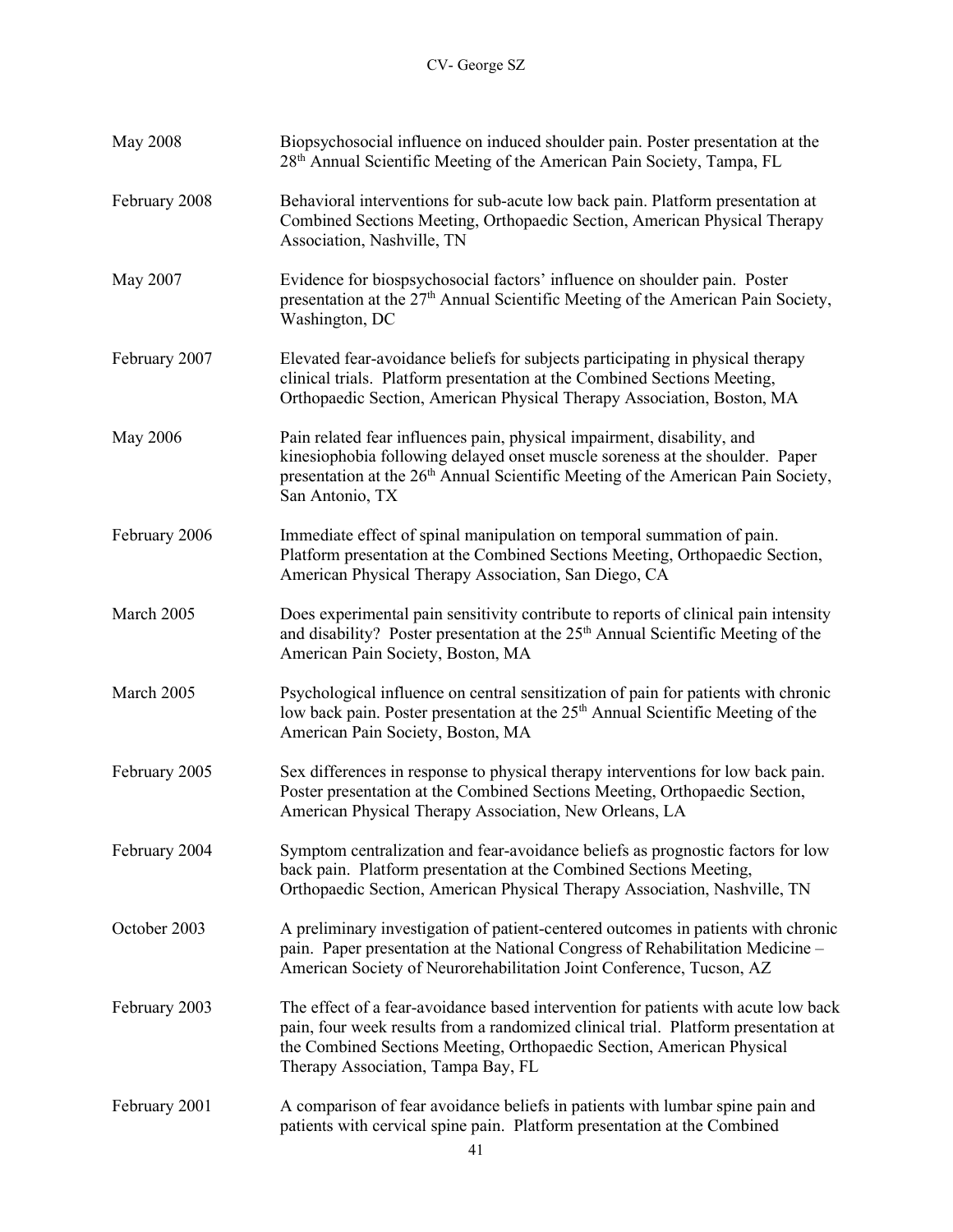Sections Meeting, Orthopaedic Section, American Physical Therapy Association, San Antonio, TX

| <b>National Presentations - Seminar</b> |                                                                                                                                                                                                                                                                                    |
|-----------------------------------------|------------------------------------------------------------------------------------------------------------------------------------------------------------------------------------------------------------------------------------------------------------------------------------|
| June 2015                               | Opioids vs. physical therapy: should physical therapy be the first option or<br>chronic pain? Rothstein Roundtable session at the NEXT meeting, American<br>Physical Therapy Association, Nashville, TN                                                                            |
| June 2015                               | Psychologically informed physical therapy practice: focus on low back pain.<br>Pre-conference educational session at the NEXT meeting, American Physical<br>Therapy Association, National Harbor, MD                                                                               |
| February 2015                           | Transitioning from acute to chronic pain: predictors and prevention. Educational<br>session at the Combined Sections Meeting, Orthopaedic Section, American<br>Physical Therapy Association, Indianapolis, IN                                                                      |
| May 2013                                | Reducing disability from low back pain: highlights from primary, secondary, and<br>tertiary prevention. Symposium (moderator and speaker) at the American Pain<br>Society 32 <sup>nd</sup> Annual Scientific Meeting, New Orleans LA                                               |
| January 2013                            | Research and clinical practice updates: low back pain ICF CPG and Introduction<br>to Research Network Program Initiative. Invited speaker for educational<br>programming at Combined Sections Meeting, Orthopaedic Section, American<br>Physical Therapy Association, San Diego CA |
| January 2013                            | The "business" of research and negotiating your faculty position. Invited speaker<br>for educational programming at Combined Sections Meeting, Section on<br>Research, American Physical Therapy Association, San Diego CA                                                         |
| January 2013                            | Writing with the Editors. Participant in roundtable session at Combined Sections<br>Meeting, Section on Research, American Physical Therapy Association, San<br>Diego CA                                                                                                           |
| September 2012                          | An update on psychologically informed physical therapy. Invited speaker at<br>Alumni Day (Pain: Mechanisms and Clinical Applications) Washington<br>University School Medicine Program in Physical Therapy, St. Louis MO                                                           |
| May 2012                                | The spectrum of low back pain: from cells to health care systems. Symposium<br>(moderator and speaker) at the American Pain Society 31 <sup>st</sup> Annual Scientific<br>Meeting, Honolulu, HI                                                                                    |
| October 2011                            | Psychologically informed practice for low back pain. Pre-conference breakout<br>session at the 2011 Impairment without Disability: Fourth Annual Conference,<br>Duluth, MN                                                                                                         |
| June 2011                               | CPR: Dead or alive? Oxford Debate, American Physical Therapy Annual<br>Conference & Expo, National Harbor, MD                                                                                                                                                                      |
| April 2011                              | Comparison of graded exercise and graded exposure clinical outcomes for<br>patients with chronic low back pain. Author in the Room Presentation, Evidence<br>in Motion, Online continuing education format                                                                         |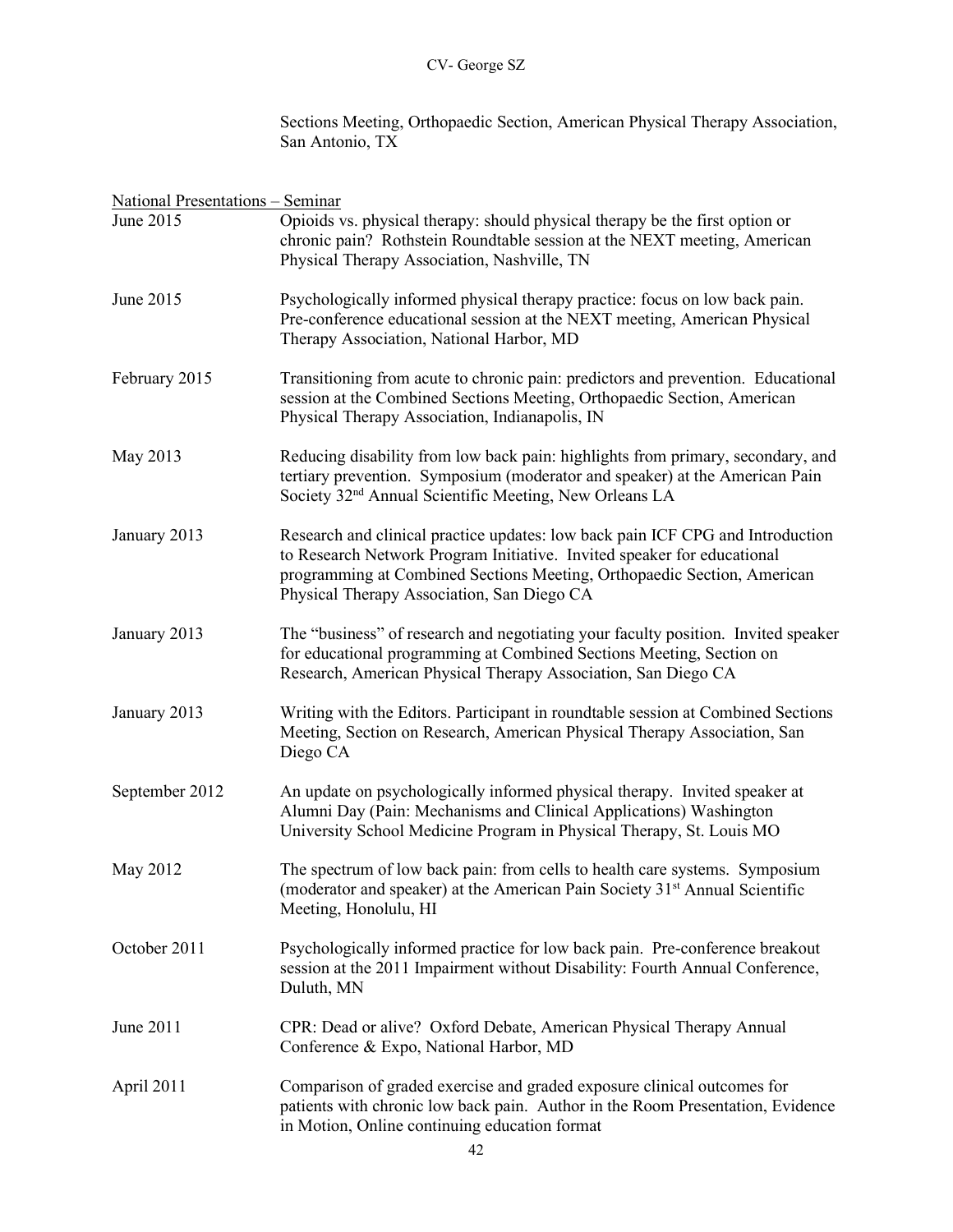| February 2011 | Vitalizing practice through research and research through practice. Educational<br>programming at Combined Sections Meeting, Orthopaedic Section, American<br>Physical Therapy Association, New Orleans, LA                                                                                                                 |
|---------------|-----------------------------------------------------------------------------------------------------------------------------------------------------------------------------------------------------------------------------------------------------------------------------------------------------------------------------|
| February 2011 | How to design RCT's: real world considerations. Educational programming at<br>Combined Sections Meeting, Orthopaedic Section, American Physical Therapy<br>Association, New Orleans, LA                                                                                                                                     |
| February 2011 | Enhancing clinical practice through psychosocial perspectives in the management<br>of low back pain. Educational programming at Combined Sections Meeting,<br>Orthopaedic Section, American Physical Therapy Association, New Orleans, LA                                                                                   |
| February 2010 | Bridging science and clinical practice: you can be that scientist! Educational<br>programming at Combined Sections Meeting, Section on Research, American<br>Physical Therapy Association, San Diego, CA                                                                                                                    |
| February 2010 | Factors that influence musculoskeletal pain: fatigue, sex, personality,<br>psychology, and genetics. Educational programming at Combined Sections<br>Meeting, Section on Research, American Physical Therapy Association, San<br>Diego, CA                                                                                  |
| February 2009 | The business of balancing research, service, and teaching: a program for junior<br>faculty. Educational programming at Combined Sections Meeting, Section on<br>research, American Physical Therapy Association, Las Vegas, NV                                                                                              |
| February 2009 | Fear-avoidance behavior: state of art review. Educational programming at<br>Combined Sections Meeting, Section on Education, American Physical Therapy<br>Association, Las Vegas, NV                                                                                                                                        |
| February 2009 | Bridging the gapWhat to do when your student knows more about EBP than<br>you do! Educational programming at Combined Sections Meeting, Section on<br>Education, American Physical Therapy Association, Las Vegas, NV                                                                                                       |
| October 2008  | Individualized management of pain: current examples and future direction.<br>Breakout session at the 14 <sup>th</sup> Annual American Academy of Orthopaedic Manual<br>Physical Therapists Conference (Pain: from Science to Solution), Seattle, WA                                                                         |
| October 2008  | Psychological influence on musculoskeletal pain: a clinical update for the<br>practicing manual therapist. Pre-conference workshop at the 14 <sup>th</sup> Annual<br>American Academy of Orthopaedic Manual Physical Therapists Conference<br>(Pain: from Science to Solution), Seattle, WA                                 |
| October 2008  | So the student asked about odds ratios (again): interpretation and application of<br>evidence based practice for the practicing clinician. Pre-conference workshop at<br>the 14 <sup>th</sup> Annual American Academy of Orthopaedic Manual Physical Therapists<br>Conference (Pain: from Science to Solution), Seattle, WA |
| October 2008  | An update on pain perception for the practicing clinician. Invited speaker at the<br>Annual Meeting for the American Society of Hand Therapists, Boston, MA                                                                                                                                                                 |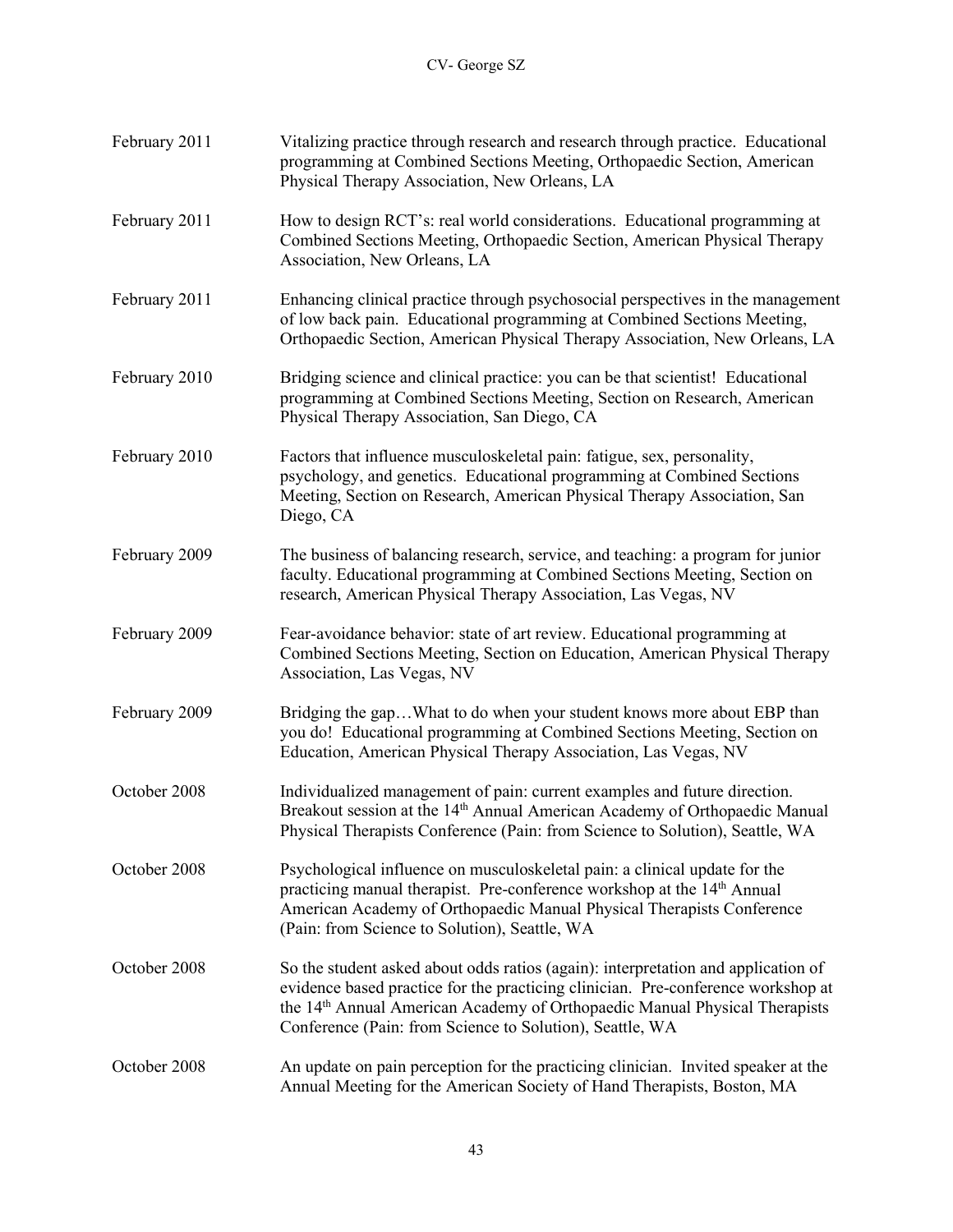| September 2008   | Screening for psychosocial factors: Issues for rehabilitation practitioners.<br>Continuing education program via web. Expert Clinical Benchmarks, King of<br>Prussia, PA                                                    |
|------------------|-----------------------------------------------------------------------------------------------------------------------------------------------------------------------------------------------------------------------------|
| February 2008    | Becoming a physical therapy researcher or so I finished my PhD what do I do?<br>Educational programming at Combined Sections Meeting, Section on Research,<br>American Physical Therapy Association, Nashville, TN          |
| January 2008     | Psychological influence on low back pain. Continuing education program via<br>teleconference. Optum Health (United Health Group), Minneapolis, MN                                                                           |
| <b>July 2005</b> | Psychological influence in acute low back pain: Identification and management<br>of the patient with elevated fear-avoidance beliefs. Educational session at the<br>University of Pittsburgh Medical Center, Pittsburgh, PA |
| March 2004       | A clinical research update on a treatment based classification system. Research<br>workshop and update for clinical staff of Westmoreland Regional Hospital,<br>Greensburg, PA.                                             |
| October 2002     | Current management of the lumbar spine. Clinical research update for alumni,<br>West Virginia University, School of Medicine, Division of Physical Therapy,<br>Morgantown, WV                                               |
| <b>July 2000</b> | Management of the patient with low back pain using a treatment-based<br>classification approach. Presented to clinical faculty at Columbia University,<br>New York, NY                                                      |

## Regional Presentations – Invited Seminar

| May 2015       | Psychological informed physical therapy practice: pragmatic application for low<br>back pain. Educational session at the Centers for Rehab Services/University of<br>Pittsburgh, Pittsburgh, PA                                |
|----------------|--------------------------------------------------------------------------------------------------------------------------------------------------------------------------------------------------------------------------------|
| March 2015     | Psychological informed physical therapy practice: pain science to practice.<br>Educational session at the Florida Physical Therapy Association Annual Meeting,<br>Orlando FL                                                   |
| December 2011  | Update on chronic musculoskeletal pain for physical therapists. Educational<br>session at Intermountain Health Care, Salt Lake City, UT                                                                                        |
| October 2011   | Psychological screening for individuals with low back pain: Methods, measures,<br>and collaborative efforts. Presentation at Brooks Rehabilitation 2011 Annual<br>Research Day, Jacksonville FL                                |
| September 2011 | Beyond fear: Other psychosocial factors with relevance to the management of<br>patients with musculoskeletal pain. Preconference education course at the<br>Florida Physical Therapy Association Annual Conference, Orlando FL |
| February 2011  | Biopsychosocial influence on induced shoulder pain. Educational session at The<br>8 <sup>th</sup> Annual Teton Hand and Extremity Conference, Jackson Hole, WY                                                                 |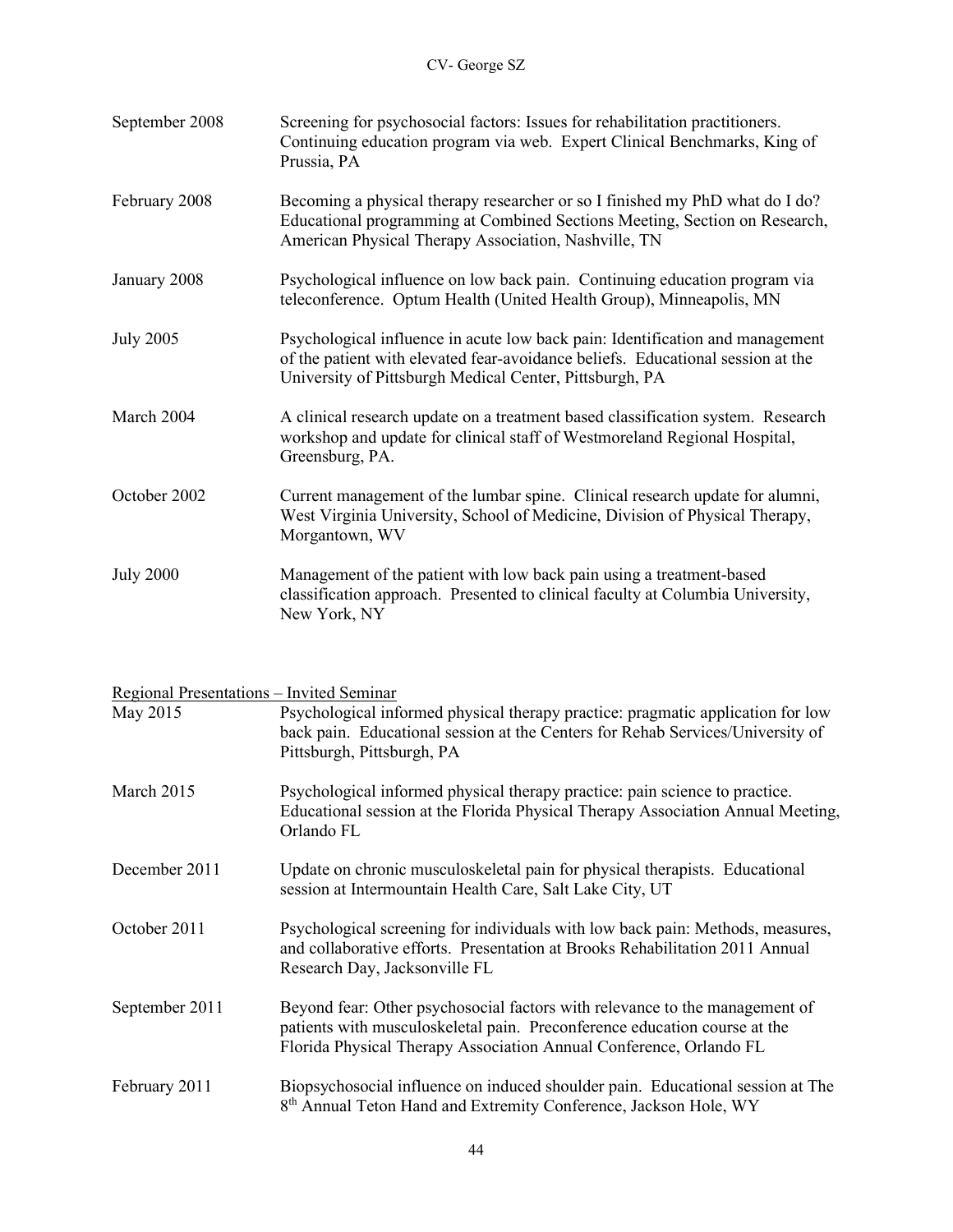| February 2011                                | Effects of neural mobilization on pain perception in individuals experiencing<br>carpal tunnel syndrome. Educational session at The 8 <sup>th</sup> Annual Teton Hand and<br>Extremity Conference, Jackson Hole, WY                     |
|----------------------------------------------|-----------------------------------------------------------------------------------------------------------------------------------------------------------------------------------------------------------------------------------------|
| January 2011                                 | Clinical update: psychological influence on pain perception in the upper<br>extremity. Educational session at The 8 <sup>th</sup> Annual Teton Hand and Extremity<br>Conference, Jackson Hole, WY                                       |
| October 2010                                 | A clinical update on the science of pain perception. Educational session at the<br>APTANJ and NYPTA Annual Physical Therapy Conference, Atlantic City, NJ                                                                               |
| October 2010                                 | A review of evidence based practice for the practicing clinician. Educational<br>session at the APTANJ and NYPTA Annual Physical Therapy Conference,<br>Atlantic City, NJ                                                               |
| March 2009                                   | An update on pain perception for the practicing clinician. Educational session at<br>the Florida Physical Therapy Association Spring Conference, Orlando, FL                                                                            |
| April 2007                                   | Low back classification systems. Continuing education program at the<br>Department of Athletic Training and Physical Therapy, University of North<br>Florida, Jacksonville, FL                                                          |
| March 2005                                   | Psychological influence in acute low back pain: identification and management<br>of the patient with elevated fear-avoidance beliefs. Educational session at the<br>Florida Physical Therapy Association Spring Conference, Orlando, FL |
| March 2001                                   | Relationship between fear avoidance beliefs and spine pain. Graduate research<br>seminar, West Virginia University, Department of Clinical Psychology,<br>Morgantown, WV                                                                |
| <b>Local Presentations - Invited Seminar</b> |                                                                                                                                                                                                                                         |
| January 2009                                 | Psychosocial interventions for low back pain. Rehabilitation Research Seminar<br>Series (supported by NIH T-32), University of Florida, Gainesville, FL                                                                                 |
| September 2007                               | Rehabilitation of the lumbar spine: An evidence-based multidisciplinary<br>approach. Continuing education program from Shands Rehab Centers<br>Conference Series, Gainesville, FL                                                       |
| September 2006                               | Biopsychosocial factors' influence on shoulder pain. Rehabilitation Research<br>Seminar Series (supported by NIH T-32), University of Florida, Gainesville, FL                                                                          |
| January 2006                                 | Clinical Update on the management of low back pain. Continuing education<br>program at the Department of Physical Therapy, University of Florida,<br>Gainesville, FL                                                                    |
| October 2005                                 | Psychological influence in acute low back pain: Identification and management<br>of the patient with elevated fear-avoidance beliefs. Educational session at the<br>Shands Medical Center, Gainesville, FL                              |
| September 2005                               | Neuronal plasticity of pain: Response to rehabilitation interventions. Poster<br>presentation at the Neuromuscular Plasticity Symposium, University of Florida,<br>Gainesville, FL                                                      |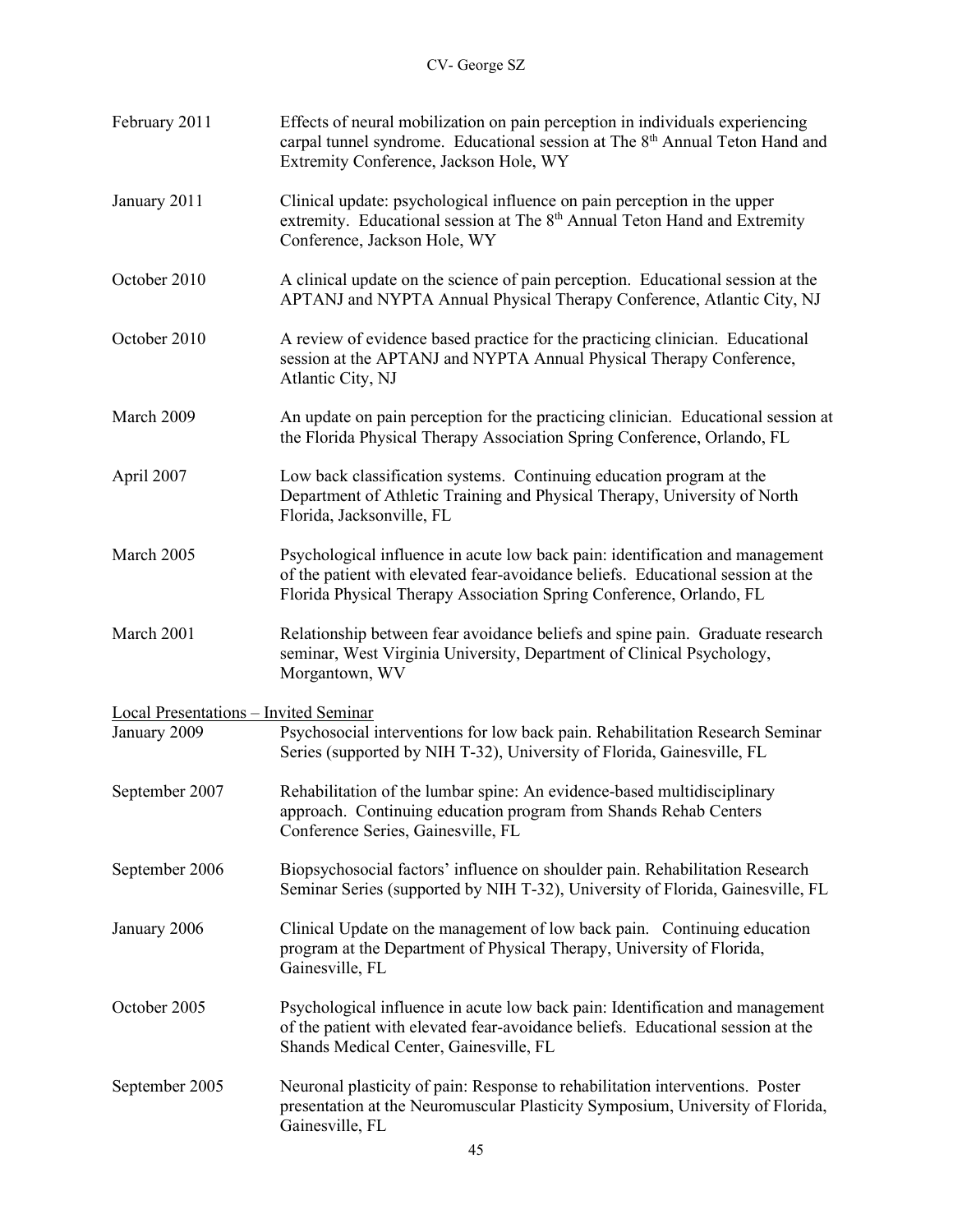| May 2005                 | The influence of sex, personality, and coping style on the pain drawing. Poster<br>presentation at 4th Annual Pain Research Day, Comprehensive Center for Pain<br>Research, University of Florida, Gainesville, FL                   |  |
|--------------------------|--------------------------------------------------------------------------------------------------------------------------------------------------------------------------------------------------------------------------------------|--|
| October 2004             | The influence of psychological factors on central sensitization for patients with<br>chronic low back pain. RORC-BRRC-Brooks Center Monthly Research Seminar<br>(No. 29). Gainesville, FL                                            |  |
| June 2004                | Evidence-based principles for the practicing clinician. Continuing education<br>workshop for clinical staff of Shands Rehabilitation Hospital, Gainesville, FL                                                                       |  |
| April 2004               | Anxiety and anxiety sensitivity during experimental pain response. Poster<br>presentation at 3rd Annual Pain Research Day, Comprehensive Center for Pain<br>Research, University of Florida, Gainesville, FL                         |  |
| April 2003               | Sex differences in pain anchors – investigation of "most intense" pain events and<br>common pain events. Poster presentation at Pain Research Day, Comprehensive<br>Center for Pain Research, University of Florida, Gainesville, FL |  |
| March 2003               | Future disability from work-related, acute low back pain: the influence of fear-<br>avoidance beliefs. Rehabilitation Research Seminar Series, University of Florida,<br>Gainesville, FL                                             |  |
| December 1999            | Introduction to a treatment-based classification system for acute, low back pain.<br>Presented to physical therapy students at Slippery Rock University, Slippery<br>Rock, PA                                                        |  |
| Graduation or White Coat |                                                                                                                                                                                                                                      |  |
| March 2012               | Keynote speaker at the Clinical Pathways Ceremony. Doctor of Physical<br>Therapy Class of 2013, West Virginia University, School of Medicine, Division<br>of Physical Therapy.                                                       |  |
| May 2016                 | Leader in Physical Therapy speaker at the Doctor of Physical Therapy graduation<br>ceremony. Department of Physical Therapy, The Ohio State University                                                                               |  |

## **Teaching Experience**

Brooks Rehabilitation Residency Program Course Coordinator (2010 – present) *Chronic Musculoskeletal Pain (12 contact hours)* 

Course Coordinator (2010 – 2011) *Review of Evidence Based Practice (8 contact hours)* 

University of Florida Course Coordinator (2005 - present) *Evidence Based Practice I (3 credits) Evidence Based Practice III (2 credits)*  Course Coordinator (2005 – 2010, 2012 - 2013) *Evidence Based Practice II (3 credits)*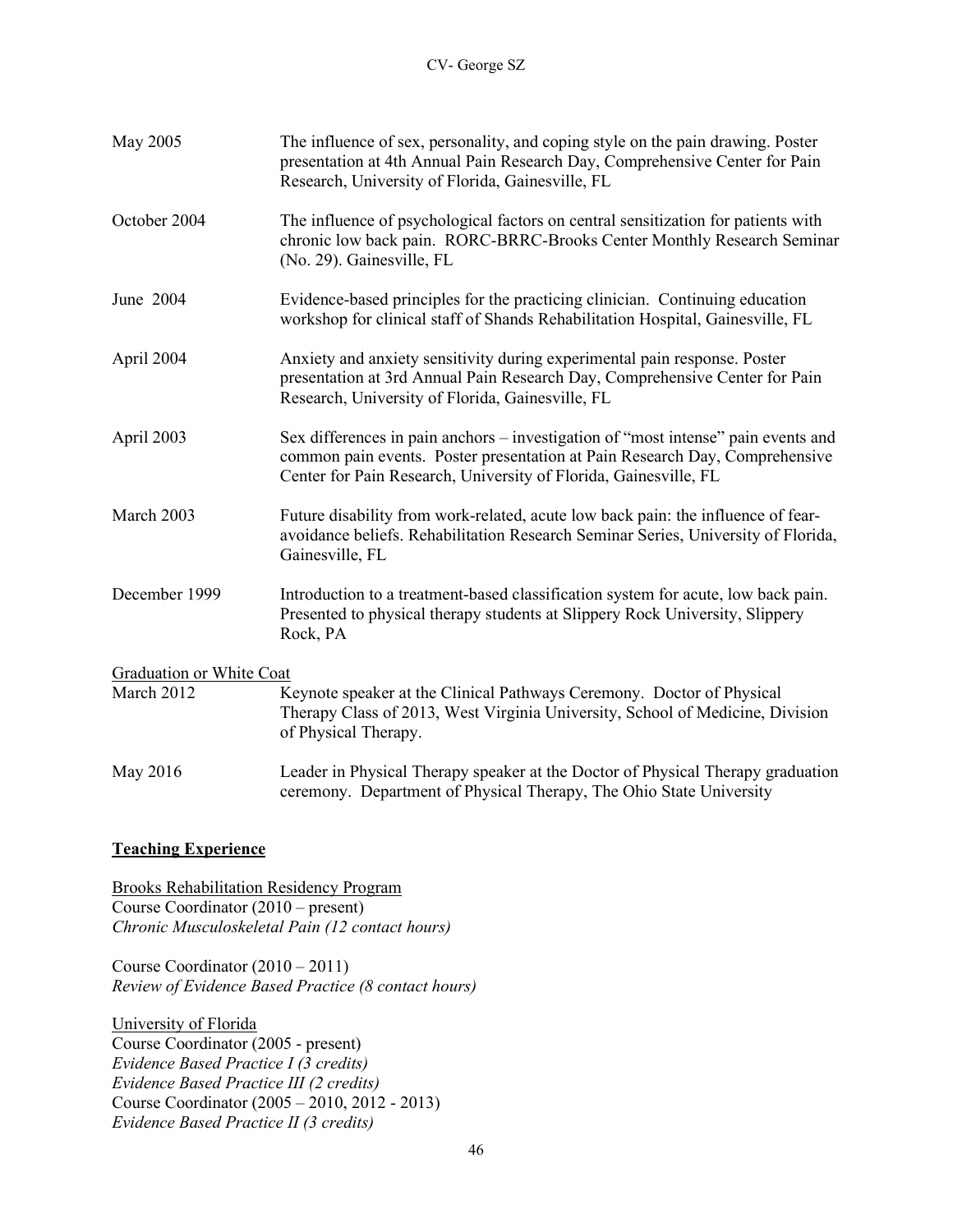Course Coordinator (2002 - 2006) *Development of a Case Study I (2 Credits) Development of a Case Study II (2 Credits) Scientific Basis of Physical Therapy Practice (2 Credits)* 

Guest Lecture (2002 - present) *Orthopedic Physical Therapy Differential Diagnosis* 

Arcadia University Lecturer (2005) *Clinical Decision Making* 

University of Pittsburgh Course Coordinator (2002) *Introduction to an Evidence-Based Approach to the Rehabilitation Sciences (3 credits)*

Lecturer (1997 – 2002) *Human Anatomy, Musculoskeletal PT I, Musculoskeletal PT II, Musculoskeletal PT III, and Evidence-Based Practice III*

Teaching Assistant (1996 – 2001) *Human Anatomy, Musculoskeletal PT I, Musculoskeletal PT II, Musculoskeletal PT III, Evidence-Based Practice I, and Evidence-Based Practice II*

Clinical Instructor (1996 – 2000) Full and part-time clinical affiliations in acute medicine, inpatient orthopaedic, inpatient rehabilitation, and outpatient orthopaedic settings

## **Advisement**

| Title:<br>Role:<br>Lead Mentor<br>K12HD055929-01<br>Type:<br>National Institutes of Health<br>Agency:<br>Participation:<br>$2008$ – present<br>Title:<br>Program Faculty<br>Role:<br>5T32NS045551<br>Type:<br>National Institutes of Health<br>Agency:<br>Participation:<br>$2006$ – present | Training Grants - Ongoing |                                                                            |
|----------------------------------------------------------------------------------------------------------------------------------------------------------------------------------------------------------------------------------------------------------------------------------------------|---------------------------|----------------------------------------------------------------------------|
|                                                                                                                                                                                                                                                                                              |                           | Rehabilitation Research Career Development Program (PI: Ottenbacher K)     |
|                                                                                                                                                                                                                                                                                              |                           |                                                                            |
|                                                                                                                                                                                                                                                                                              |                           |                                                                            |
|                                                                                                                                                                                                                                                                                              |                           |                                                                            |
|                                                                                                                                                                                                                                                                                              |                           |                                                                            |
|                                                                                                                                                                                                                                                                                              |                           | Integrative and Translational Training in Pain Research (PI: Yezierski RB) |
|                                                                                                                                                                                                                                                                                              |                           |                                                                            |
|                                                                                                                                                                                                                                                                                              |                           |                                                                            |
|                                                                                                                                                                                                                                                                                              |                           |                                                                            |
|                                                                                                                                                                                                                                                                                              |                           |                                                                            |
| Title:                                                                                                                                                                                                                                                                                       |                           |                                                                            |
| Interdisciplinary Training in Rehabilitation and Neuromuscular Plasticity<br>(PI: Vandenborne K)                                                                                                                                                                                             |                           |                                                                            |
| <b>Faculty Preceptor</b><br>Role:                                                                                                                                                                                                                                                            |                           |                                                                            |
| T32HD043730<br>Type:                                                                                                                                                                                                                                                                         |                           |                                                                            |
| National Institutes of Health<br>Agency:                                                                                                                                                                                                                                                     |                           |                                                                            |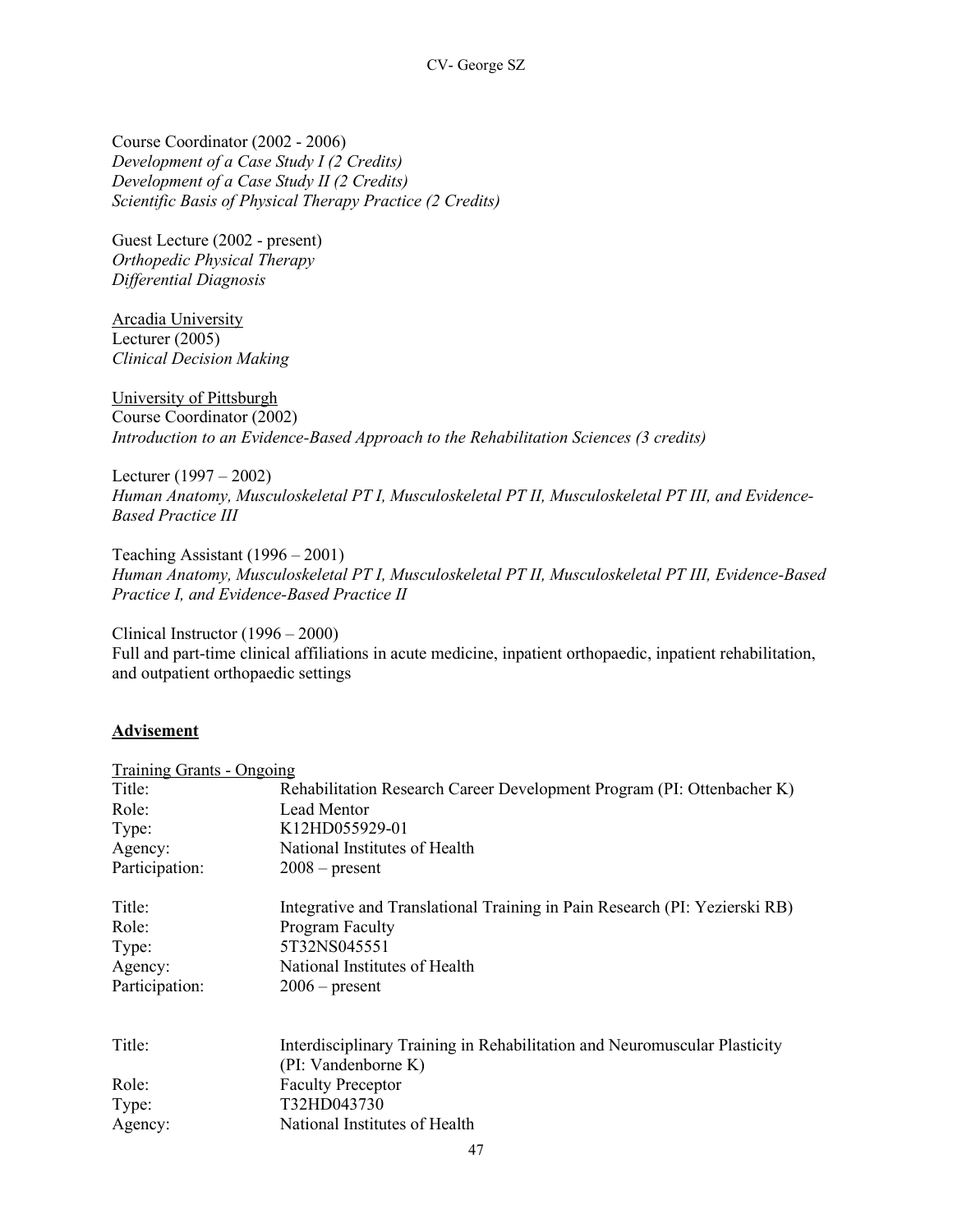Participation: 2005 – present

| Training Grants - Completed |                                                                            |
|-----------------------------|----------------------------------------------------------------------------|
| Title:                      | Neurobiological Mechanisms of Body Based Interventions for Musculoskeletal |
|                             | Pain (PI: Bishop MD)                                                       |
| Role:                       | Collaborator                                                               |
| Type:                       | K01AR054331                                                                |
| Agency:                     | National Institutes of Health                                              |
| Participation:              | $2008 - 2014$                                                              |

Completed Doctoral Committees: Chair

Student: Corey Simon (University of Florida, 2014) Title: Age differences in pain sensitivity and response to transcutaneous electrical nerve stimulation College: Public Health and Health Professions (Rehabilitation Science)

Student: Rogelio Coronado (University of Florida, 2014) Title: Cervical and shoulder manipulative therapy effects on pain sensitivity College: Public Health and Health Professions (Rehabilitation Science)

Student: Jason Beneciuk (University of Florida, 2011) Title: Investigation of the STarT Back Screening Tool in Outpatient Physical Therapy Settings College: Public Health and Health Professions (Rehabilitation Science)

Student: Carolina Valencia Montedonico (University of Florida, 2011) Title: Investigation of Central Pain Processing in Post-Operative Shoulder Pain College: Public Health and Health Professions (Rehabilitation Science)

Student: Joel E. Bialosky (University of Florida, 2008) Title: Mechanisms of Manual Therapy College: Public Health and Health Professions (Rehabilitation Science)

Primary Doctoral Mentor Trevor Lentz, Graduate Student, Rehabilitation Science, 2013 – current Katie Butera, Graduate Student, Rehabilitation Science, 2014 – current

Completed Doctoral Committees: University of Florida Committee Member Student: Fredy Mora Solis (University of Florida, 2016) Chair: Mark D. Bishop, PhD Title: The change in activity following acute exercise induced low back pain College: Public Health and Health Professions (Rehabilitation Science)

Student: Kristen Sanderson Springer (University of Florida, 2015) Chair: Michael Robinson, PhD Title: The development and assessment of a new technology for treating chronic low back pain patients from a fear-avoidance model College: Public Health and Health Professions (Clinical and Health Psychology)

Student: Chao-Jung Hsu (University of Florida, 2014) Chair: Terese L. Chmielewski Title: Impairments and rehabilitation outcomes in patients with meniscectomy for traumatic meniscal tears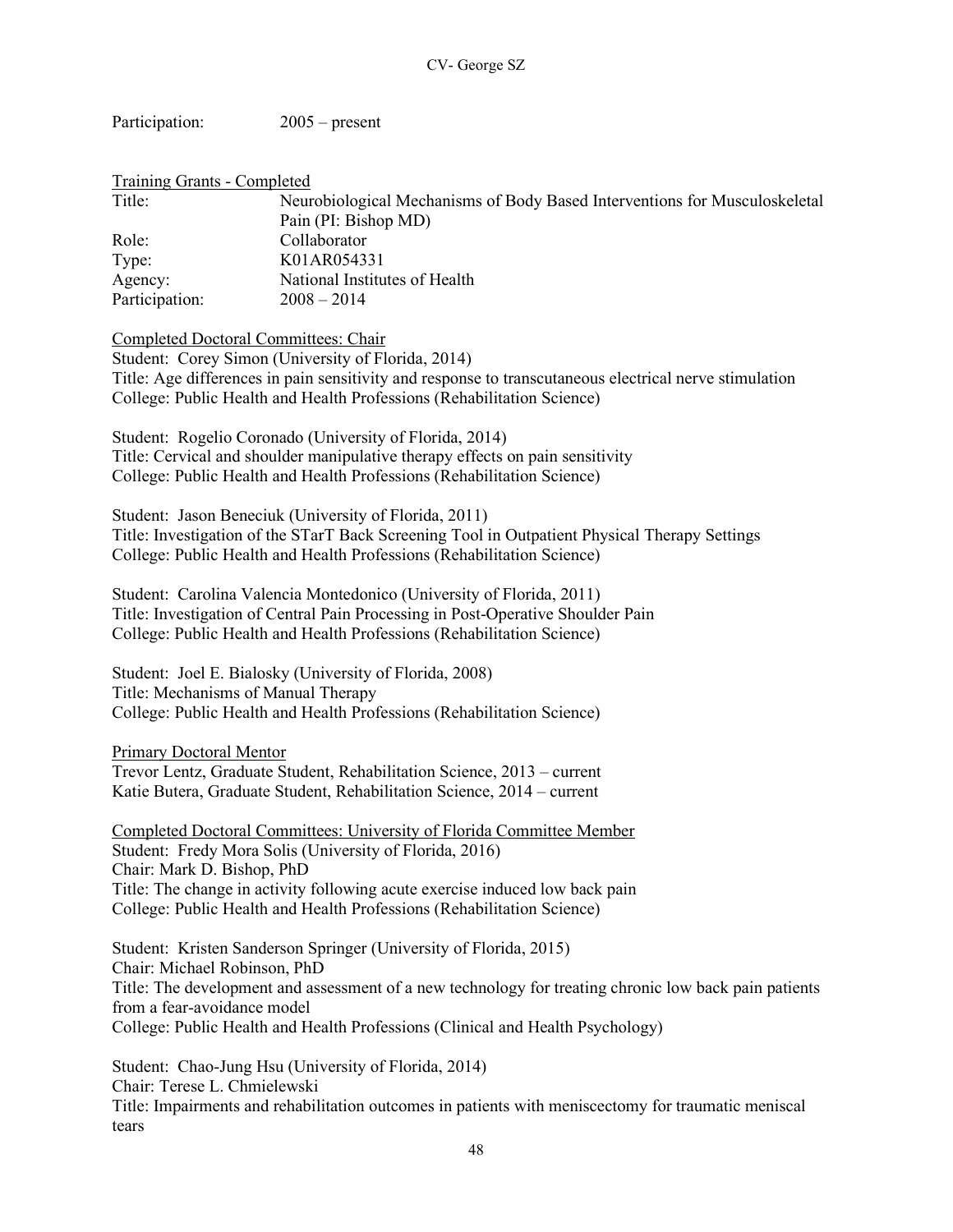College: Public Health and Health Professions (Rehabilitation Science)

Student: Ying He (University of Florida, 2014) Chair: Samuel S. Wu Title: On statistical inference of two adaptive clinical trial designs College: Public Health and Health Professions (Biostatistics) Student: Charles Wysaw Gay (University of Florida, 2014) Chair: Mark D. Bishop Title: Functional connectivity changes within the pain processing and modulatory networks following exercise-induced muscular injury and manual therapy College: Public Health and Health Professions (Rehabilitation Science) Student: Meryl Joseph Alappattu (University of Florida, 2013) Chair: Mark D. Bishop Title: Peripheral and central factors in female pelvic pain College: Public Health and Health Professions (Rehabilitation Science) Student: Maggie Elizabeth Horn (University of Florida, 2013) Chair: Mark D. Bishop Title: Clinical outcomes, healthcare utilization, and costs in patients with neck pain utilizing physical therapy College: Public Health and Health Professions (Rehabilitation Science) Student: Nkaku Robert Kisaalita (University of Florida, 2013) Chair: Michael E. Robinson Title: Placebo acceptability in patients with chronic muscloskeletal pain: the effects of a mechanismbased educational intervention College: Public Health and Health Professions (Clinical and Health Psychology) Student: Daniela Roditi (University of Florida, 2013) Chair: Michael E. Robinson Title: Deception: Is it a necessary component of the placebo response? An empirical investigation of the role of deception in placebo analgesia College: Public Health and Health Professions (Clinical and Health Psychology) Student: Kelly A. Larkin (University of Florida, 2012) Chair: Paul Borsa, PhD Title: Age-associated modulation of motor control and skeletal muscle fatigue by near-infrared light therapy College: Health and Human Performance (Applied Physiology and Kinesiology) Student: Anne N. Nisenzon (University of Florida, 2011) Chair: Michael E. Robinson Title: The role of anger in screening for prognostic risk factors and sub-grouping low back pain patients College: Public Health and Health Professions (Clinical and Health Psychology) Student: Jeffrey J. Parr (University of Florida, 2010) Chair: Paul Borsa, PhD Title: Predicting physical impairment and recovery following an exercise-induced shoulder injury

College: Health and Human Performance (Applied Physiology and Kinesiology)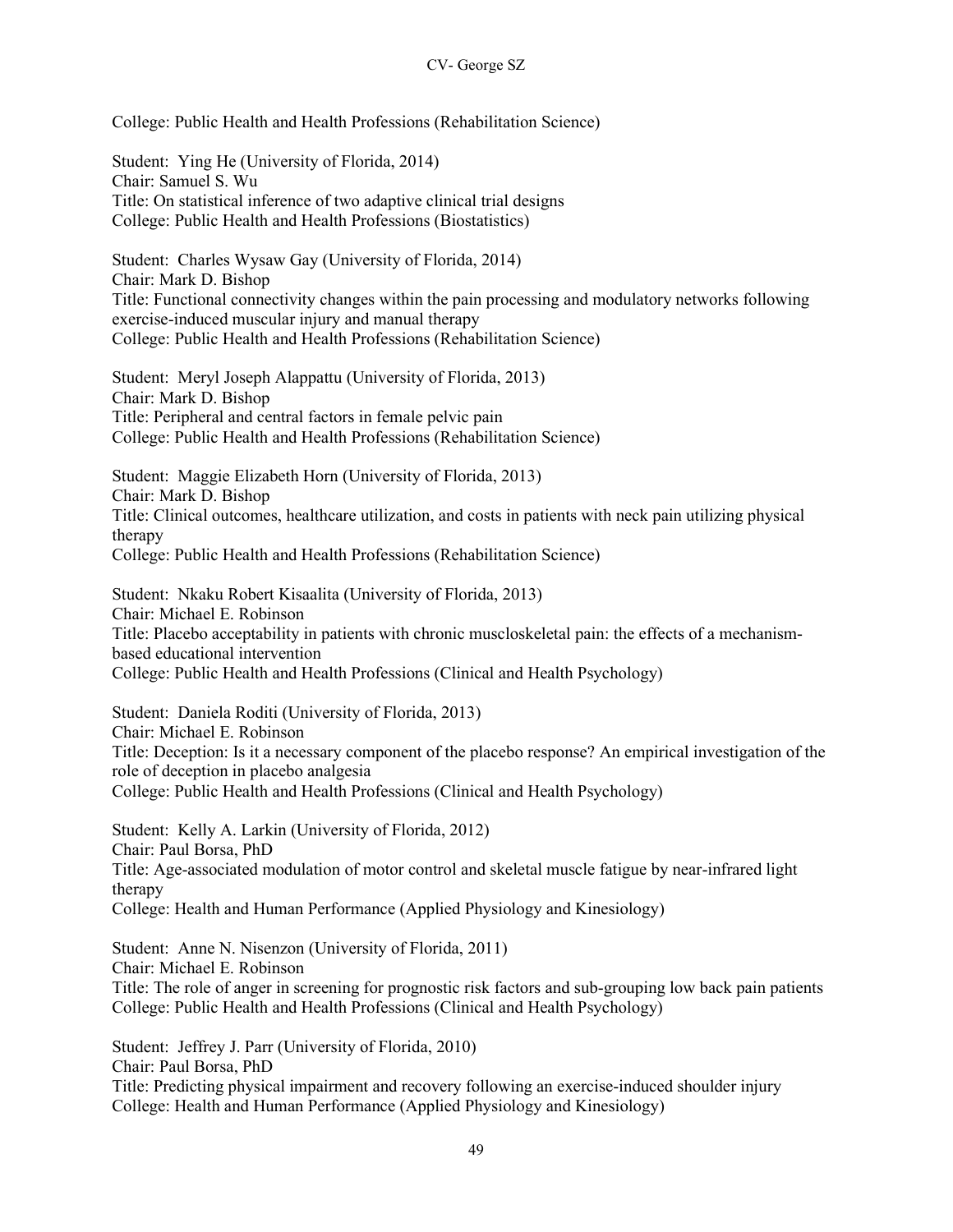Student: Bongsam Choi (University of Florida, 2010) Chair: Craig A. Velozo, PhD Title: The importance of precisely measuring disability for back pain College: Public Health and Health Professions (Rehabilitation Science)

Student: Lauren A. Stutts (University of Florida, 2009) Chair: Michael Robinson, PhD Title: Investigating patient and healthcare student characteristics on pain assessment using virtual patient technology College: Public Health and Health Professions (Clinical and Health Psychology)

Student: Erin M. O'Brien (University of Florida, 2008) Chair: Michael Robinson, PhD Title: Sleep disturbance in chronic pain patients College: Public Health and Health Professions (Clinical and Health Psychology)

Student: Adam T. Hirsh (University of Florida, 2007) Chair: Michael Robinson, PhD Title: Investigating patient and provider influences on the assessment and treatment of pain: a novel virtual patient technology application College: Public Health and Health Professions (Clinical and Health Psychology)

Student: Geoffrey C. Dover (University of Florida, 2005) Chair: Paul Borsa, PhD Title: TENS treatment for pain relief and improved function following induced shoulder micro-injury College: Health and Human Performance (Applied Physiology and Kinesiology)

Doctoral Committee Service Outside of University of Florida Student: Victoria Madden (University of South Australia, 2016) Supervisor: G. Lorimer Moseley Title: Classical conditioning and pain Role: Examiner

Student: Maxi Maciak (University of Alberta, 2015) Supervisor: Douglas Gross Title: Bedside matters: a conceptual framework of the therapeutic relationship in physiotherapy Role: Examiner

Student: Mark Jon Catley (University of South Australia, 2014) Supervisor: G. Lorimer Moseley Title: Exploring tactile acuity deficits in people with chronic back pain Role: Examiner

Student: David Charles Jones (University of Alberta, 2013) Supervisors: Linda Carroll, Douglas Gross, Don Voaklander, Ian Colman Title: Work, injury, and depression: the influence of work status on depressive symptoms for those recovering from musculoskeletal injury Role: Examiner

Student: Rafael Zambelli Almeida Pinto (University of Syndey, 2013) Supervisors: Chris Maher, Paulo Ferreira, Manuela Ferreira Title: Back pain: management and mechanisms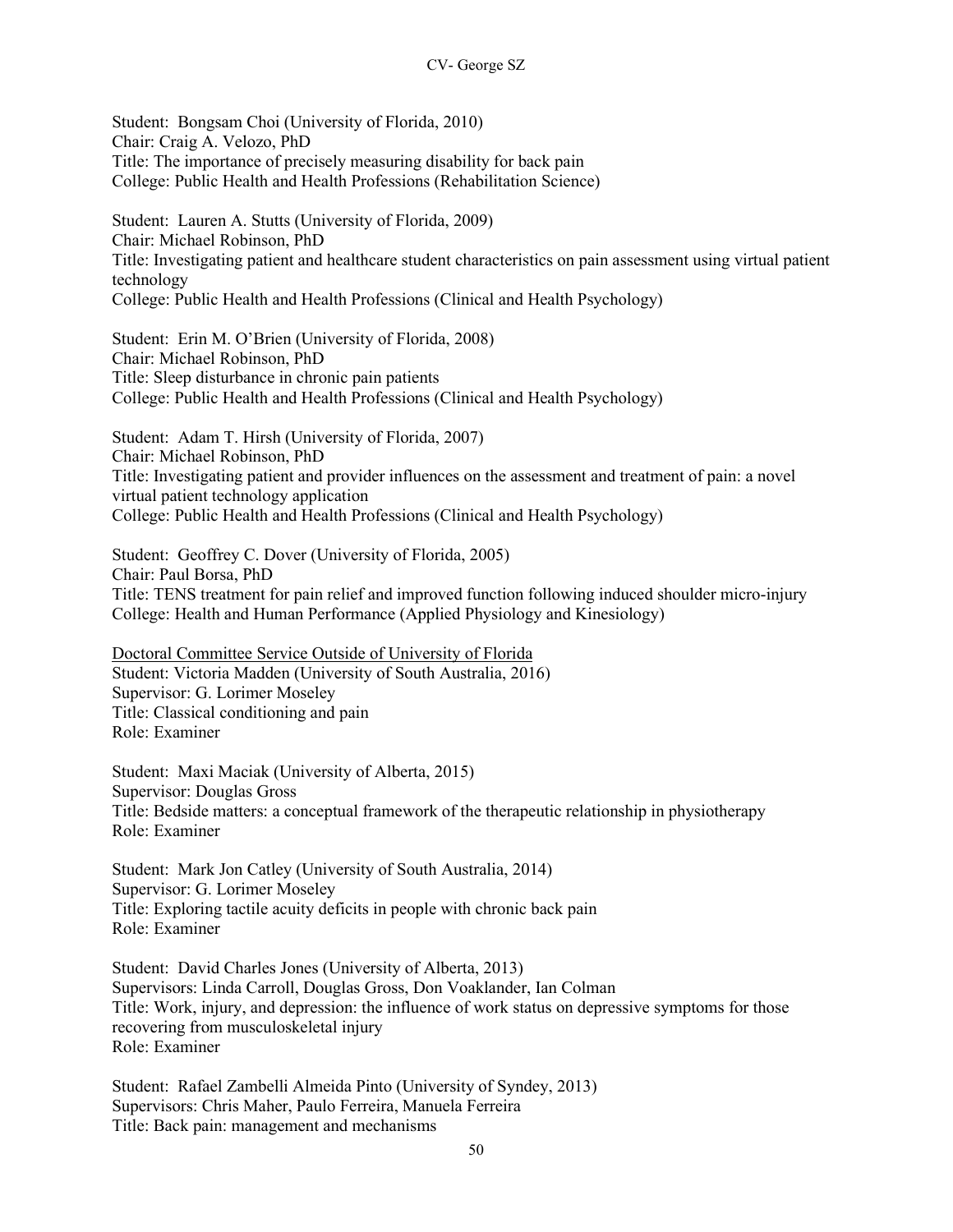## Role: Examiner

Student: Jorge Patricio Fuentes Contreras (University of Alberta, 2013) Supervisors: Douglas Gross, David Magee, Sharon Warren, and Bruce Dick Title: Therapeutic contextual factors in physiotherapy: magnitude, mechanisms and contributors of placebo mediated analgesia in chronic low back pain Role: Reader

Student: William Hanney (Nova Southeastern University, 2011) Supervisors: Joshua Cleland and Morey Kolber Title: Development of a clinical prediction rule to identify patients with neck pain that may benefit from education and exercise Role: Committee member

Student: Luciola Da Cunha Menezes Costa (University of Syndey, 2011) Supervisors: Chris Maher, James McAuley, Mark Hancock Title: The course of low back pain and outcome measures for musculoskeletal condition Role: Examiner

Student: Darren Calley (University of Maryland School of Medicine, 2009) Supervisors: Roy Bechtel, Karen Gordes Title: Screening for fear avoidance beliefs by physical therapists managing low back pain Role: Final project mentor

Completed Undergraduate Honors Theses (Primary Faculty Mentor) Student: Lindsay Orr (University of Florida, 2014) Title: Physical activity and pain sensitivity College: Public Health and Health Professions

Student: Anthony Lauretta (University of Florida, 2008) Title: Neural mobilization and its effects on elbow range of motion and sensory reporting: a preliminary analysis College: Public Health and Health Professions

Student: Kacie Smith (University of Florida, 2008) Title: The influence of fear-avoidance specific variables on neural mobilization outcomes College: Public Health and Health Professions

Student: Lauren A. Gates (University of Florida, 2007) Title: Impact of psychological factors and instructional sets on pain expectations College: Public Health and Health Professions

Student: Valdora L. Martelli (University of Florida, 2007) Title: Relationship between cavitation and hypoalgesia after spinal manipulation therapy College: Public Health and Health Professions

Student: Jessica S. Neff (University of Florida, 2007) Title: COMT gene diplotypes self-report psychological questionnaires in two populations College: Public Health and Health Professions

Student: Ryland J. Galmish (University of Florida, 2006) Title: The effect of rumination on coping style, pain intensity, and pain tolerance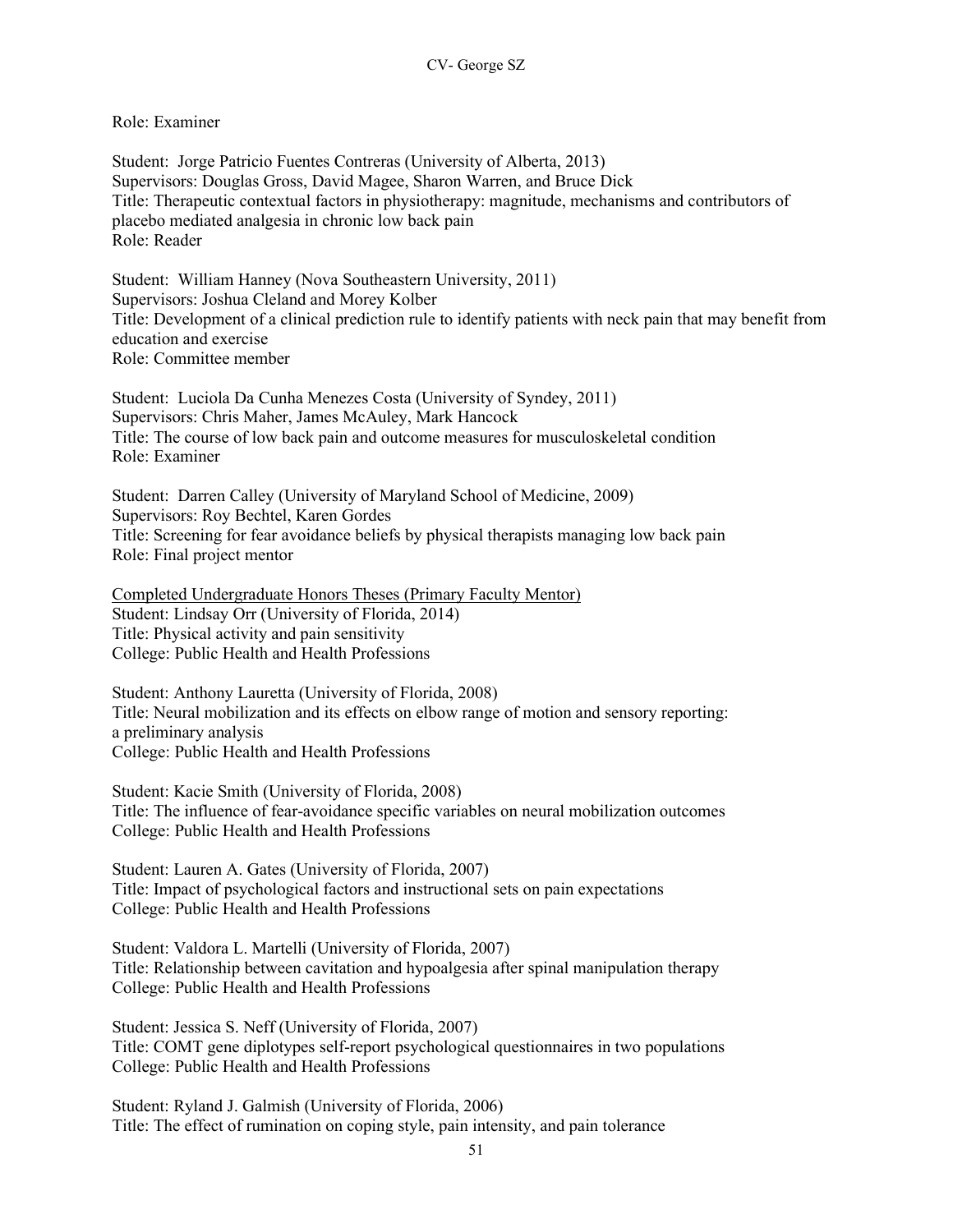College: Public Health and Health Professions

## **Service**

| <b>NIH Grant Review</b>       |                                                                                                                                                      |
|-------------------------------|------------------------------------------------------------------------------------------------------------------------------------------------------|
| 2015                          | Chair, Complex Trials ZAT1 HS(22), NCCIH                                                                                                             |
| 2015                          | Reviewer, Special Emphasis Panel ZAT1SM-36, NCCAM                                                                                                    |
| 2014                          | Reviewer, Special Emphasis Panel BBBP-T59, NCCAM                                                                                                     |
| 2013                          | Mail Reviewer for SBIR application                                                                                                                   |
| 2012                          | Reviewer, Special Emphasis Panel ZAT1 PK (21) - Clinical Science, NCCAM                                                                              |
| 2011                          | Ad Hoc Reviewer, Clinical Science, NCCAM                                                                                                             |
| 2010                          | Reviewer, Special Emphasis Panel ZAR1 CHW M2 1, Clinical Trials Review,<br><b>NIAMS</b>                                                              |
| 2010                          | Reviewer, Special Emphasis Panel ZAT1 LD (35) - Clinical Science, NCCAM                                                                              |
| 2009                          | Reviewer, Special Emphasis Panel ZAT1 LD (32 and 34) – Clinical Science,<br><b>NCCAM</b>                                                             |
| 2009                          | Reviewer, Special Emphasis Panel ZAT1 PK (03 and 05) – Preclinical Science,<br><b>NCCAM</b>                                                          |
| 2008                          | Reviewer, Special Emphasis Panel ZAT1 PK (02) - Preclinical Science,<br><b>NCCAM</b>                                                                 |
| 2008                          | Reviewer, Special Emphasis Panel ZRG1 CFS-E (01) – Chronic Fatigue and<br>Pain, CSR                                                                  |
| <b>Other Grant Review</b>     |                                                                                                                                                      |
| 2012                          | Invited external grant reviewer for University of Wisconsin-Milwaukee Research<br>Growth Initiative                                                  |
| 2011                          | Invited external grant reviewer for University of Wisconsin-Milwaukee Research<br>Growth Initiative                                                  |
| 2010                          | Invited external grant reviewer for University of Wisconsin-Milwaukee Research<br>Growth Initiative                                                  |
| 2010                          | Invited external grant reviewer for Alberta Innovates - Health Solutions<br>(formerly Alberta Heritage Foundation)                                   |
| 2009                          | Invited external grant reviewer for University of Wisconsin-Milwaukee Research<br>Growth Initiative                                                  |
| 2008                          | Invited external grant reviewer for Canadian Institutes of Health Research                                                                           |
| 2007-2012                     | Invited external reviewer for grants submitted to Orthopaedic Section, American<br>Physical Therapy Association                                      |
| 2004                          | Invited external grant reviewer for ZonMw (Netherlands Organisation for Health<br><b>Research and Development)</b>                                   |
| 2004                          | Invited external grant reviewer for Arthritis Research Campaign project grant<br>(UK)                                                                |
| Review for Scholarly Journals |                                                                                                                                                      |
| Referee                       | Phys Ther, J Orthop Sports Phys Ther, J Pain, Clin J Pain, Pain, Eur J Pain,<br>Pain Med, Arch Phys Med Rehabil, Arthritis Care Res, Behav Res Ther, |

# *Physiother Theor Pract,* and *Journal of Musculoskeletal Medicine.* 2006-2007 Invited reviewer for American Pain Society/American College of Physicians Clinical Guidelines for the Management of Low Back Pain

*Physiother Can, J Rehabil Res Dev, BMC Musculoskelet Disord, Physiother,* 

Editorial Board for Scholarly Journals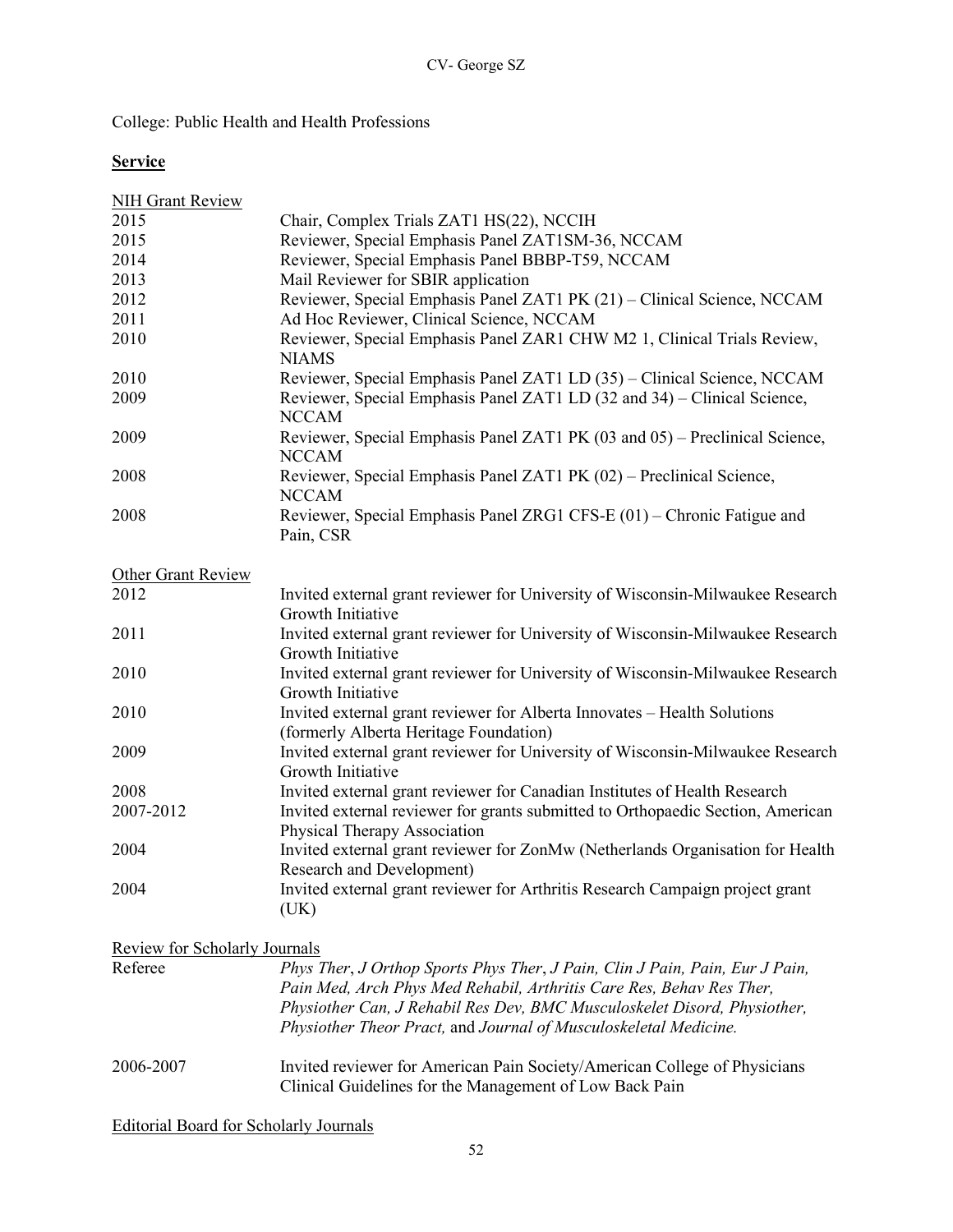| 2010-2012                           | Associate Editor (Rehabilitation Section), Pain Med                                                              |
|-------------------------------------|------------------------------------------------------------------------------------------------------------------|
| 2014-present                        | Editorial Board Member, J Pain                                                                                   |
| 2009-2015                           | Editorial Board Member, Phys Ther                                                                                |
| 2007-present                        | International Editorial Review Board, J Orthop Sports Phys Ther                                                  |
| $2016$ - present                    | Contributing Editor, <i>Phys Ther</i>                                                                            |
| Professional Activities and Service |                                                                                                                  |
| $2016$ – present                    | Advisory Council Member, NCCIH                                                                                   |
| 2014-2015                           | Co-Chair Low Back Pain Group, American Pain Society/ACTION Pain                                                  |
|                                     | <b>Taxonomy Project</b>                                                                                          |
| 2011-2013                           | Member, Scientific Program Committee, American Pain Society                                                      |
| 2011-2013                           | Co-Chair, Psychosocial Special Interest Group, American Pain Society                                             |
|                                     |                                                                                                                  |
| 2010                                | Panel Chair, Assessment Objectives for Physical Therapy Curriculum,                                              |
|                                     | International Association for the Study of Pain                                                                  |
| 2010                                | Invited Participant, Roundtable on Psychosocial and Behavioral Therapies for                                     |
|                                     | Musculoskeletal and Rheumatic Disease Outcomes, NIAMS/NIH                                                        |
| 2009-2010                           | Hooked on Evidence Advisory Board Member, American Physical Therapy<br>Association                               |
|                                     |                                                                                                                  |
| 2009                                | Member, Awards Committee, American Pain Society                                                                  |
| 2009                                | Abstract Review for Military Health Research Forum, Congressionally Directed<br><b>Medical Research Programs</b> |
| 2008-2013                           | Faculty Member, Musculoskeletal Pain & Analgesia, Faculty of 1000 Medicine                                       |
| 2008-2011                           | Member, Awards Committee, American Physical Therapy Association's Section                                        |
|                                     | on Research                                                                                                      |
| 2008-2009                           | At Large Member, Nominating Committee, American Pain Society                                                     |
| 2007-2012                           | Member, International Classification of Function (Low Back Workgroup),                                           |
|                                     | Orthopaedic Section, American Physical Therapy Association                                                       |
| 2003-present                        | Abstract Reviewer for Combined Sections Meeting Submissions, Orthopedic                                          |
|                                     | Section                                                                                                          |
| 2003-2006                           | Section on Research Accuracy Review, Hooked on Evidence Initiative, APTA                                         |
| 2003                                | Moderator, Research Platform Session A, Orthopedic Section, Combined                                             |
|                                     | Sections Meeting, APTA                                                                                           |
| 1996-1998                           | Admissions Committee Member, Department of Physical Therapy, University of                                       |
|                                     | Pittsburgh                                                                                                       |
| 1995-2001                           | Medical Volunteer, UPMC - City of Pittsburgh Marathon                                                            |
| 1992-1994                           | Class Secretary, Physical Therapy - Class of 1994, WVU                                                           |
|                                     |                                                                                                                  |
| Tenure/Promotion Review             |                                                                                                                  |
| 2013                                | University of Pittsburgh, Medical University of South Carolina                                                   |
| 2011                                | Marquette University, University of Utah                                                                         |
| 2010                                | University of Iowa                                                                                               |
| 2010                                | Virginia Commonwealth University                                                                                 |
| 2010                                | University of Colorado                                                                                           |
| <b>University Service</b>           |                                                                                                                  |
| $2014 - 2015$                       | Master Mentor, Training and Professional Development Program – Mentor                                            |
|                                     | Academy (Clinical and Translational Science Institute)                                                           |
| $2013 - 2014$                       | Academic Track, Advanced Leadership for Academics and Professionals                                              |
|                                     | (Leadership Development at the University of Florida)                                                            |
| $2012 - 2014$                       | Member, UFHealth - PHHP Summit Committee                                                                         |
| 2011                                | Member, Search Committee for Orthopaedic & Rehabilitation Department Chair                                       |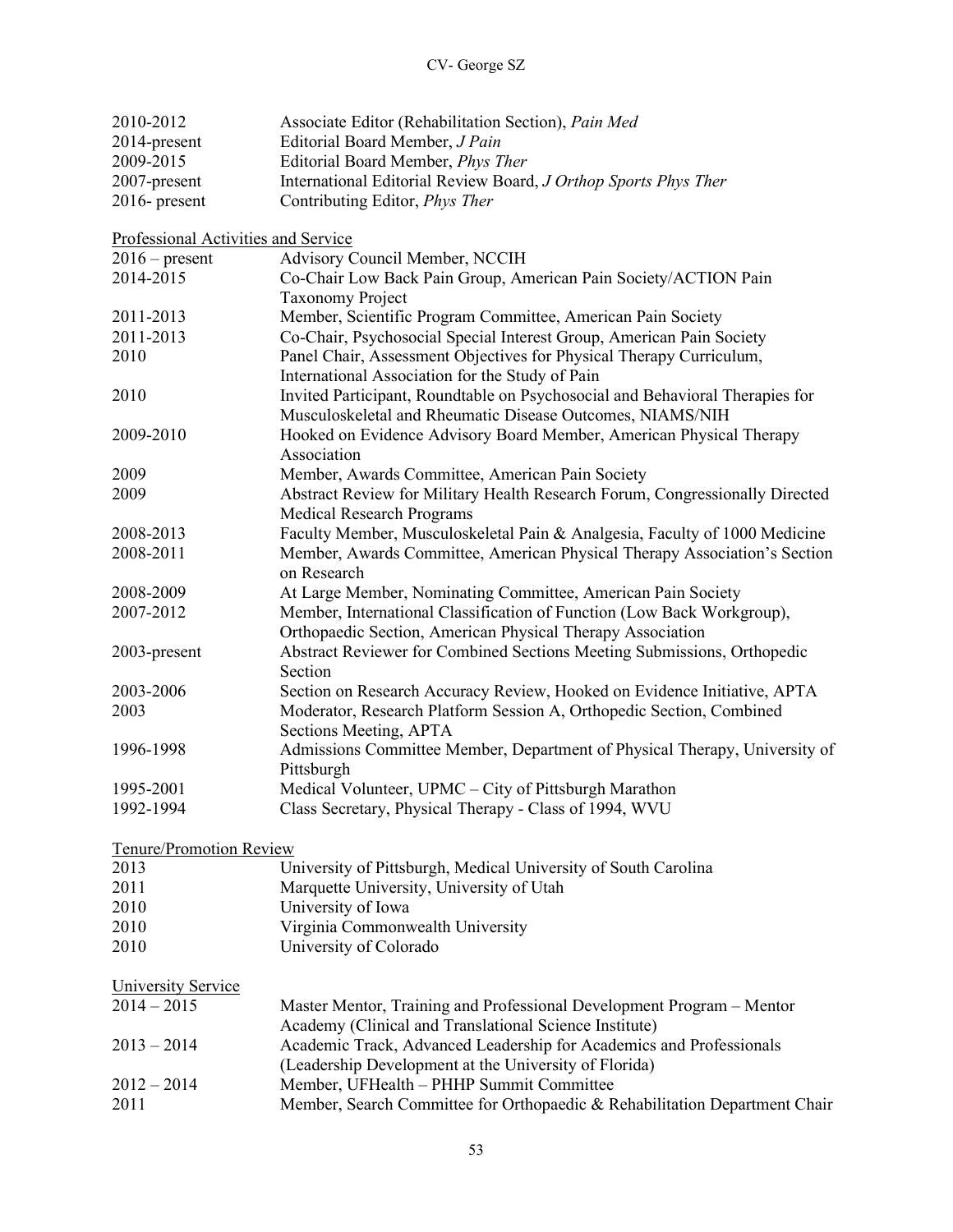| 2005                            | Presenter, Minority Association of Pre-Health Students (MAPS) 4th Annual<br>Research/Enrichment Forum |
|---------------------------------|-------------------------------------------------------------------------------------------------------|
| $2004 - 2013$                   | Member, University of Florida Minority Mentor Program                                                 |
| College Service                 |                                                                                                       |
| $2012 - 2014$                   | Member, Innovative Training Models and Incentives Committee                                           |
| $2009 - 2012$                   | Member, Research Committee                                                                            |
| $2008 - 2009$                   | Chair, Research Committee                                                                             |
| $2007 - 2009$                   | Member, Grant Writing Workshop                                                                        |
| 2007                            | Member, Shared Governance Committee                                                                   |
| 2006                            | Member, Chair Evaluation Committee                                                                    |
| $2005 - 2012$                   | Reviewer, Research Opportunity Incentive Funds and Brooks Health Grants                               |
| 2005                            | Member, PHHP Alumni of Year Committee                                                                 |
| 2004                            | Member, Search Committee for Rehabilitation Counseling Department Chair                               |
| Departmental Service            |                                                                                                       |
| $2014 - 2015$                   | Chair, Faculty Development Committee                                                                  |
| $2014 - 2015$                   | Member, PhD Planning Committee                                                                        |
| 2013                            | Chair, DPT Clinical Faculty Search Committees (2)                                                     |
| $2012 - 2013$                   | Chair, DCE Search Committee                                                                           |
| $2011 - 2013$                   | Member, Education Clinic Committee                                                                    |
| $2010 - 2013$                   | Chair, Clinical Excellence Committee                                                                  |
| $2010 - 2012$                   | Chair, Rehabilitation Science Doctoral program Committee                                              |
| $2008 - 2009$                   | Chair, Rehabilitation Science Task Force                                                              |
| $2008 - 2010$                   | Member, Rehabilitation Science Conference Task Force                                                  |
| $2008 - 2010$                   | Member, Dual Degree Task Force                                                                        |
| 2007                            | Member, Search Committee for Clinical Assistant Professor                                             |
| 2006                            | Chair, Academic Progression Committee                                                                 |
| $2005 - 2010$                   | Member, Rehabilitation Science Doctoral program Committee                                             |
| $2005 - 2012$                   | Chair, Professionalism Committee                                                                      |
| $2004 - 2008$                   | Member, Alumni Relations Committee                                                                    |
| <b>Community Service</b>        |                                                                                                       |
| $2014$ - present                | Volunteer Coach, Upwards Flag Football (Gainesville, FL)                                              |
| $2009 - 2014$                   | Volunteer, Stephen Foster Elementary (Gainesville, FL)                                                |
| $2005 - 2009$                   | Volunteer, W.W. Irby Elementary (Alachua, FL)                                                         |
| $2004 - 2007$                   | Youth Sports Coach, YMCA of Gainesville                                                               |
| <b>Professional Memberships</b> |                                                                                                       |
| 2016-present                    | Member, North Carolina Physical Therapy Association                                                   |
| 2009-present                    | Member, International Association for the Study of Pain                                               |
| 2005-present                    | Member, American Pain Society                                                                         |
| 2002-present                    | Member, Florida Physical Therapy Association                                                          |
| 2000-present                    | Member, Research Section, American Physical Therapy Association                                       |
| 1997-present                    | Member, Orthopaedic Section, American Physical Therapy Association                                    |
| 1992-present                    | Member, American Physical Therapy Association                                                         |
| 1995-2002                       | Member, Pennsylvania Physical Therapy Association                                                     |

# **Consultation Outside the University**

Program Review University of Utah (Salt Lake City, UT)